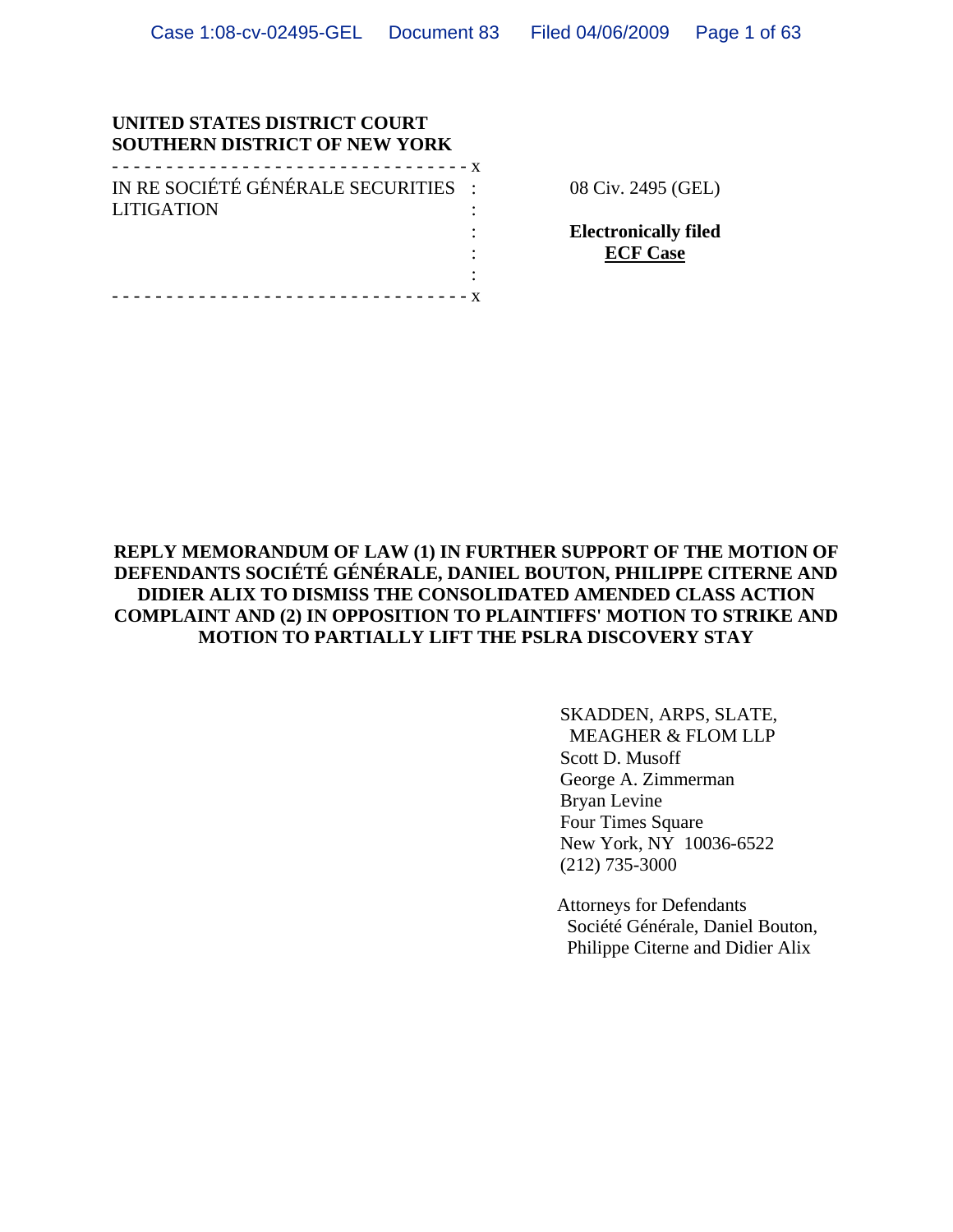# **TABLE OF CONTENTS**

|      |           |    |                                                                                                                                    | <b>Page</b> |
|------|-----------|----|------------------------------------------------------------------------------------------------------------------------------------|-------------|
|      |           |    |                                                                                                                                    |             |
|      |           |    |                                                                                                                                    |             |
|      |           |    |                                                                                                                                    |             |
| I.   |           |    | PLAINTIFFS HAVE FAILED TO STATE A CLAIM UNDER SECTION 10(b)                                                                        |             |
|      | A.        |    |                                                                                                                                    |             |
|      |           | 1. |                                                                                                                                    |             |
|      |           | 2. | Plaintiffs fail to allege that SG deliberately or recklessly misstated                                                             |             |
|      |           | 3. | Plaintiffs' Opposition Brief fails to explain how SG's statements<br>about overall risk management were recklessly made because of |             |
|      |           | 4. | Plaintiffs' stock sale arguments are insufficient to infer motive18                                                                |             |
|      |           | 5. | Plaintiffs' core operations and corporate scienter arguments fail to                                                               |             |
|      |           | 6. | None of Plaintiffs' remaining inferences of scienter is cogent or                                                                  |             |
|      | <b>B.</b> |    |                                                                                                                                    |             |
|      | C.        |    |                                                                                                                                    |             |
|      | D.        |    |                                                                                                                                    |             |
| II.  |           |    | PLAINTIFFS FAIL TO ALLEGE SCHEME LIABILITY                                                                                         |             |
| III. |           |    | PLAINTIFFS FAIL TO ALLEGE CONTROL PERSON LIABILITY                                                                                 |             |
| IV.  |           |    | PLAINTIFFS HAVE FAILED TO ALLEGE CIVIL INSIDER TRADING                                                                             |             |
| V.   |           |    | THERE IS NO SUBJECT MATTER JURISDICTION OVER FOREIGN<br>PURCHASERS OF SG SHARES ON FOREIGN EXCHANGES36                             |             |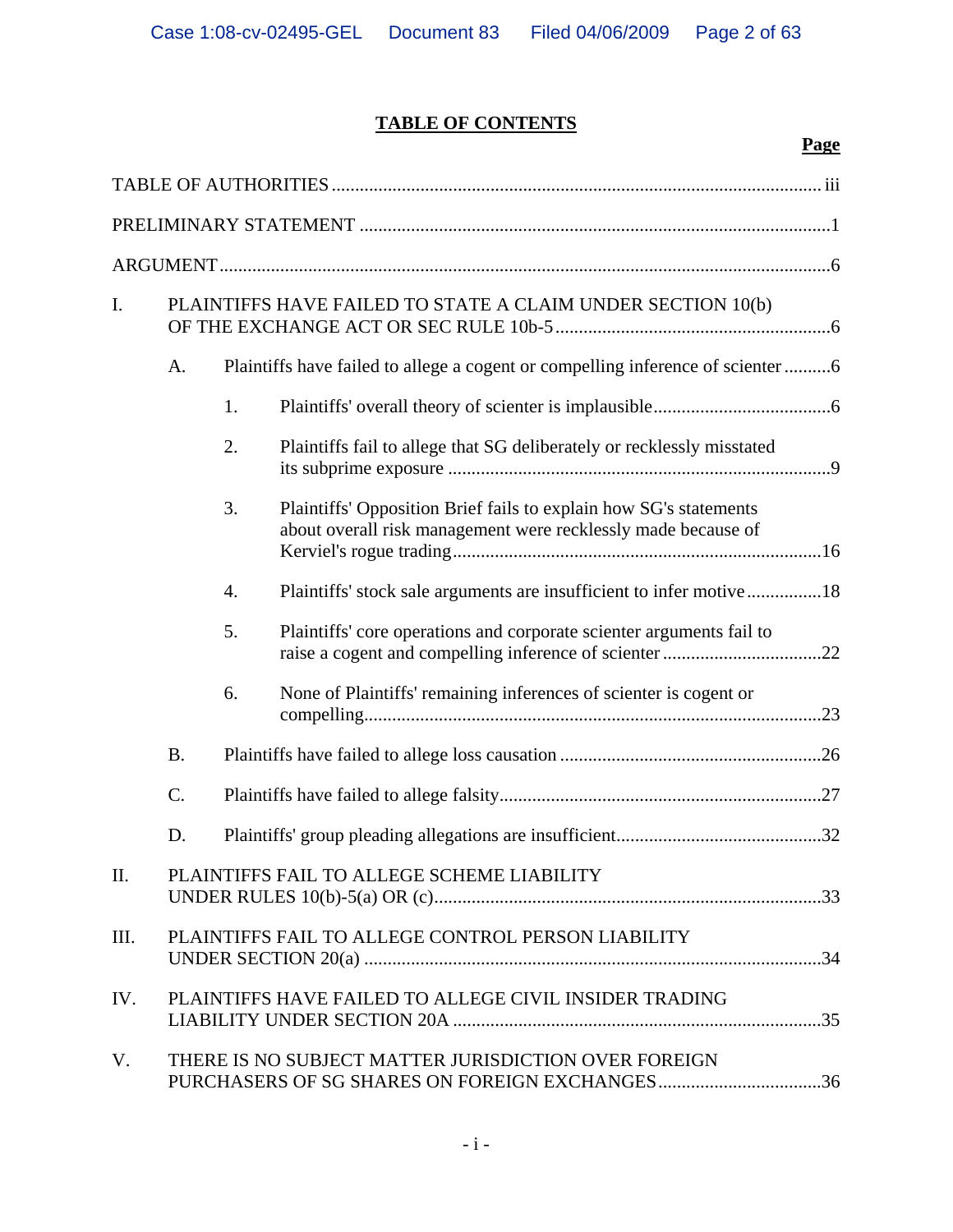|       | A.        | Plaintiffs cannot utilize the conduct test to establish subject matter                                            |  |
|-------|-----------|-------------------------------------------------------------------------------------------------------------------|--|
|       | <b>B.</b> | There is no basis for subject matter jurisdiction over foreign plaintiffs                                         |  |
| VI.   |           | PLAINTIFFS PROVIDE NO BASIS FOR THE COURT TO EXERCISE<br>PERSONAL JURISDICTION OVER DEFENDANTS CITERNE AND ALIX40 |  |
| VII.  |           | THE COURT SHOULD DENY THE MOTION TO LIFT THE PSLRA STAY<br>OF DISCOVERY TO ALLOW JURISDICTIONAL DISCOVERY 41      |  |
| VIII. |           |                                                                                                                   |  |
|       | A.        | The court may take judicial notice of the economic phenomenon of the                                              |  |
|       | <b>B.</b> | After Tellabs, courts may take judicial notice of facts in weighing                                               |  |
|       |           |                                                                                                                   |  |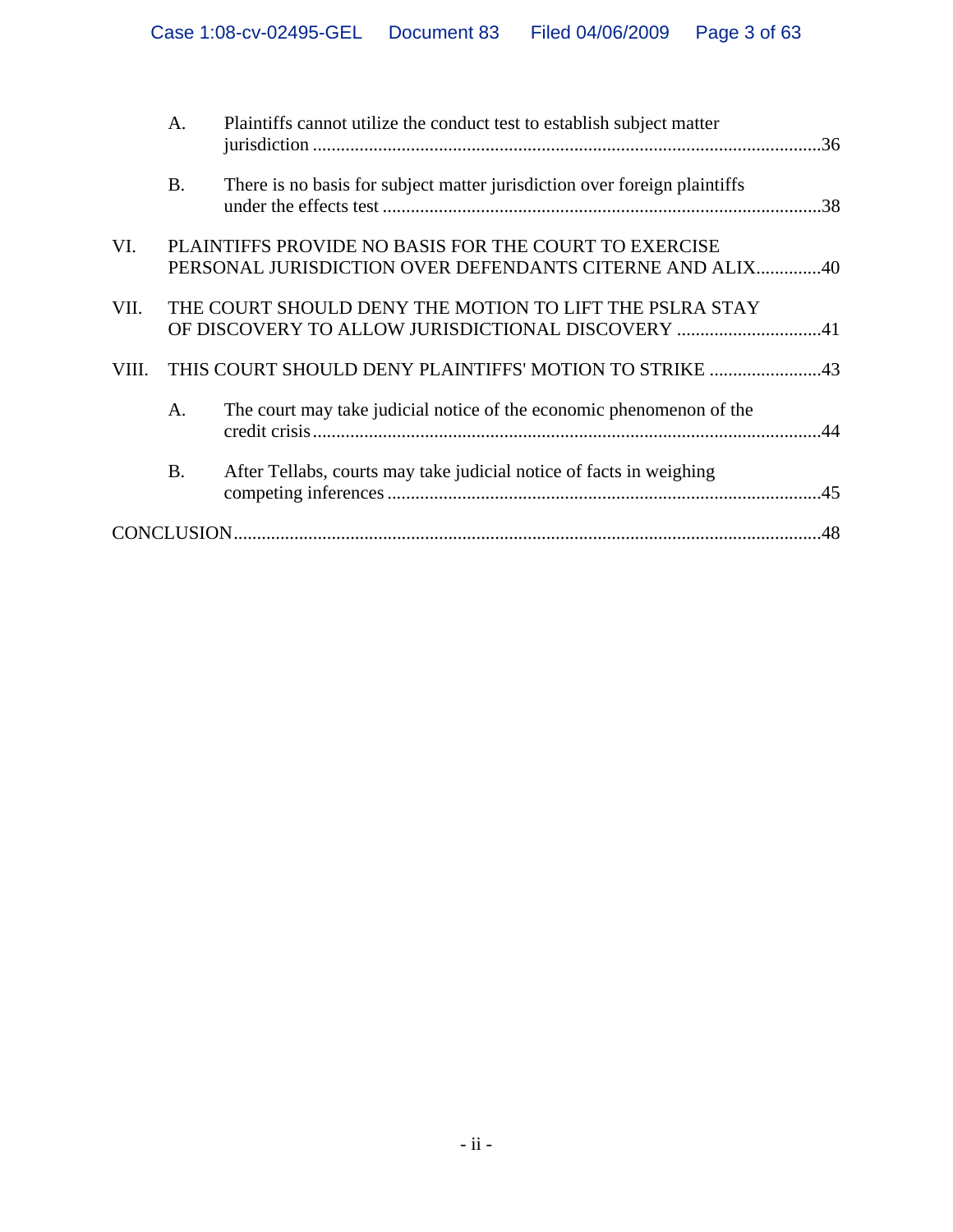# **TABLE OF AUTHORITIES**

| Page(s)<br><b>Cases</b>                                                                                                                    |
|--------------------------------------------------------------------------------------------------------------------------------------------|
| A.I.G. Asian Infrastructure Fund, L.P. v. Chase Manhattan Asia Ltd.,<br>No. 02-CV-10034 (KMW), 2004 WL 3095844 (S.D.N.Y. Mar. 25, 2004) 39 |
| A.I.G. Global Securities Lending Corp. v. Banc of America Securities LLC,                                                                  |
| A.I. Trade Finance v. Petra Bank,                                                                                                          |
| Acito v. IMCERA Group, Inc.,                                                                                                               |
| In re Adaptive Broadband Securities Litigation,                                                                                            |
| In re Aegon N.V. Securities Litigation,                                                                                                    |
| In re Allied Capital Corporation Securities Litigation,<br>No. 02 Civ. 3812 (GEL), 2003 WL 1964184 (S.D.N.Y. Apr. 25, 2003) 3, 14, 24      |
| In re Alstom Securities Litigation,                                                                                                        |
| In re America Express Company Securities Litigation,                                                                                       |
| American Financial International Group-Asia LLC v. Bennett,<br>No. 05 Civ. 8988 (GEL), 2007 WL 1732427 (S.D.N.Y. June 14, 2007) 33         |
| In re Amaranth Natural Gas Commodities Litigation,                                                                                         |
| APWU v. Potter,                                                                                                                            |
| Asher v. Baxter International Inc.,                                                                                                        |
| In re Astea International Inc. Securities Litigation,                                                                                      |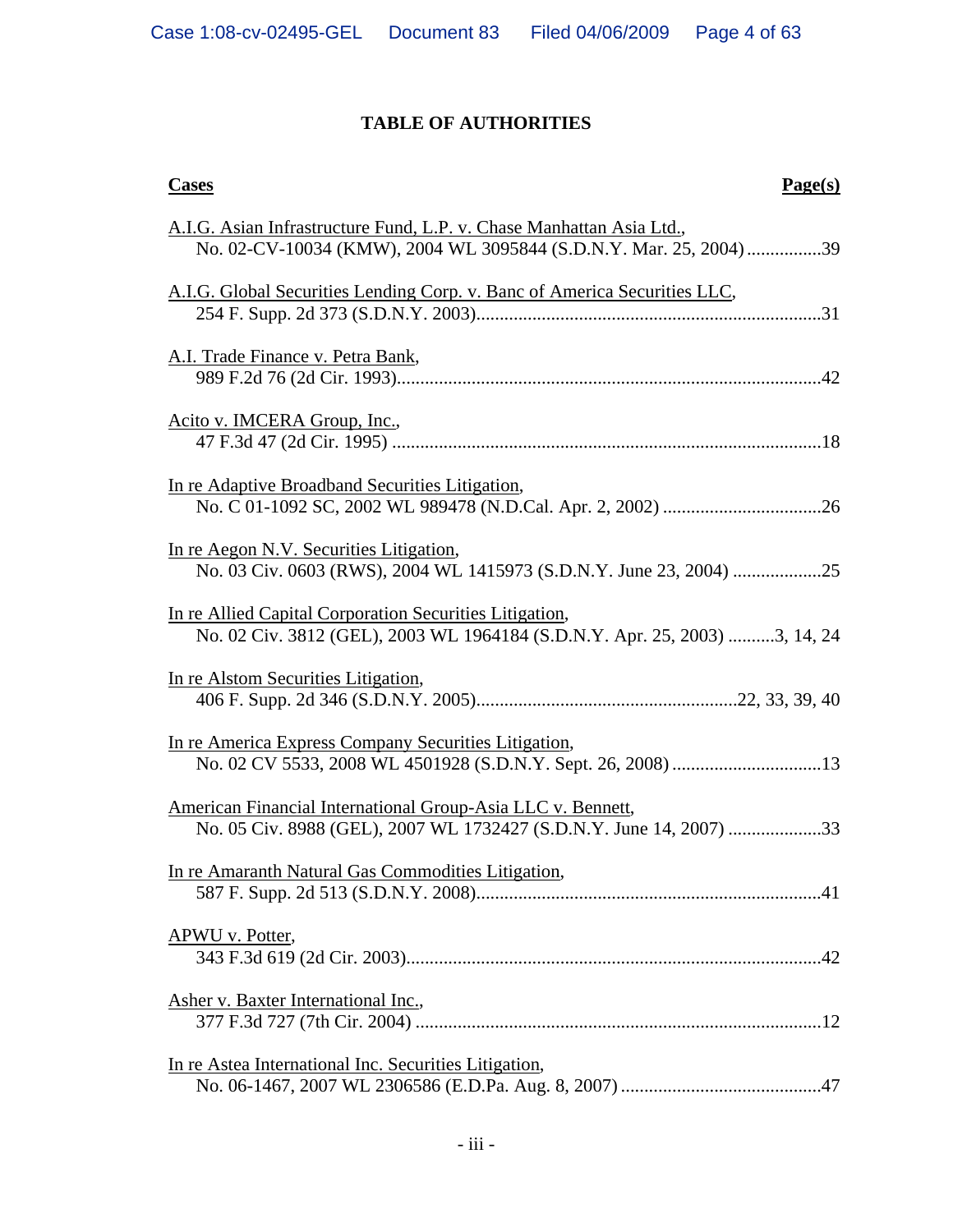| In re AstraZeneca Securities Litigation,                                                                       |
|----------------------------------------------------------------------------------------------------------------|
| In re Atlas Air Worldwide Holdings, Inc. Securities Litigation,                                                |
| Atlas v. Accredited Home Lenders Holding Co.,                                                                  |
| In re AXIS Capital Holdings Ltd. Securities Litigation,                                                        |
| In re Axonyx Securities Litigation,                                                                            |
| Ballan v. Wilfred America Education Corp.,                                                                     |
| In re Bausch & Lomb, Inc. Securities Litigation,                                                               |
| In re Bayer AG Securities Litigation,                                                                          |
| Benak ex rel. Alliance Premier Growth Fund v.<br>Alliance Capital Management L.P.,                             |
| Best Van Lines, Inc. v. Walker,                                                                                |
| In re BISYS Securities Litigation,<br>.19                                                                      |
| Boguslavsky v. Kaplan,                                                                                         |
| In re Bristol Myers Squibb Co. Securities Litigation,                                                          |
| Burstyn v. Worldwide Xceed Group, Inc.,<br>No. 01 Civ. 1125(GEL), 2002 WL 31191741 (S.D.N.Y. Sept. 30, 2002)19 |
| In re Canandaigua Securities Litigation,                                                                       |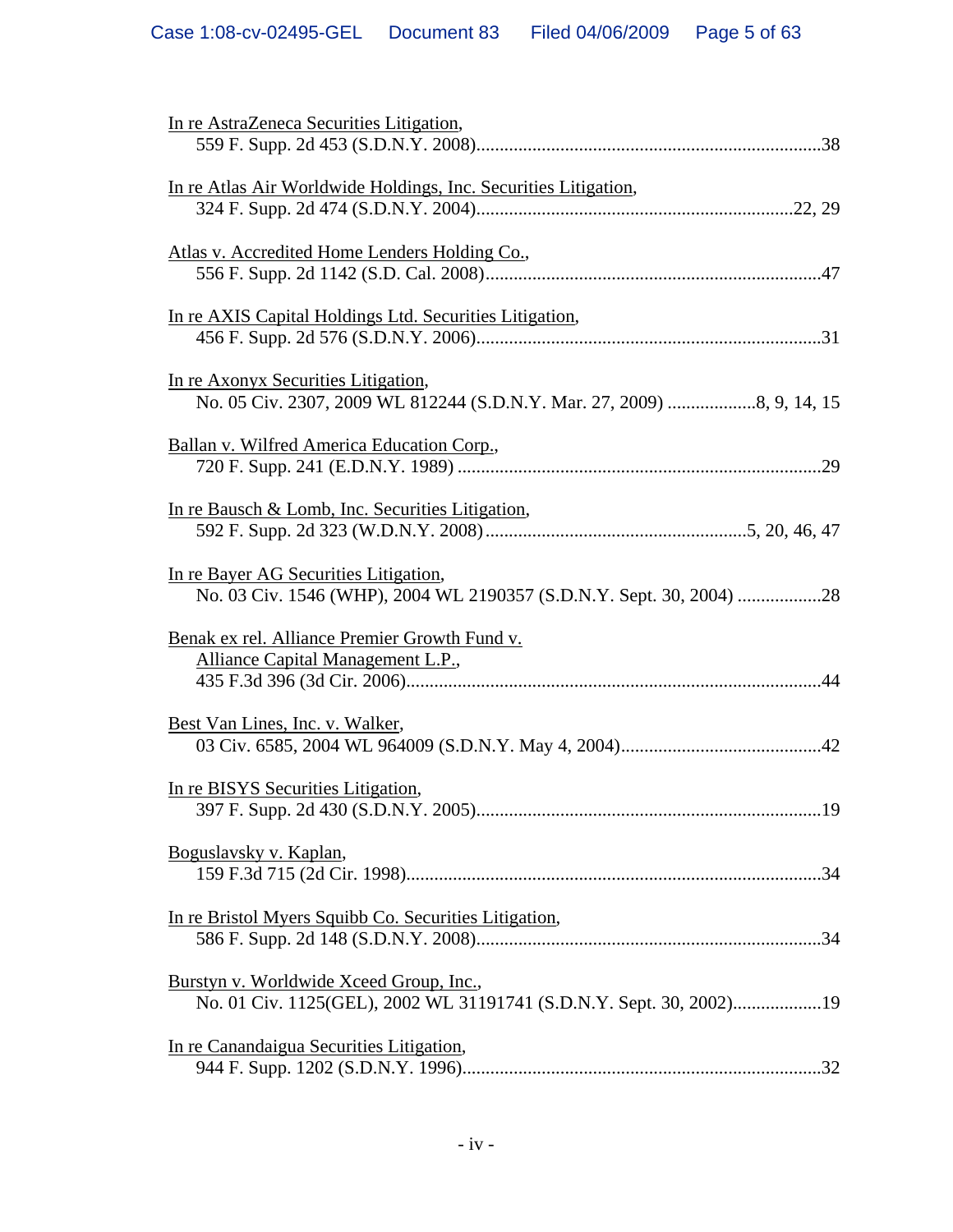| In re Cardinal Health, Inc. Securities Litigations,                                                                            |
|--------------------------------------------------------------------------------------------------------------------------------|
| Catton v. Defense Technical System,                                                                                            |
| In re Ceridian Corp. Securities Litigation,                                                                                    |
| Chambers v. Time Warner, Inc.,                                                                                                 |
| Charas v. Sand Technical Systems International, Inc.,                                                                          |
| Chill v. General Electric Co.,                                                                                                 |
| In re China Life Securities Litigation,                                                                                        |
| In re Citigroup Inc. Shareholder Derivative Litigation,                                                                        |
| City of Brockton Retirement System v. Shaw Group, Inc.,                                                                        |
| City of Edinburgh Council ex rel. Lothian Pension Fund v.<br>Vodafone Group Pub. Co.,                                          |
| No. 07 Civ. 9921 (PKC), 2008 WL 5062669 (S.D.N.Y. Nov. 24, 2008)37<br>In re Countrywide Financial Corp. Securities Litigation, |
| Credit Lyonnais Securities, Inc. v. Alcantara,                                                                                 |
| Cromer Finance Ltd. v. Berger,                                                                                                 |
| Cromer Finance Ltd. v. Berger,<br>No. 00 Civ. 2284 (DLC), 2003 WL 21436164 (S.D.N.Y. June 23, 2003) 38                         |
| Decker v. Massey-Ferguson, Ltd.,                                                                                               |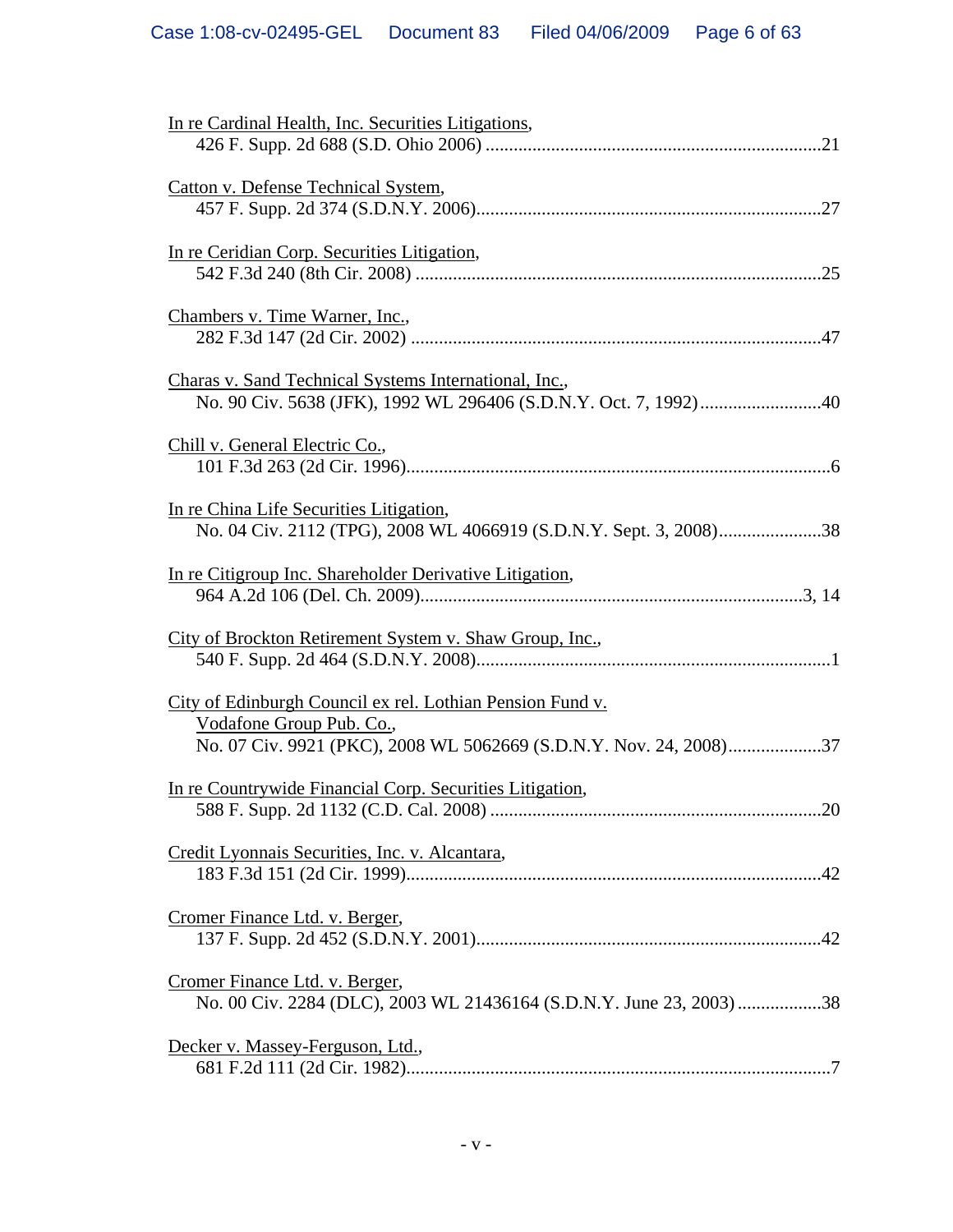| Dietrich v. Bauer,                                                    |
|-----------------------------------------------------------------------|
| In re Digital Island Securities Litigation,                           |
| In re Downey Securities Litigation,                                   |
| ECA v. JP Morgan Chase Co.,                                           |
| In re eSpeed, Inc. Securities Litigation,                             |
| El-Fadl v. Central Bank of Jordan,                                    |
| Emergent Capital Investment Management, LLC v. Stonepath Group, Inc., |
| Europe & Overseas Commodity Traders, S.A. v. Banque Paribas London,   |
| Fadem v. Ford Motor Co.,                                              |
| In re Federated Department Stores, Inc. Securities Litigation,        |
| Field v. Trump,                                                       |
| Filus v. Lot Polish Airlines,                                         |
| First Nationwide Bank v. Gelt Funding Corp.,                          |
| In re Flag Telecom Holdings, Ltd. Securities Litigation,              |
| In re Gaming Lottery Securities Litigation,                           |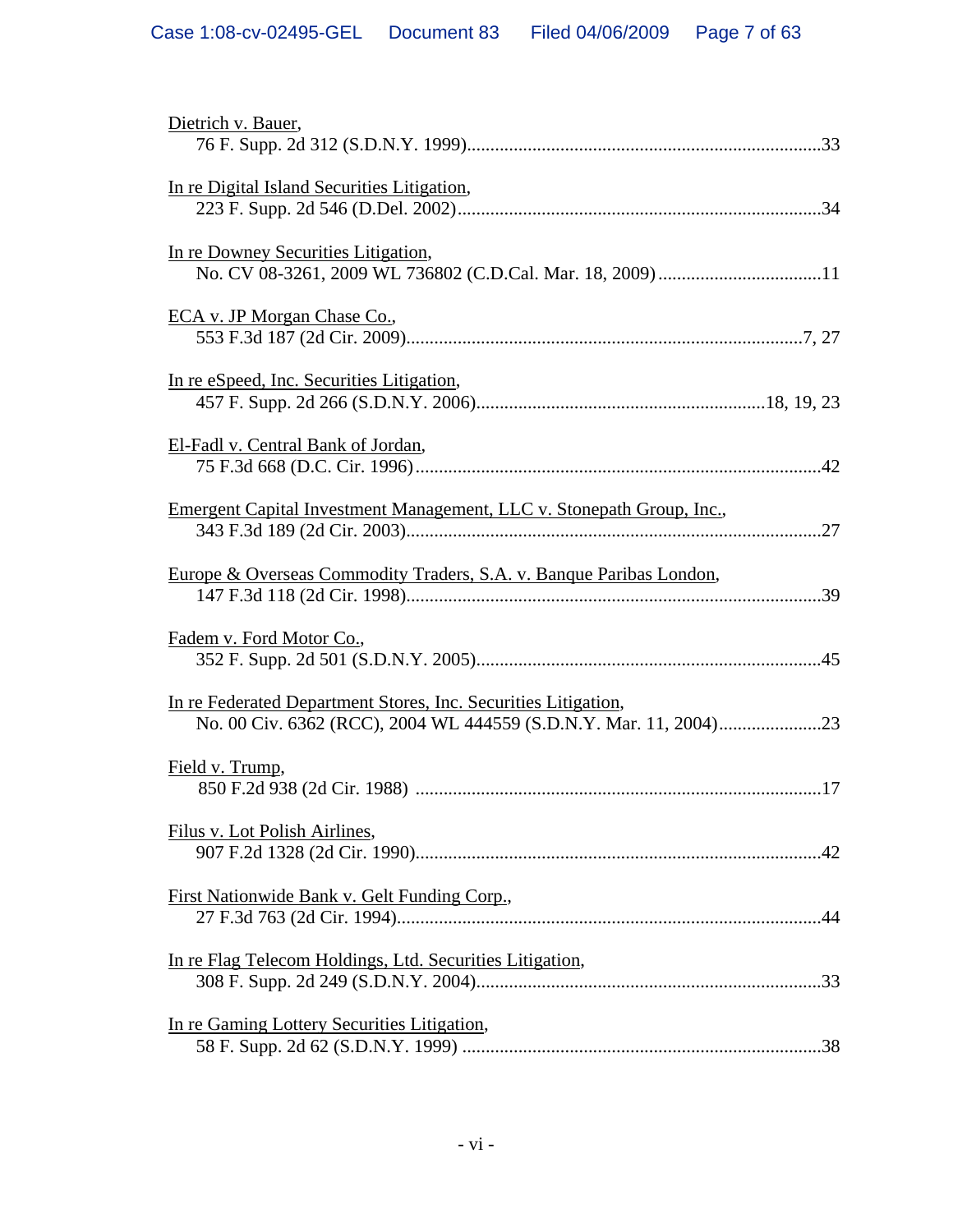| In re GeoPharma, Inc. Securities Litigation,                 |
|--------------------------------------------------------------|
| In re Global Crossing, Ltd. Securities Litigation,           |
| In re Global Crossing, Ltd. Securities Litigation,           |
| Global Network Communications, Inc. v. City of New York,     |
| Goldman v. Belden,                                           |
| Good Hill Partners L.P. v. WM Asset Holdings Corp.,          |
| Greebel v. FTP Software, Inc.,                               |
| Gudavadze v. Kay,                                            |
| Hall v. Children's Place Retail Stores, Inc.,                |
| Hart v. Internet Wire, Inc.,                                 |
| Helwig v. Vencor, Inc.,                                      |
| Higginbotham v. Baxter International, Inc.,                  |
| In re IAC/InterActiveCorp Securities Litigation,             |
| In re Independent Energy Holdings PLC Securities Litigation, |
| Investment Properties International, Ltd. v. IOS, Ltd.,      |
|                                                              |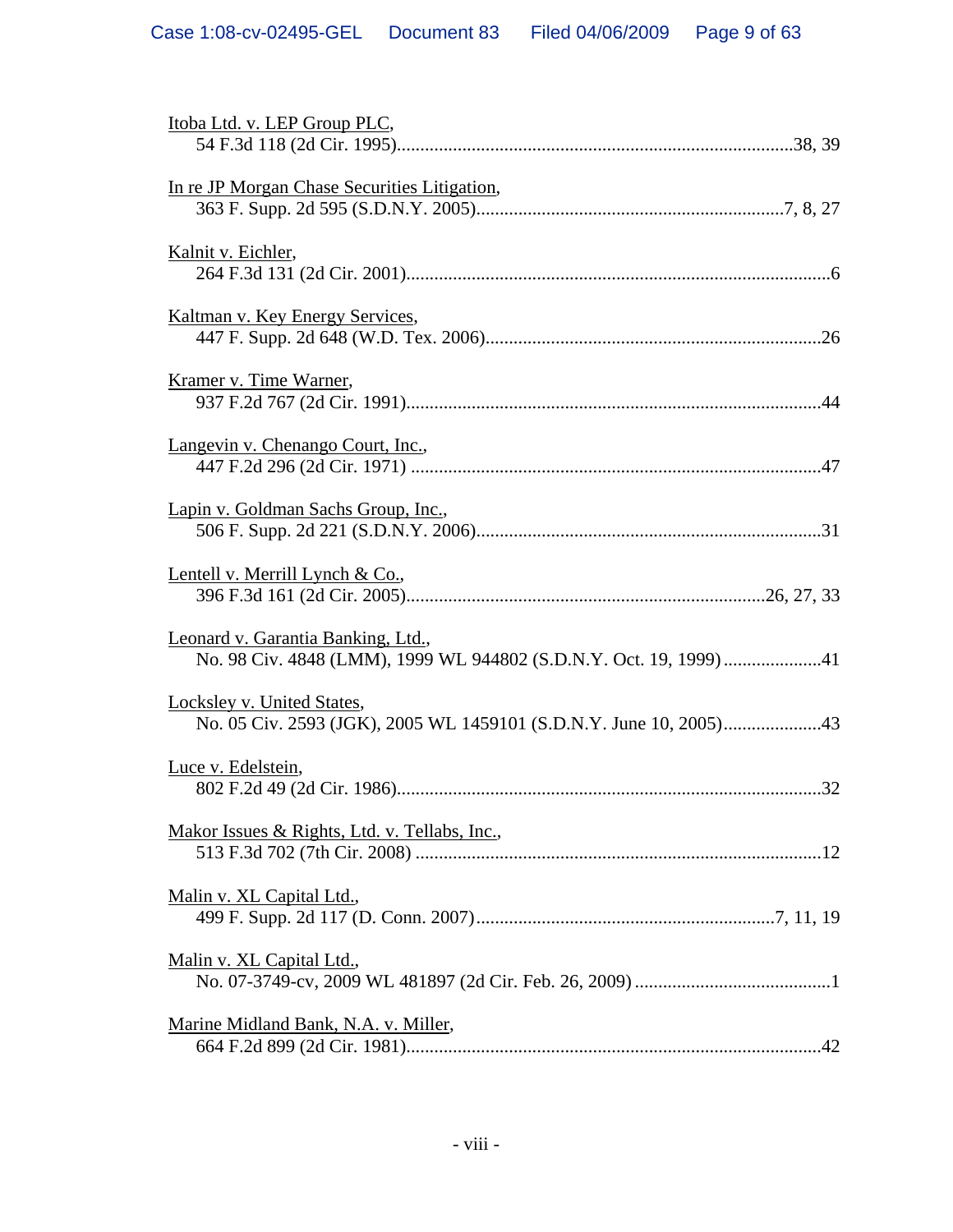| McMahan & Co. v. Wherehouse Entertainment,                                                 |
|--------------------------------------------------------------------------------------------|
|                                                                                            |
| In re Merrill Lynch & Co. Research Reports Securities Litigation,                          |
|                                                                                            |
| Metropolitan Life Insurance Co. v. Robertson-Ceco Corp.,                                   |
|                                                                                            |
| Metzler Investment GMBH v. Corinthian Colleges, Inc.,                                      |
|                                                                                            |
| Morrison v. National Australia Bank Ltd.,                                                  |
|                                                                                            |
| In re MTC Electric Techs. Shareholders Litigation,                                         |
|                                                                                            |
| In re Musicmaker.com Securities Litigation,                                                |
| No. CV 00-2018 CAS (MANX),                                                                 |
|                                                                                            |
| In re New York Community Bancorp, Inc. Securities Litigation,                              |
|                                                                                            |
| New York State Teachers' Retirement System v. Fremont General Corp.,                       |
|                                                                                            |
| In re National Golf Properties Securities Litigation,                                      |
|                                                                                            |
| <u>Nat'l Union Fire Ins. Co. of Pittsburgh, PA v. Hicks, Muse, Tate &amp; Furst, Inc.,</u> |
|                                                                                            |
| Newman v. Rothschild,                                                                      |
|                                                                                            |
| No. 84 Employer-Teamster Joint Council Pension Trust Fund v.                               |
| America West Holding Corp.,                                                                |
|                                                                                            |
| Northrop Grumman Overseas Serv. Corp. v. Banco Wiese Sudameris,                            |
| No. 03 Civ. 1681 (LAP), 2004 WL 2199547 (S.D.N.Y. Sept. 29, 2004)40                        |
| O'Connor & Associates v. Dean Witter Reynolds, Inc.,                                       |
|                                                                                            |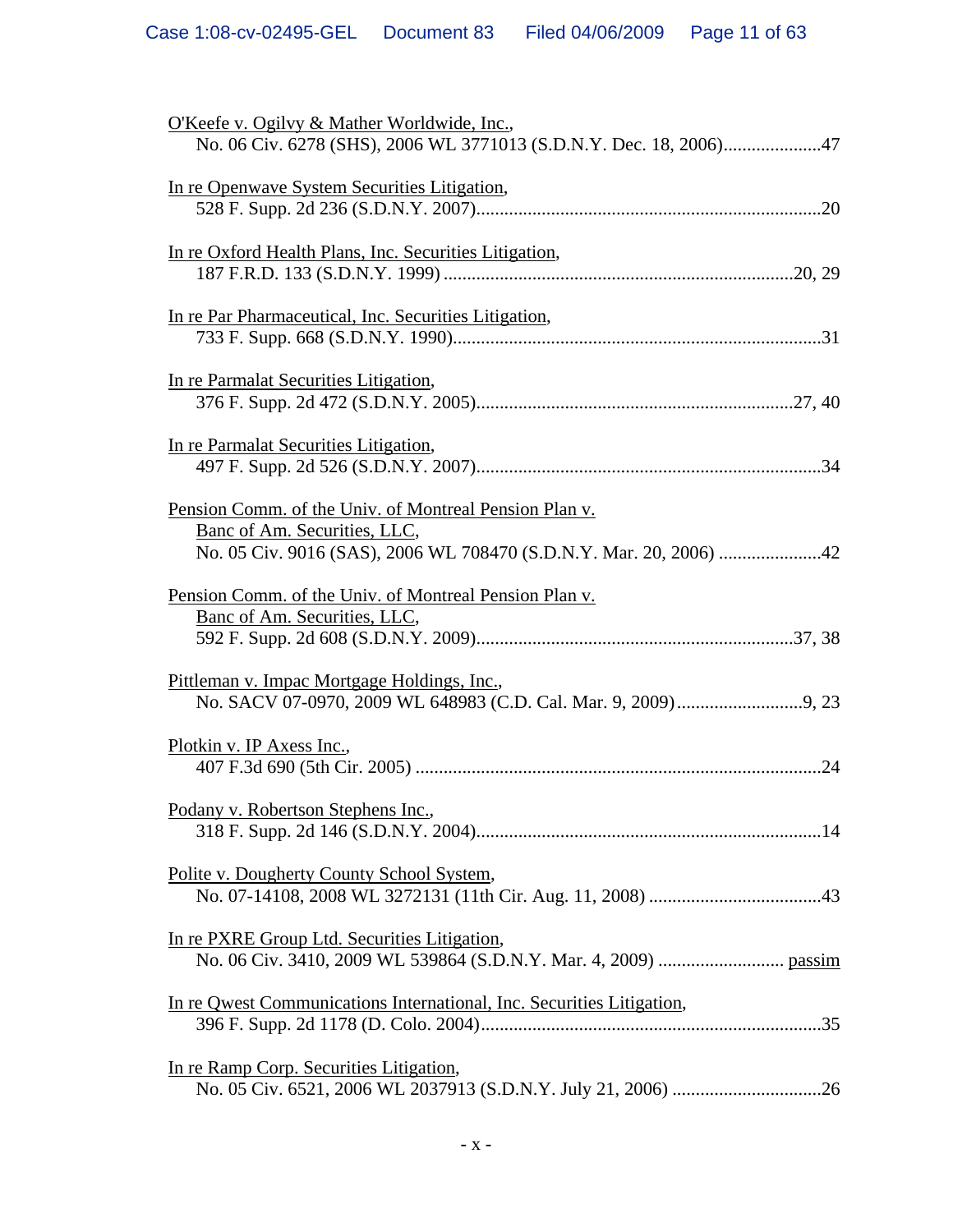| In re Refco, Inc. Securities Litigation,                                                                       |
|----------------------------------------------------------------------------------------------------------------|
| In re Refco, Inc. Securities Litigation,                                                                       |
| In re Regeneron Pharmaceuticals, Inc. Securities Litigation,                                                   |
| Resnik v. Swartz,                                                                                              |
| In re Rhodia S.A. Securities Litigation,                                                                       |
| Rothman v. Gregor,                                                                                             |
| Rubenstein v. Collins,                                                                                         |
| In re SCOR Holding (Switzerland) AG Litigation,                                                                |
| In re Salomon Analysts Level 3 Litigation,                                                                     |
| In re Salomon Analyst Winstar Litigation,<br>No. 02 Civ. 6171 (GEL), 2006 WL 510526 (S.D.N.Y. Feb. 28, 2006)44 |
| San Leandro Emergency Medical Group Profit Sharing Plan v.<br>Philip Morris Cos.,                              |
| 28<br>Santa Fe Indus., Inc. v. Green,                                                                          |
|                                                                                                                |
| In re Scholastic Corp. Securities Litigation,                                                                  |
| SEC v. Espuelas,                                                                                               |
| <b>SEC v. First Jersey Securities Inc.,</b>                                                                    |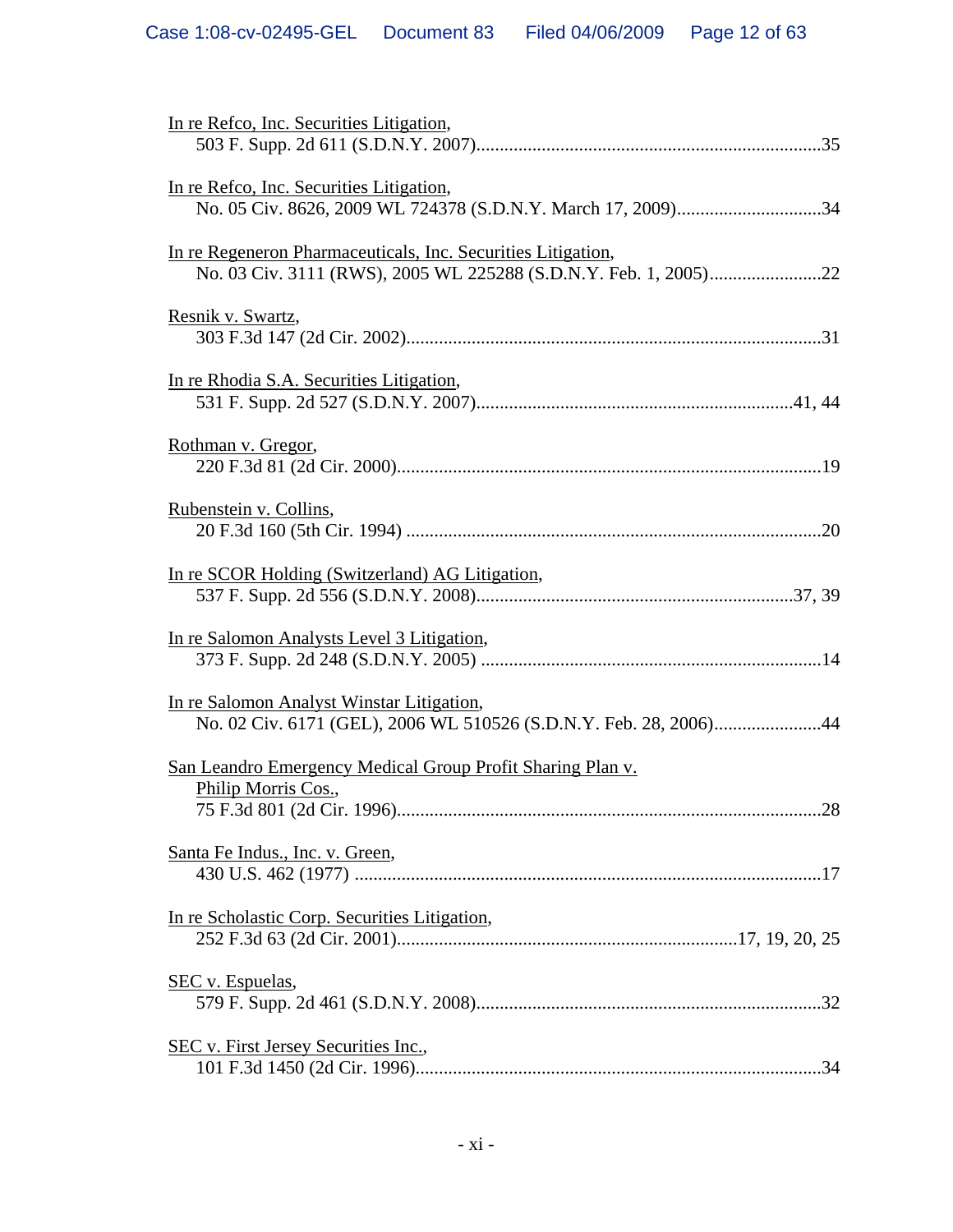| SEC v. Universal Express, Inc.,                                                                                      |
|----------------------------------------------------------------------------------------------------------------------|
| Sedona Corp. v. Ladenburg Thalmann & Co.,<br>No. 03 CIV 3120 (LTS) (THK), 2006 WL 2034663 (S.D.N.Y. July 19, 2006)40 |
| Shapiro v. UJB Finance Corp.,                                                                                        |
| Shaw v. Digital Equipment Corp.,                                                                                     |
| Sierra v. United States,                                                                                             |
| South Ferry LP, #2 v. Killinger,                                                                                     |
| Steinberg v. Ericsson LM Telephone Co.,                                                                              |
| In re Sterling Foster & Co. Securities Litigation,                                                                   |
| In re Stocker Yale Securities Litigation,                                                                            |
| Suez Equity Investors, L.P. v. Toronto-Dominion Bank,                                                                |
| In re Syncor International Corp. Securities Litigation,                                                              |
| In re Take-Two Interactive Securities Litigation,                                                                    |
| Teamsters Local 445 Freight Division Pension Fund v.<br>Dynex Capital Inc.,                                          |
| Tellabs, Inc. v. Makor Issues & Rights, Ltd.,                                                                        |
| <u>Tese-Milner v. De Beers Centenary A.G.,</u><br>No. 04 Civ. 5203 (KMW), 2009 WL 186198 (S.D.N.Y. Jan. 23, 2009)41  |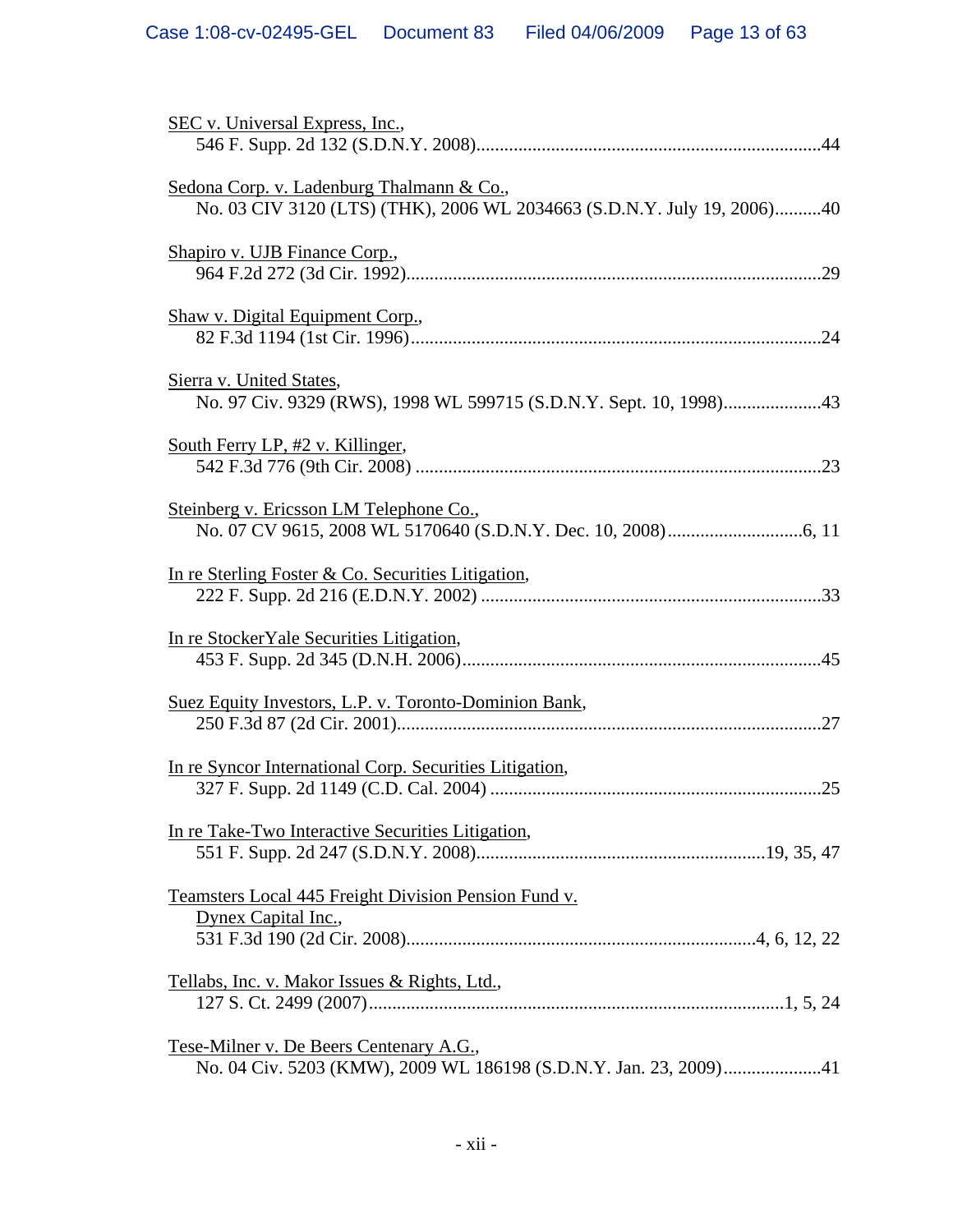| In re Van Der Moolen Holding N.V. Securities Litigation,     |
|--------------------------------------------------------------|
|                                                              |
| In re Versant Object Technology Corp. Securities Litigation, |
|                                                              |
| In re Vivendi Universal,                                     |
|                                                              |
| In re Vivendi Universal, S.A. Securities Litigation,         |
| .29                                                          |
| Waxman v. Envipco Pick Up & Processing Servs., Inc.,         |
|                                                              |
| Wilson v. Comtech Telecomms. Corp.,                          |
|                                                              |
| In re WorldCom, Inc. Securities Litigation,                  |
|                                                              |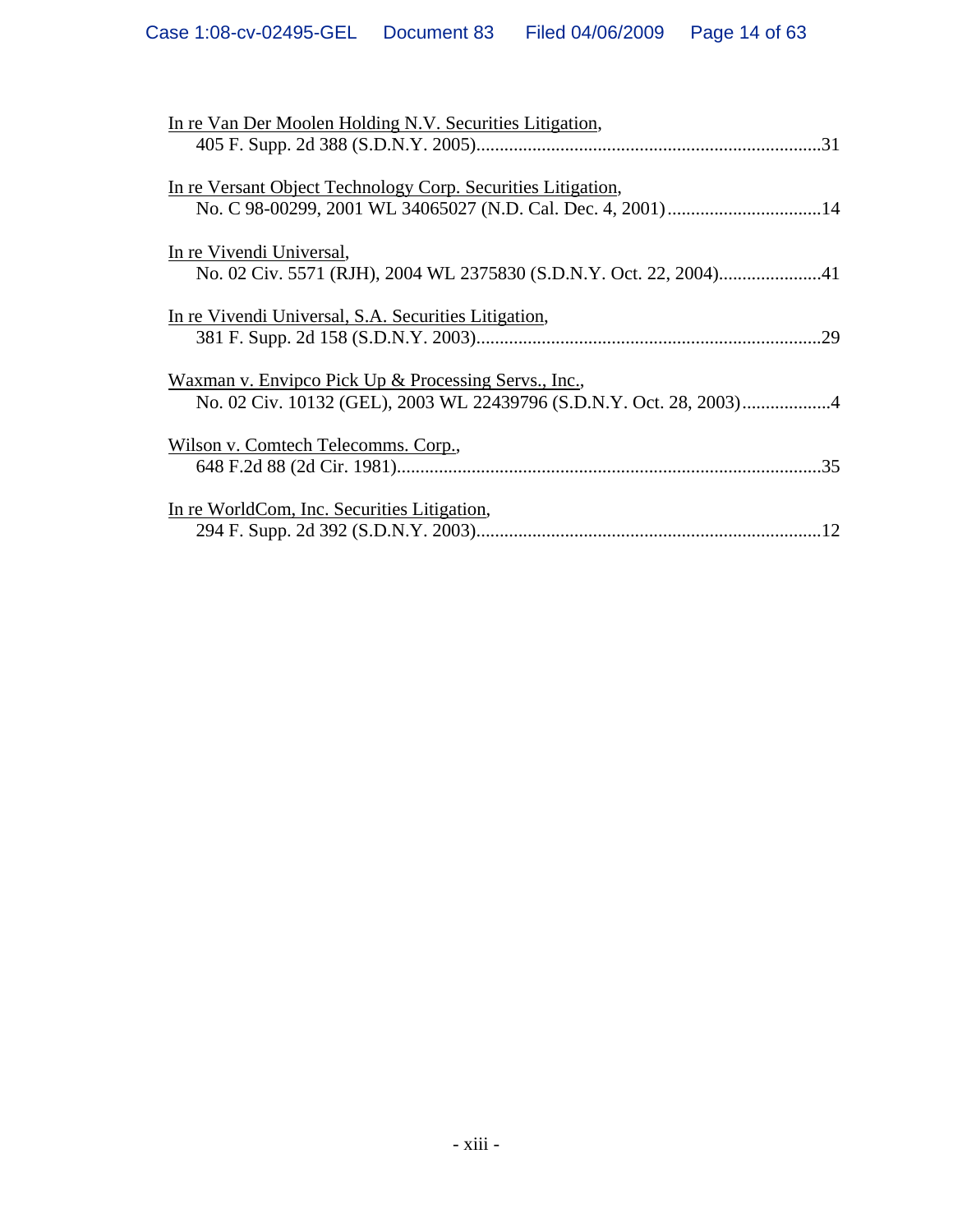| <b>Statutes and Rules</b> | Page(s) |
|---------------------------|---------|
|                           |         |
|                           |         |
|                           |         |
|                           |         |
|                           |         |
|                           |         |
|                           |         |
|                           |         |
|                           |         |
|                           |         |
|                           |         |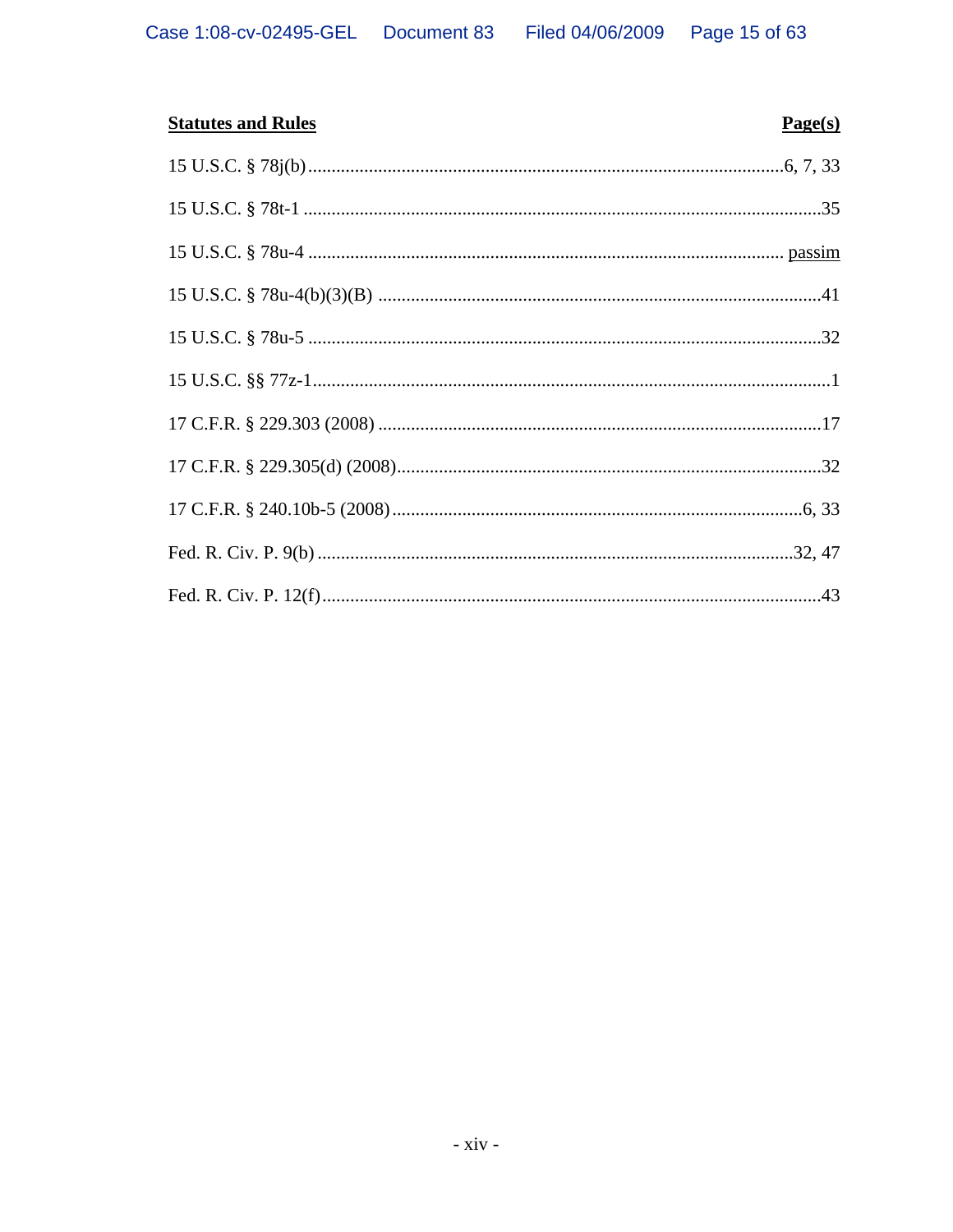Defendants Société Générale ("SG"), Daniel Bouton, Philippe Citerne and Didier Alix submit this reply memorandum of law in (1) further support of their Motion to Dismiss the Consolidated Amended Class Action Complaint ("MTD"); and (2) opposition to Plaintiffs' (a) "Motion to Strike Extraneous Materials Relied on by Defendants in Their Motion to Dismiss" ("Motion to Strike" or "MTS"); and (b) "Motion to Partially Lift the PSLRA Discovery Stay in Order to Allow Discovery Limited to Issues of Subject Matter and Personal Jurisdiction" ("Motion to Lift the PSLRA Stay" or "MLS").

#### **PRELIMINARY STATEMENT**

Plaintiffs ask this Court to find that their Amended Complaint ("Am. Compl.") meets the exacting pleading standards of Tellabs, Inc. v. Makor Issues & Rights, Ltd., 127 S. Ct. 2499, 2509 (2007), when viewed "holistically." ( $E.g.,$  Opposition Brief ("Opp. Br.") at 34.) In this regard, Plaintiff's Opposition Brief would lead the Court to believe that it must only focus on the forest and not the trees; but Plaintiffs' Amended Complaint suffers from an overriding defect: there are no real trees (let alone a forest), as Plaintiffs' purportedly "detailed allegations" (Opp. Br. at 1) are anything but.

While the allegations of a complaint should be viewed as a whole, Tellabs did not hold that a collection of insufficient allegations can amount to a cogent or compelling inference of fraud under the Private Securities Litigation Reform Act of 1995, Pub. L. No. 104-67, 109 Stat. 737 (the "PSLRA") (codified in part at 15 U.S.C. §§ 77z-1, 78u-4). See Malin v. XL Capital Ltd., No. 07-3749-cv, 2009 WL 481897, at \*1 (2d Cir. Feb. 26, 2009) ("'Plaintiffs cannot establish scienter by combining inadequate allegations of motive with inadequate allegations of recklessness.'") (citation omitted); see also City of Brockton Ret. Sys. v. Shaw Group, Inc., 540 F. Supp. 2d 464, 475-76 (S.D.N.Y. 2008) (finding "amalgam of suggestions" insufficient to create

 $-1$  -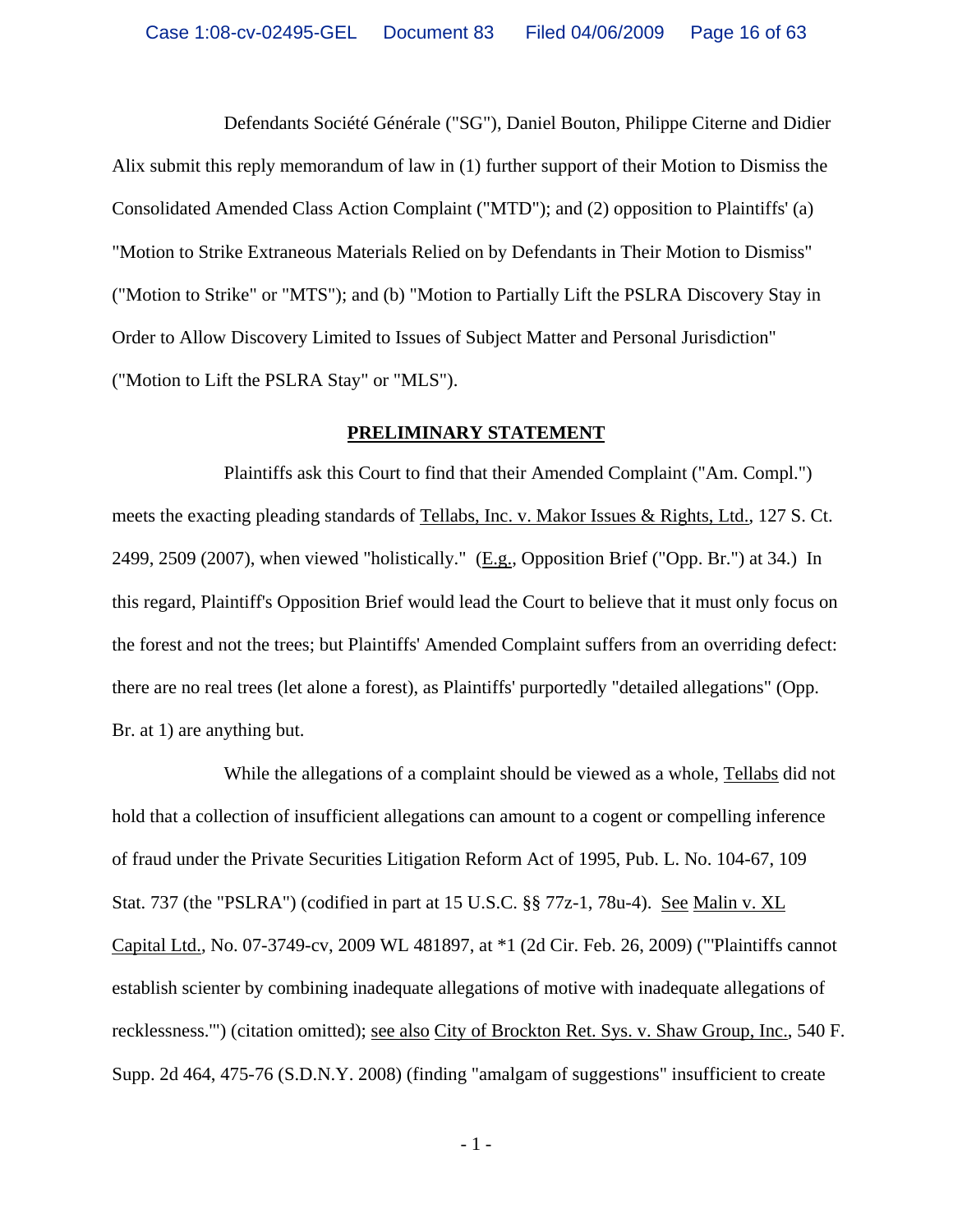cogent and compelling inference of scienter required by Tellabs, rejecting notion that "zero plus zero plus zero plus zero plus zero adds up to something").

Of a piece with their pleading strategy, Plaintiffs in their opposition brief continue to obfuscate the issues by attempting to interweave unrelated assertions relating to SG's subprime exposure and the rogue trading scheme implemented by Jerome Kerviel. Plaintiffs allege no facts from which it can be inferred that there was any relation between these independent events that occurred in completely different business lines. In any event, Plaintiffs have not sufficiently alleged that either set of events (whether viewed separately or together) constituted a deliberate or reckless scheme to purportedly artificially inflate the price of SG securities.

Plaintiffs' Opposition Brief conveniently ignores that the world's credit markets virtually seized up overnight in the third quarter of 2007 and that the markets continued to deteriorate dramatically thereafter, facts of which the Court may take judicial notice. Instead, Plaintiffs argue based solely on hindsight that SG's third and fourth quarter 2007 writedowns somehow indicate that SG, through senior officers Bouton, Citerne and Alix (hereinafter the "Individual Defendants"),  $\frac{1}{2}$  failed to make adequate disclosures beginning in August 2005.

Plaintiffs' hodgepodge of so-called inferences are neither cogent nor compelling, whether viewed individually or collectively. Rather than fraudulently misstating SG's subprime exposure, it is a far more cogent and compelling inference that SG engaged in complex judgment-based valuations – with which Plaintiffs now disagree – of securities that suddenly went from AAA-rated to illiquid and less valuable as the world-wide credit crisis began to engulf the financial markets. Plaintiffs' challenges to SG's judgment-based valuations are nothing more

 $\overline{a}$ 

<sup>1</sup> Unless otherwise indicated, "Individual Defendants" does not include Robert Day, who is submitting a separate reply brief.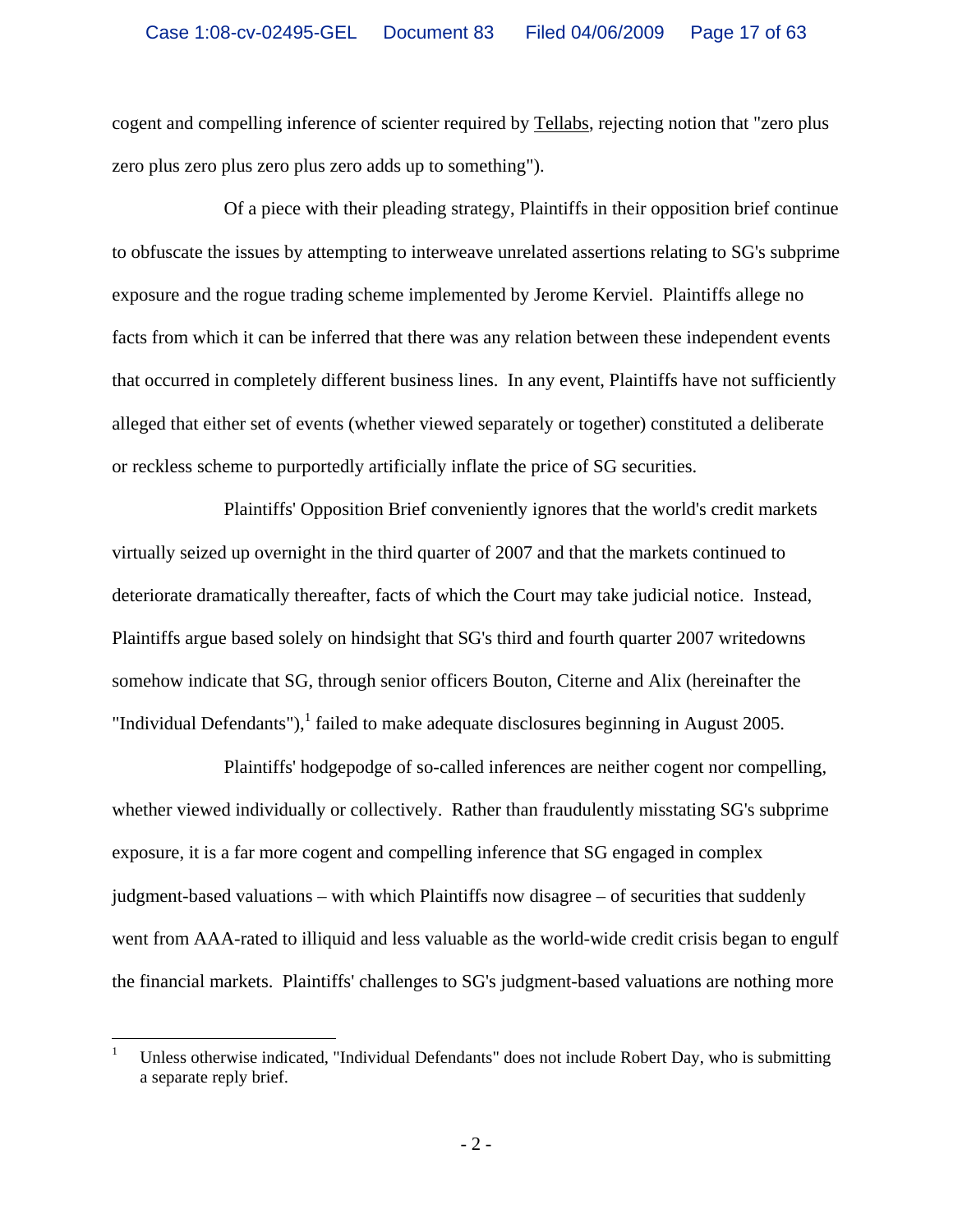than hindsight attacks based on later writedowns that were taken as the financial markets and economy worsened. As this Court previously held, this difference of opinion on complex valuations is inactionable under the federal securities laws. See In re Allied Capital Corp. Sec. Litig., No. 02 Civ. 3812 (GEL), 2003 WL 1964184, at \*4 (S.D.N.Y. Apr. 25, 2003).

Plaintiffs' pervasive use of hindsight cannot satisfy their pleading threshold, particularly given that the alleged untrue statements all concerned matters of opinion and judgment, such as management's assessment of risk and the valuation of complex securities, which cannot be deemed false unless they are found to be both objectively and subjectively false. Indeed, as Chancellor William Chandler of the Delaware Chancery Court recently observed in dismissing a claim that Citigroup's directors should be held liable for failing to manage Citigroup's subprime exposure, viewing a situation in hindsight, a "Court [cannot] properly evaluate whether corporate decision-makers made [the] 'right' or 'wrong' decision" regarding the assessment of risk. In re Citigroup Inc. S'holder Derivative Litig., 964 A.2d 106, 124 (Del. Ch. 2009). The court in Citigroup further stressed the risk of relying on hindsight bias: "[T]here is a substantial risk that suing shareholders and reviewing judges will be unable to distinguish between competent and negligent management because bad outcomes often will be regarded, ex post, as having been foreseeable and, therefore, preventable ex ante.'" Id. at 126 n.58 (quoting Stephen M. Bainbridge, The Business Judgment Rule as Abstention Doctrine, 57 VAND. L. REV. 83, 114-15 (2004)); see also id. at 124 n.50.

Similarly, Plaintiffs argue that SG's disclosure of the positions and losses incurred by the unwinding of Jerome Kerviel's rogue trades in January 2008 somehow rendered SG's disclosures regarding the firm's overall risk management false and misleading as early as August 2005. But there is simply no basis to argue that Mr. Bouton or any other senior management was

- 3 -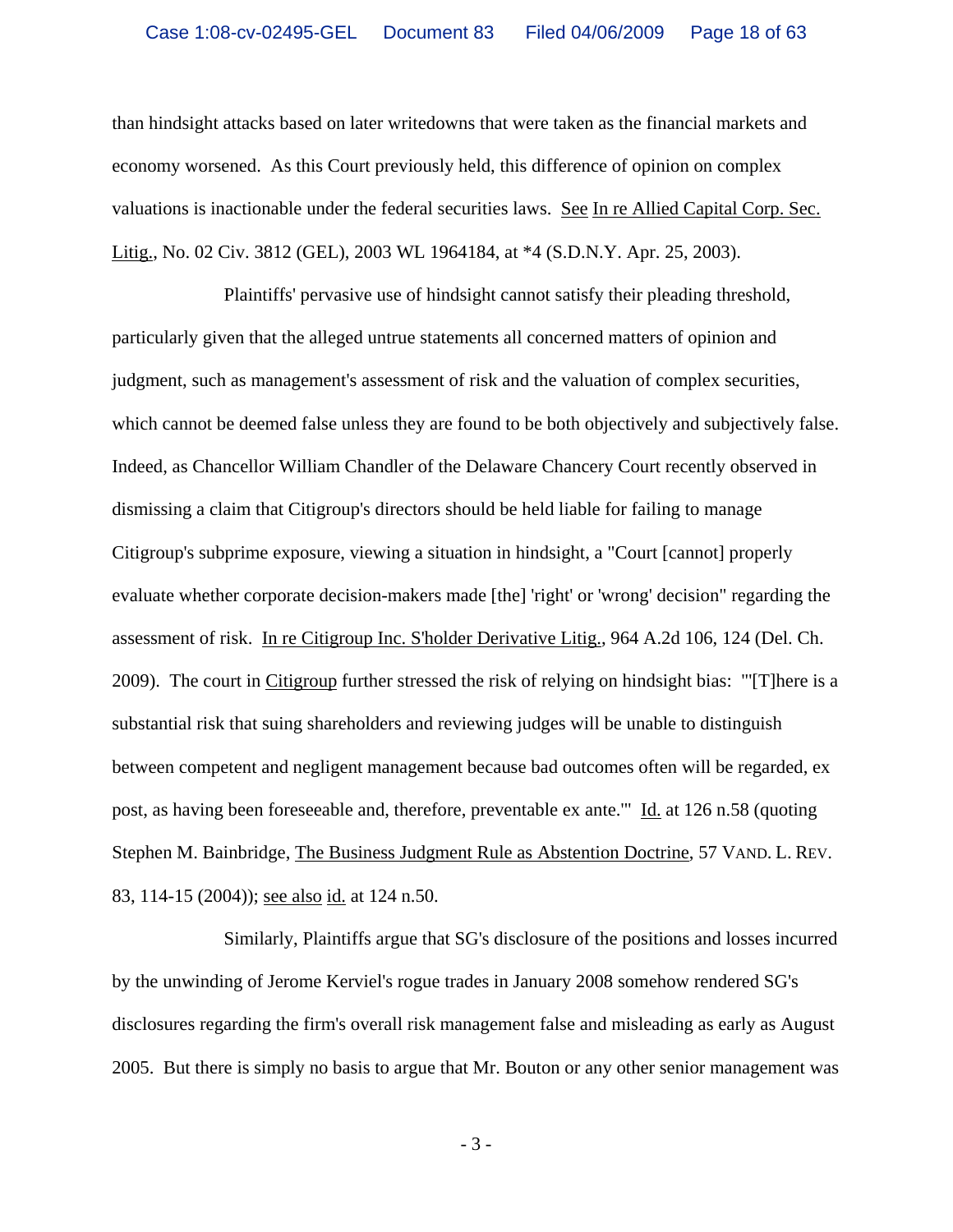aware of, much less complicit in, this rogue trader's massive, concealed fraudulent trading scheme which ultimately caused billions of Euros in losses for the bank. Nor have Plaintiffs sufficiently alleged that Mr. Bouton or any other senior management recklessly ignored any "red flags" having to do with Kerviel or his fictitious hedges. See Teamsters Local 445 Freight Div. Pension Fund v. Dynex Capital Inc., 531 F.3d 190, 195 (2d Cir. 2008). Instead, the more cogent and compelling inference, confirmed by sources relied on by Plaintiffs, is that this rogue trader utilized extraordinary means to circumvent internal controls and avoid detection. The failure to prevent Kerviel's rogue trading at most amounts to poor business judgment which again, as this Court held previously, is not actionable. See, e.g., Waxman v. Envipco Pick Up & Processing Servs., Inc., No. 02 Civ. 10132 (GEL), 2003 WL 22439796, at \*8-9 (S.D.N.Y. Oct. 28, 2003).

Additionally, Plaintiffs do not and cannot establish this Court's subject matter jurisdiction over foreign purchasers of SG shares on foreign exchanges. As much as Plaintiffs try, they cannot escape the grasp of Morrison v. Nat'l Austl. Bank Ltd., in which the Second Circuit held that U.S. courts lack subject matter jurisdiction over securities claims by foreign plaintiffs who purchase shares of foreign companies on foreign exchanges. 547 F.3d 167, 176- 77 (2d Cir. 2008), petition for cert. filed, (U.S. Mar. 23, 2009) (No. 08-1191). The foreign purchasers here, as in Morrison, did not rely directly on any alleged U.S.-based conduct, instead relying on allegedly false financial statements issued from France.

This fact alone is dispositive. Indeed, if anything, the alleged conduct in Morrison – that manipulated financial information was created in the United States and then incorporated into a foreign parent's financial statements – has a greater nexus to the U.S. than Plaintiffs' allegations that the valuations of the assets at issue were actually done in Paris in connection with the issuance of SG's financial statements there. As a result, the U.S. conduct

 $-4-$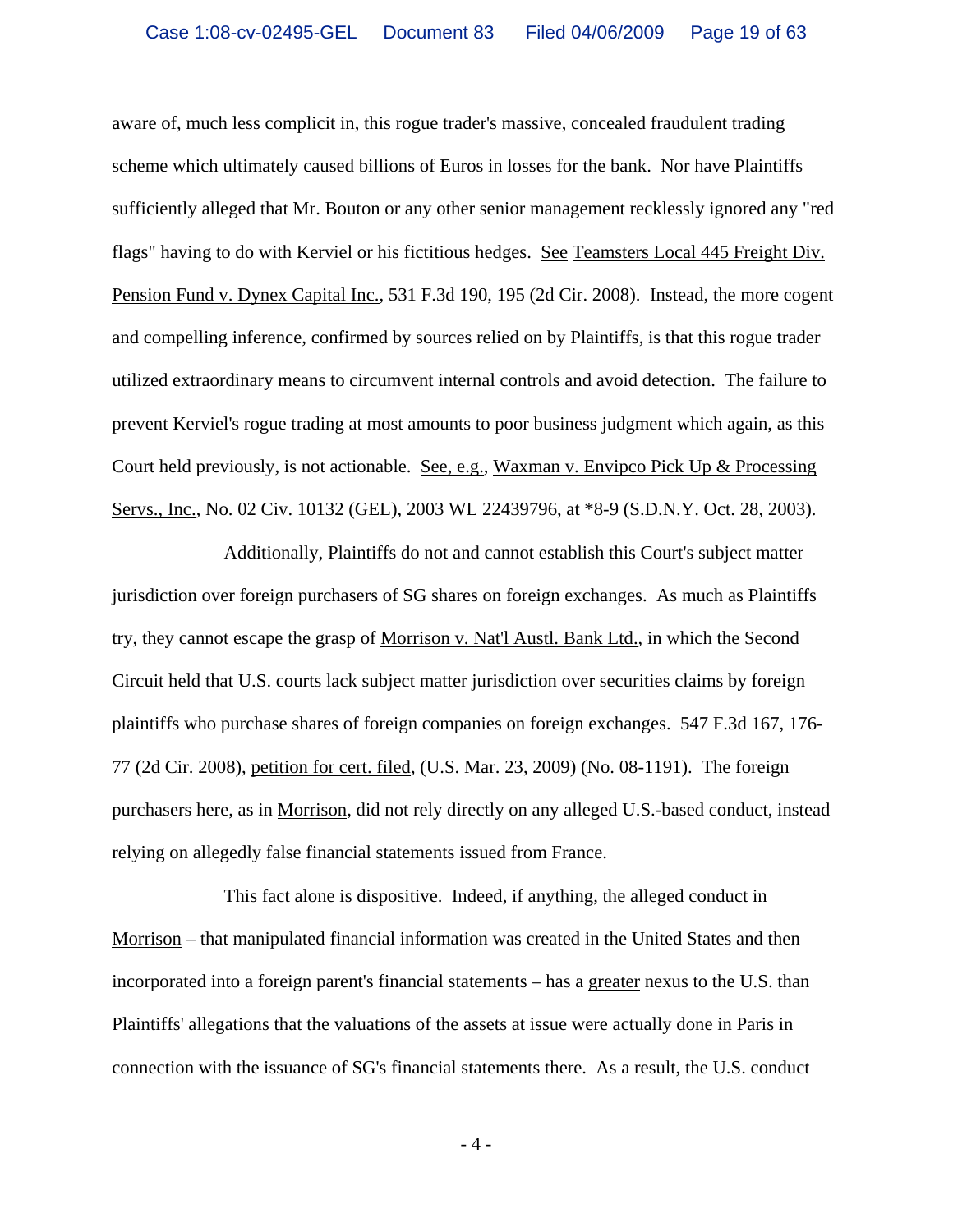alleged here is, a fortiori, preparatory under Morrison. Plaintiffs' alternative attempt to invoke the "effects" test of subject matter jurisdiction simply because there were some U.S. purchasers on foreign exchanges or ADRs traded in the U.S. (as there were in Morrison) is without merit.

Nor does Plaintiffs' Opposition Brief offer any basis for personal jurisdiction over defendants Philippe Citerne and Didier Alix, as it merely relies on their roles with SG and their status as purported control persons of the company, neither of which is adequate. Having not presented a prima facie case for personal or subject matter jurisdiction, Plaintiffs are not entitled to any purported "jurisdictional discovery," let alone the overly broad discovery they now seek.

Finally, Plaintiffs also move to strike certain materials submitted with Defendants' Motion to Dismiss. The Motion to Strike, aside from being procedurally improper, ignores that the Court may take judicial notice of economic phenomena (such as the credit crisis) and other undisputed facts in weighing competing inferences. See, e.g., In re Bausch & Lomb, Inc. Sec. Litig., 592 F. Supp. 2d 323, 338-39 (W.D.N.Y. 2008). Indeed, Tellabs explicitly allows courts to consider judicially noticeable facts. See Tellabs, 127 S. Ct. at 2509.

For the foregoing reasons, Plaintiffs' Amended Complaint should be dismissed, and their Motions to Strike and Lift the PSLRA Stay denied.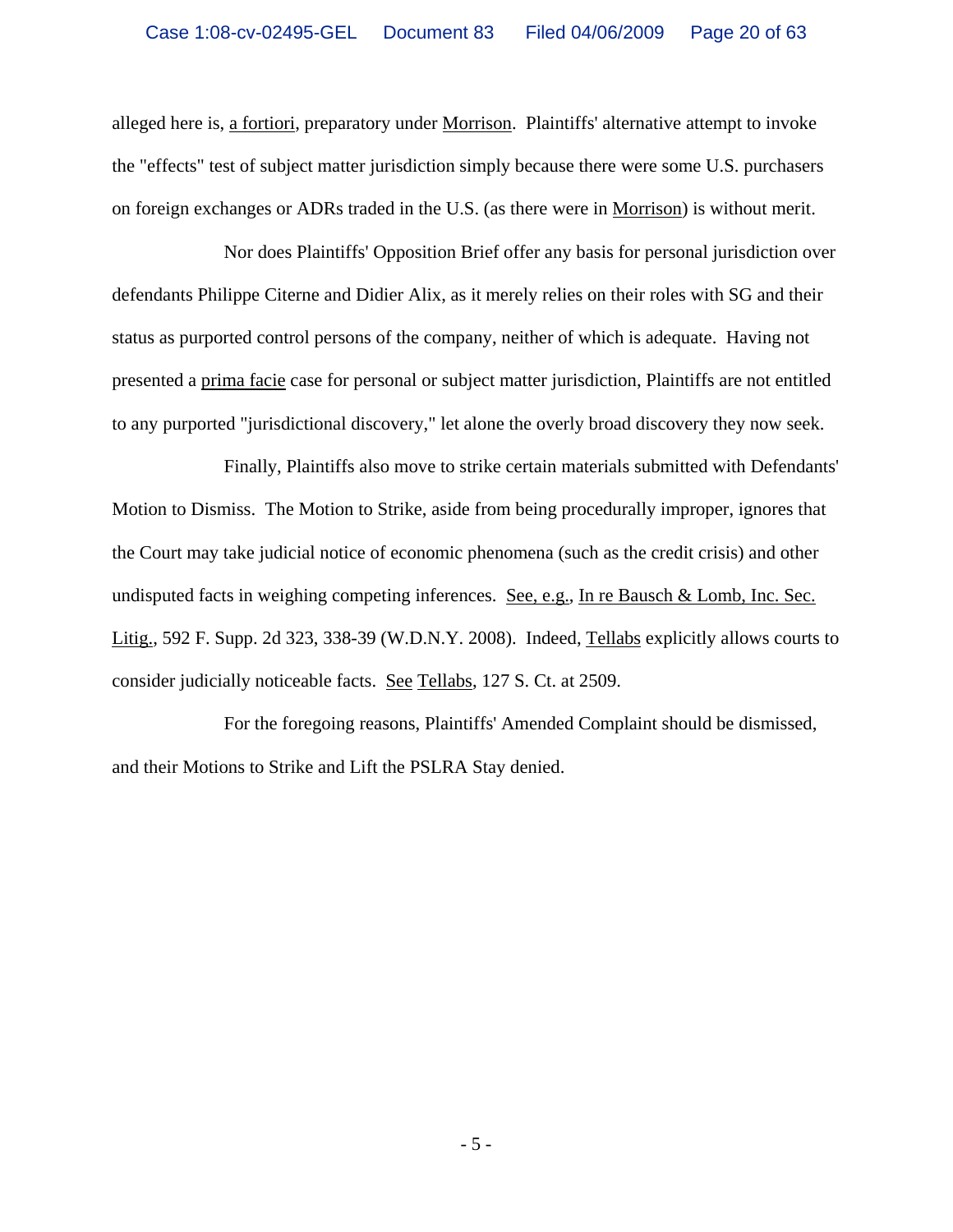### **ARGUMENT**

# **I. PLAINTIFFS HAVE FAILED TO STATE A CLAIM UNDER SECTION 10(b) OF THE EXCHANGE ACT OR SEC RULE 10b-5**

#### **A. Plaintiffs have failed to allege a cogent or compelling inference of scienter**

Plaintiffs do not (and cannot) dispute that to sufficiently allege scienter under Section 10(b) of the Securities Exchange Act of 1934 (the "Exchange Act"), 15 U.S.C. § 78j(b), and Rule 10b-5 promulgated thereunder, 17 C.F.R. § 240.10b-5 (2008) they must plead "*either*  (a) strong circumstantial evidence of conscious misbehavior or recklessness, *or* (b) that defendants had both motive and opportunity to commit fraud." (Opp. Br. at 33 (emphasis in original) (citing Novak v. Kasaks, 216 F.3d 300, 307-08, 311 (2d Cir. 2000))). Recklessness is a state of mind approaching actual intent, and not merely a heightened form of negligence. See Chill v. Gen. Elec. Co., 101 F.3d 263, 269 (2d Cir. 1996); In re PXRE Group, Ltd., Sec. Litig., No. 06 Civ. 3410, 2009 WL 539864, at \*21 (S.D.N.Y. Mar. 4, 2009); Steinberg v. Ericsson LM Tel. Co., No. 07 CV 9615 (RPP), 2008 WL 5170640, at \*12 (S.D.N.Y. Dec. 10, 2008). Nevertheless, Plaintiffs fail to set forth factual allegations creating a cogent and compelling "'strong inference'" that Defendants "'"knew facts or had access to information suggesting that their public statements were not accurate."" (Opp. Br. at 34 (quoting  $\overline{Dynes}$ , 531 F.3d at 190).)<sup>2</sup>

# **1. Plaintiffs' overall theory of scienter is implausible**

The Amended Complaint must be dismissed because Plaintiffs' central theory – that SG allegedly (i) recklessly continued to allow, or allegedly encouraged, Kerviel to take on massive unhedged trading positions, and (ii) continued to invest in collateralized debt obligations

 $\frac{1}{2}$  To sufficiently allege scienter, Plaintiffs' allegations of recklessness must be even greater because, as discussed below, they have failed to sufficiently allege motive and opportunity as to any SG officer through alleged stock sales. See Kalnit v. Eichler, 264 F.3d 131, 142 (2d Cir. 2001); see also PXRE, 2009 WL 539864, at \*21.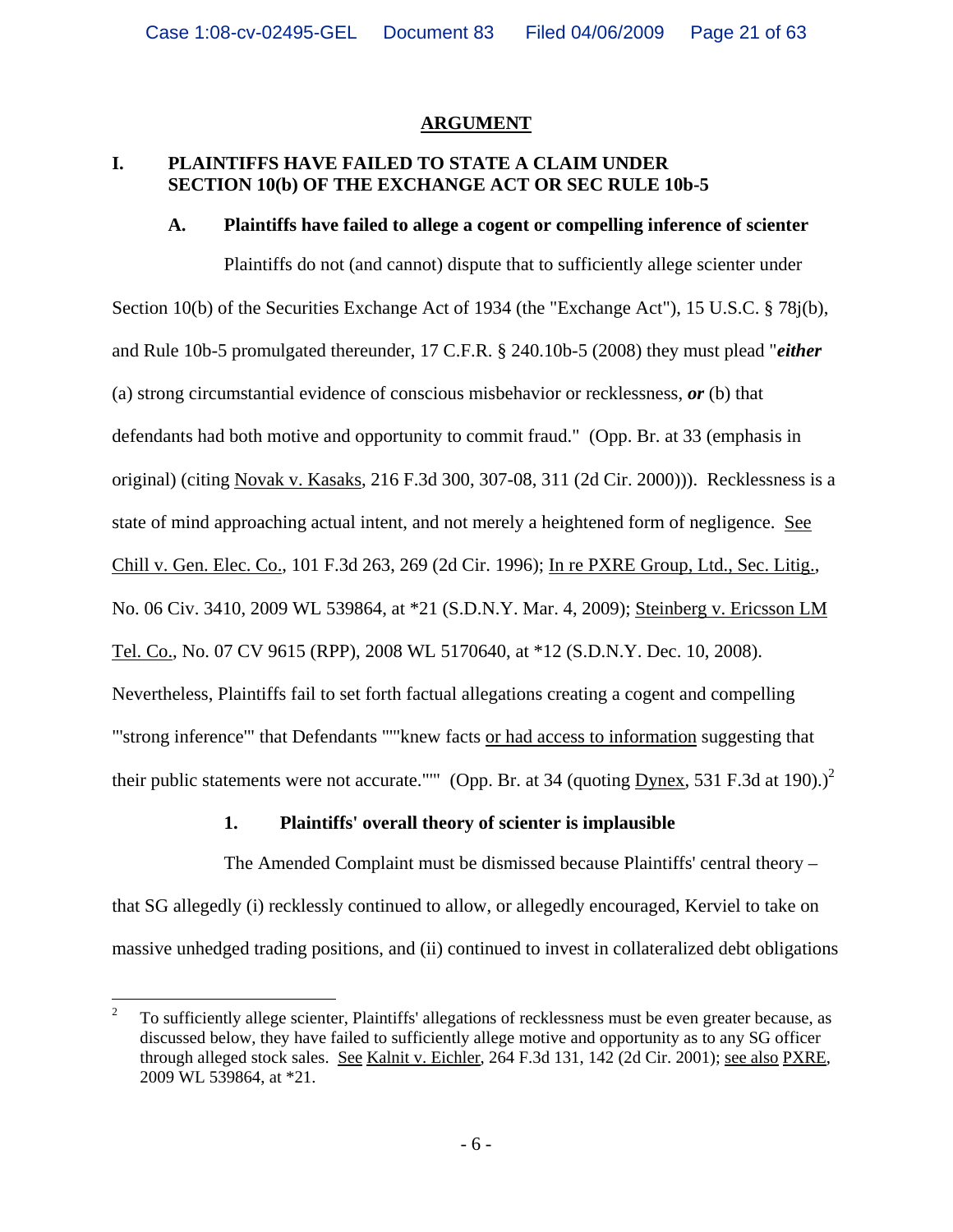("CDOs") and Residential Mortgage Backed Securities ("RMBS"), despite supposedly knowing that such an investment strategy would lose money, and then deliberately misstated their value – is entirely implausible. See ECA v. JP Morgan Chase Co., 553 F.3d 187, 205 (2d Cir. 2009) (rejecting as implausible theory of scienter that JP Morgan continued to pursue investment strategy it purportedly knew was "worthless all along"). In JP Morgan, the Second Circuit found the theory that JP Morgan allegedly kept lending money to Enron despite supposedly knowing that Enron was a sham was not sufficiently plausible to raise an inference of scienter. The Second Circuit held this implausible theory was insufficient to allege a Section 10(b) violation. See id. at 205 (affirming In re JP Morgan Chase Sec. Litig., No. 02 Civ. 1282, 2007 WL 950132, at \*13 (S.D.N.Y. Mar. 29, 2007) (MTD at 54)).

Plaintiffs' theory of scienter here is equally, if not more, implausible than the one rejected by the Second Circuit in JP Morgan. For instance, Plaintiffs' allegations – that SG (i) manipulated its CDO and RMBS valuations (Opp. Br. at 59), (ii) continued to expand its CDO and RMBS business, and (iii) failed to write down its CDOs and RMBS earlier and in greater amounts than it did – are implausible because:

- If SG supposedly knew its CDOs and RMBS were overvalued as early as August 1, 2005 (the beginning of the class period (when Plaintiffs do not even allege that the positions ultimately written down were on the books)), then SG would not have begun its "TGV initiative" in 2006. (Opp. Br. at 1.) Plaintiffs make no attempt to refute the argument that a lengthy class period itself weakens any inference of scienter. See Malin v. XL Capital Ltd., 499 F Supp. 2d 117, 151 (D. Conn. 2007), aff'd, No. 07-3749-CV, 2009 WL 481897 (2d Cir. Feb. 26, 2009);<sup>3</sup>
- If SG knew as early as late-2006, as some confidential witnesses posit, that the CDO and RMBS market would collapse, then SG would not have continued to invest in, let alone expand, its CDO group through the end of

 $\overline{a}$ 

<sup>3</sup> It is not the Court's responsibility to parse Plaintiffs' allegations to come up with a plausible claim. See Decker v. Massey-Ferguson, Ltd., 681 F.2d 111, 115 (2d Cir. 1982) ("[I]t is important that the wheat in plaintiff's pleading be separated from the chaff.").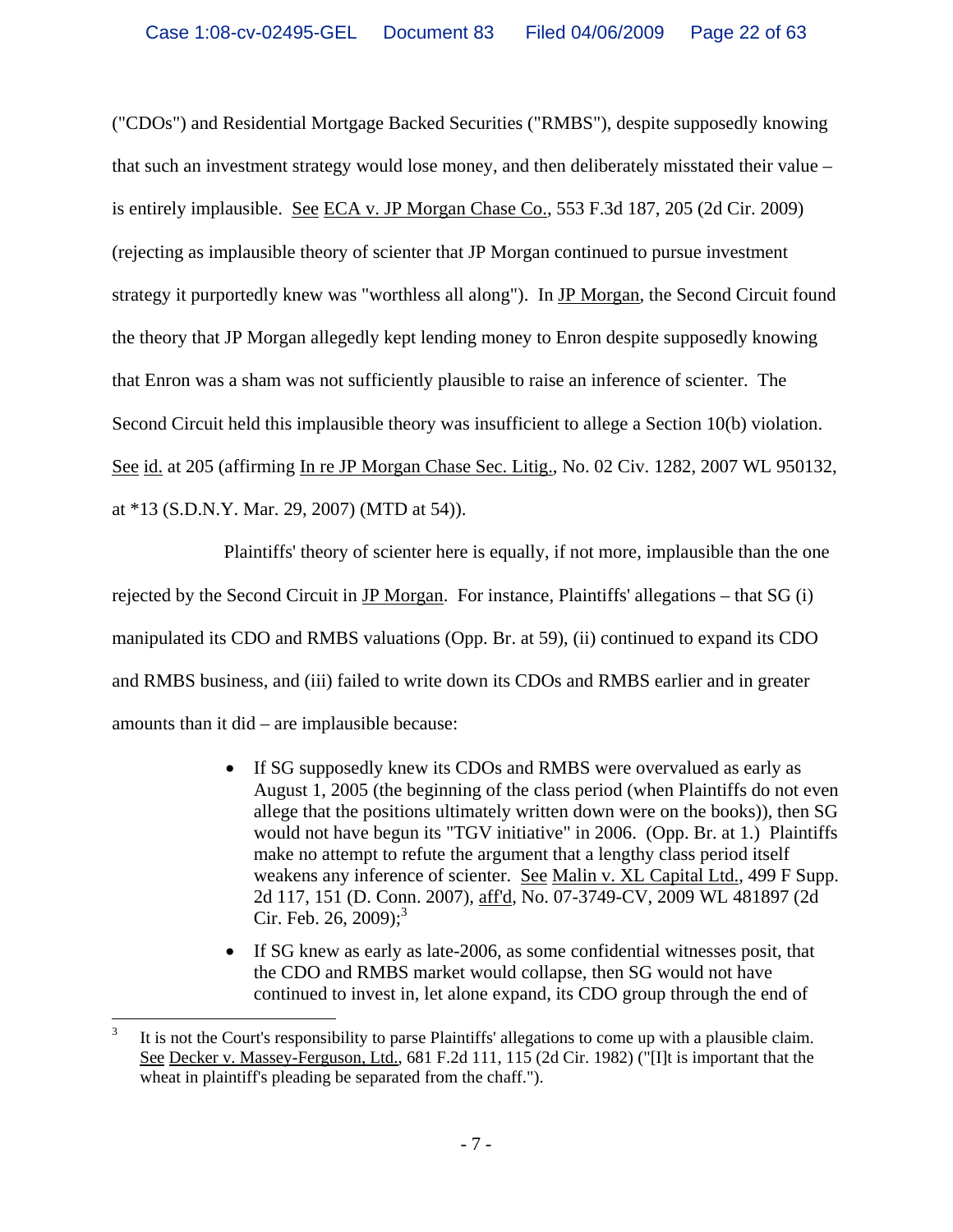2007, as Plaintiffs argue. Rather, the more plausible inference is that SG believed this was a profitable line of business that would gradually improve (as Plaintiffs acknowledge SG disclosed). As a financial institution, SG could have reaped enormous profits had it been prescient enough to predict the credit crisis. See In re Axonyx Sec. Litig., No. 05 Civ. 2307, 2009 WL 812244, at \*3, \*4 (S.D.N.Y. Mar. 27, 2009) (that company would "knowingly or recklessly" engage in "defective" behavior "virtually defies reason" and "would be a bizarre departure from any normal method of doing business"); $\ddot{ }$ 

- No other financial institution disclosed material write downs on CDOs prior to the credit crisis striking in the 2007 third quarter, despite Plaintiffs' contention that write downs of super-senior trenches of CDOs should have been taken because of earlier declines in lower-rated trenches of the ABX index; and
- SG increased its writedowns (as it advised investors might be necessary) in response to the rapidly escalating credit crisis.

As to the Kerviel allegations, Plaintiffs seek to turn a fraud against SG committed

by a rogue trader into an alleged scheme by SG to artificially increase its stock price. Such a theory is entirely implausible, especially in light of Kerviel's use of extraordinary means to circumvent internal controls and conceal his conduct. "[J]ust as all bank robberies demonstrate the failure of bank security and all burglaries demonstrate the failure of locks and alarm systems . . . no system is so foolproof that it cannot be evaded." Higginbotham v. Baxter Int'l Inc., 495 F.3d 753, 760 (7th Cir. 2007). Plaintiffs have done nothing to turn what is, if anything, inactionable mismanagement into knowing, or even reckless, conduct on the part of SG's senior management.

 $\overline{a}$ 

<sup>4</sup> It is likewise more plausible that if SG was selling the equity tranches of CDOs to Magnetar (Opp. Br. at 81), they were legitimate transactions to get rid of the lowest-rated, highest risk CDO tranches as opposed to a short-selling scheme as Plaintiffs vaguely allege. In any event, this "scheme" would amount to an alleged fraud on Magnetar's investors, not Plaintiffs'. See In re JPMorgan Chase Sec. Litig., 363 F. Supp. 2d 595, 623 (S.D.N.Y. 2005) (intent to defraud another company was not actionable by JP Morgan's shareholders).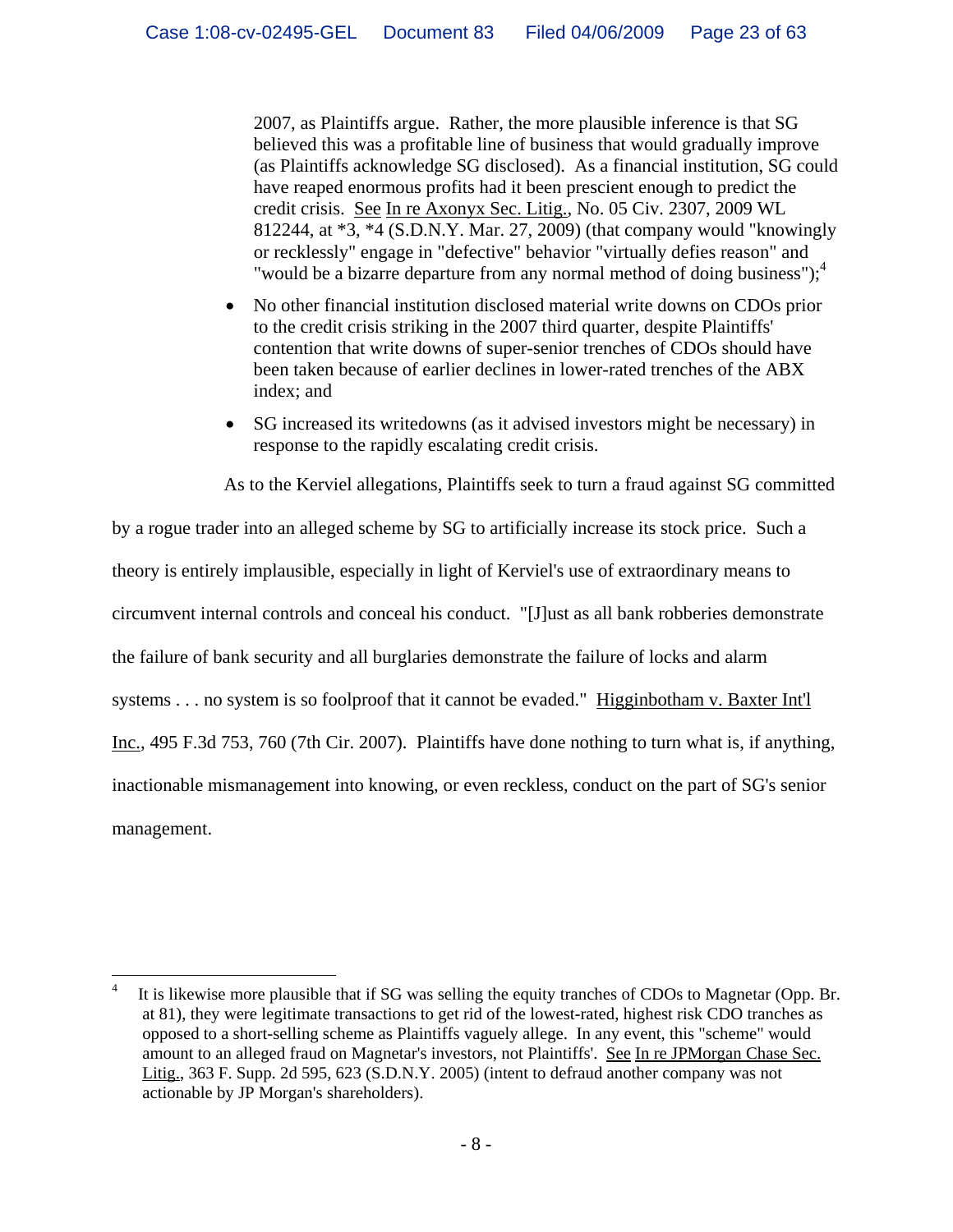### **2. Plaintiffs fail to allege that SG deliberately or recklessly misstated its subprime exposure**

(a) It is a far more cogent and compelling non-fraudulent inference that SG's disclosures of its subprime exposure was dictated by the onset of the credit crisis and continuing deteriorating market.

Plaintiffs argue that SG was supposedly manipulating valuations in response to market changes "in order to defer writing them down." (Opp. Br. at 39; see also id. at 41.) But the far more cogent and compelling inference to be drawn is that SG's losses associated with its subprime exposure increased as industry-wide losses grew due to the unique and devastating catastrophe of the credit crisis (which, as discussed below, is a proper subject for judicial notice). See PXRE, 2009 WL 539864, at \*20 (more compelling that defendant's losses increased due to revised estimate of industrywide losses from hurricanes rather than to stave off collapse). As Judge Sullivan held in PXRE, "Plaintiff's factual allegations suggest an industry, and a company, shocked by a unique and devastating catastrophe," and that the company, "in an unprecedented and uncertain situation, simply lacked the software and internal mechanisms to calculate accurately the full extent of losses." Id. at \*32; see also Pittleman v. Impac Mortgage Holdings, Inc., No. SACV 07-0970, 2009 WL 648983, at \*4 (C.D. Cal. Mar. 9, 2009) (more cogent and compelling that subprime lender was "involved in a volatile industry at the onset of a long, destructive economic downturn" than committing fraud); Axonyx, 2009 WL 812244, at \*4 (more cogent and compelling that despite "best efforts" clinical trials did not work, rather than defendants committing fraud.)

> (b) Plaintiffs have not sufficiently alleged that SG senior management knew or had access to facts contradicting their public statements about SG's subprime exposure

Plaintiffs are unable to identify with specificity any portion of SG's audited financial statements that were purportedly rendered false and misleading due to SG's exposure to

 $-9-$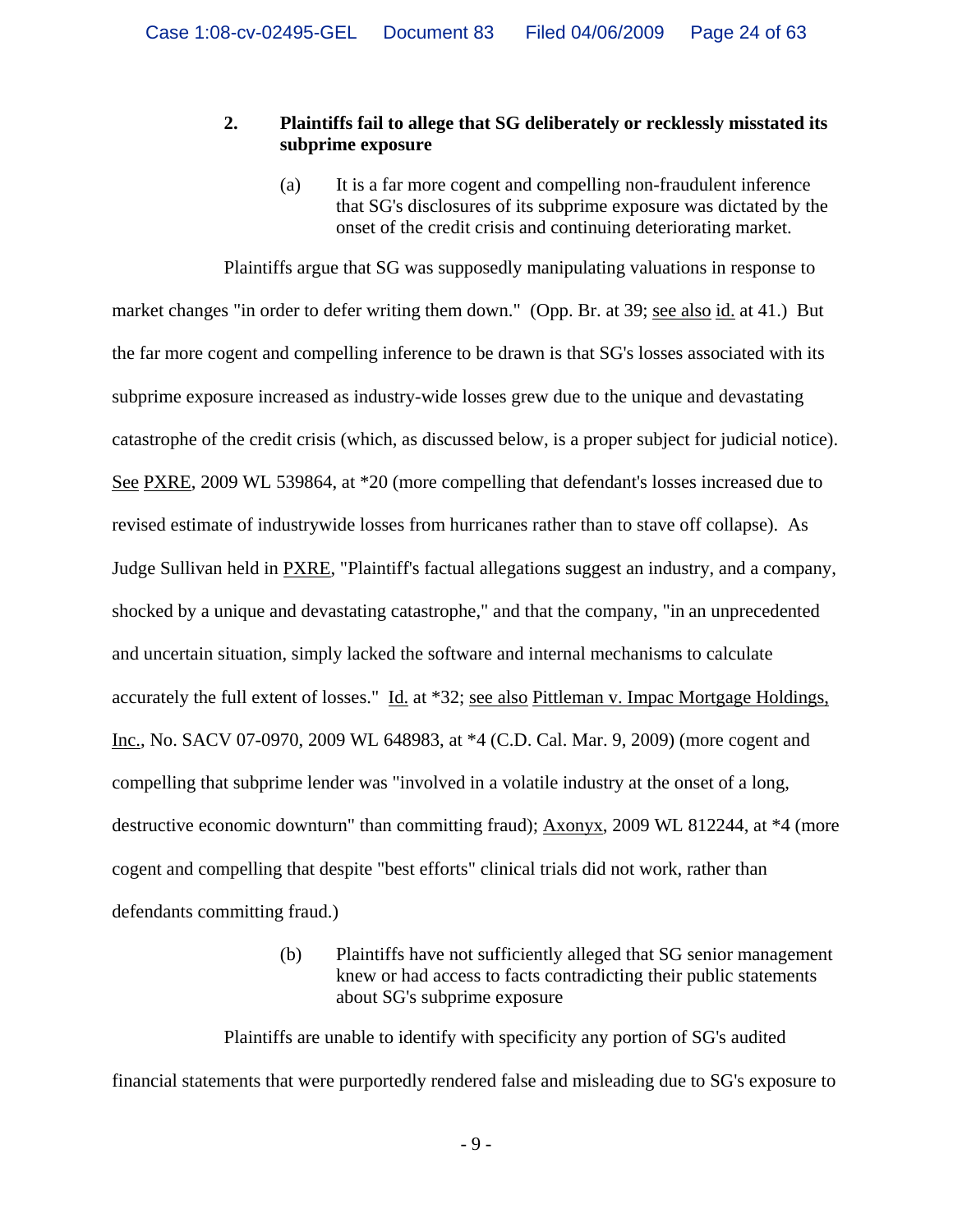CDO's and RMBS backed by subprime securities. Despite Plaintiffs' insinuations (Opp. Br. at 2), SG did not, as the Amended Complaint acknowledges, restate financial results for any subprime exposure (as opposed to the restatement due to Kerviel's falsified hedges). Instead, ignoring the economic and market crisis that struck in the third quarter of 2007, Plaintiffs seek to argue that SG management was aware of information that contradicted SG's financial statements and other public statements regarding SG's exposure to the U.S. subprime markets. (E.g., Opp. Br. at 13.) In doing so, Plaintiffs rely almost entirely on four "confidential witnesses" out of the seven purported confidential witnesses referenced in the Amended Complaint. But this reliance is wholly insufficient to create a cogent or compelling inference of scienter.

These purported confidential witnesses, all of whom were allegedly based in New York, do nothing other than present vague and conclusory assertions about meetings – none of which was allegedly attended by any of the Individual Defendants – and reports and analyses – none of which was allegedly provided to any of the Individual Defendants. (Opp. Br. at 39-40 (reports supposedly went to "a manager in the Middle Office" and unnamed people in SG's Paris office among others).) $<sup>5</sup>$ </sup>

Nor is Plaintiffs' vague, conclusory contention that there was "significant interaction" between SG New York and Paris on issues of valuation, (Opp. Br. at 39) sufficient to "establish that Defendants had access to information demonstrating that their statements regarding SocGen's subprime exposure were false and misleading" (Opp. Br. at 41), or that

 $\frac{1}{5}$  Plaintiffs also argue that TCW, a wholly-owned subsidiary of SG and "the leading player in the CDO market" (Opp. Br. at 17), had unspecific information about "the deterioration in the CDO market" (Opp. Br. at 33), such as "that the market for subprime-related assets had become illiquid." (Id. at 40.) As discussed below, Plaintiffs do not and cannot allege that these assets were illiquid as early as August 2005, or that when they became illiquid, the complex valuations engaged by SG were deliberately or recklessly false and misleading when made. Moreover, Plaintiffs also fail to allege that this information was ever reported to SG management responsible for making public statements about subprime exposure.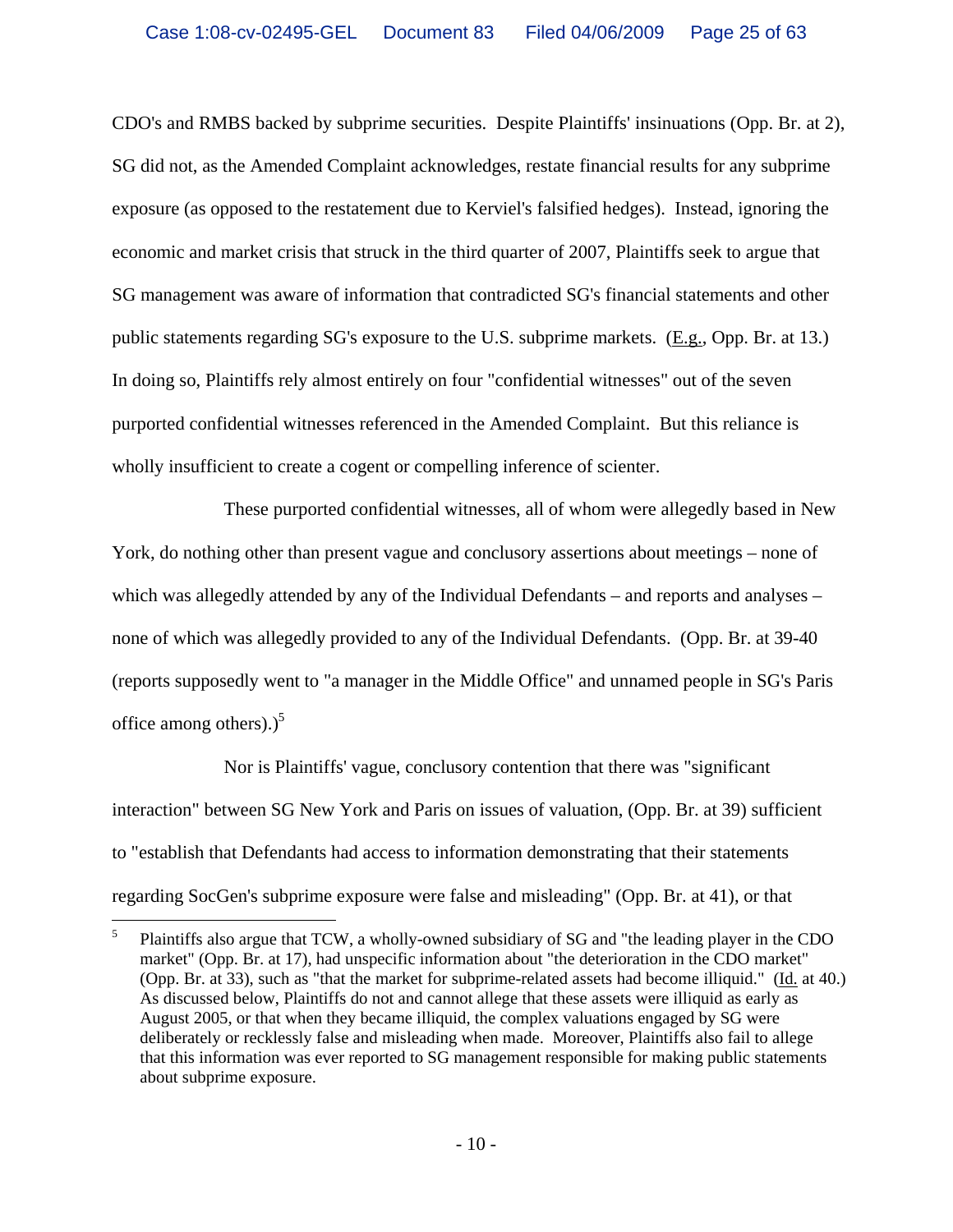Defendants "deliberately shut their eyes to the facts." Hart v. Internet Wire, Inc., 145 F. Supp. 2d 360, 365 (S.D.N.Y. 2001); see also PXRE, 2009 WL 539864, at \*32 (allegation that defendants "'should have been more alert and more skeptical'" does not create a strong inference of fraud (quoting Shields v. Citytrust Bancorp, Inc., 25 F.3d 1124, 1129 (2d Cir. 1994))).<sup>6</sup>

Moreover, the confidential witnesses were "low level" employees that had no responsibility for SG's public statements and were not in direct contact with SG officials in Paris who did. See PXRE, 2009 WL 539864, at \*23 (rejecting confidential witness allegation, where witness had no firsthand knowledge as to whether concerns over modeling were brought to the attention of individual defendants); accord Malin v. XL Capital Ltd., 499 F. Supp. 2d at 141; see also In re Downey Sec. Litig., No. CV 08-3261, 2009 WL 736802, at \*13 (C.D. Cal. Mar. 18, 2009) (rejecting confidential witness allegations about subprime lender's reserves that were not based on conversations with individual defendants).<sup>7</sup>

In addition, none of the confidential witnesses' opinions is cogent or compelling, as they merely comment on widely-reported facts regarding the tightening of the CDO and RMBS market. In particular, "CW5," contrary to Plaintiffs' contention (Opp. Br. at 44), comments that there was "no viable market in mid-2007" for CDOs (Am. Compl. ¶ 149), despite the fact that he left SG in January 2007 (Am. Compl. ¶ 220). See Malin, 499 F. Supp. 2d at 140-

 $\frac{1}{6}$  Plaintiffs' attempt to distinguish Steinberg (Opp. Br. at 43) is misplaced, as Plaintiffs are discussing that court's decision on falsity, not scienter. Steinberg v. Ericsson LM Tel. Co., No. 07 CV. 9615 (RPP), 2008 WL 5170640, at \*6 (S.D.N.Y. Dec. 10, 2008) (confidential witnesses misunderstood what corporate officer said and misinterpreted it as false).

<sup>7</sup> Plaintiffs' confidential witness allegations are nothing like those accepted in Hall v. Children's Place Retail Stores, Inc., (Opp. Br. at 44) where the court credited confidential witness allegations of a "systemic failure" in the company's management, consistent violation of a licensing agreement and the company's knowledge that its positive statements were unwarranted. 580 F. Supp. 2d 212, 232-33 (S.D.N.Y. 2008). None of this is alleged here.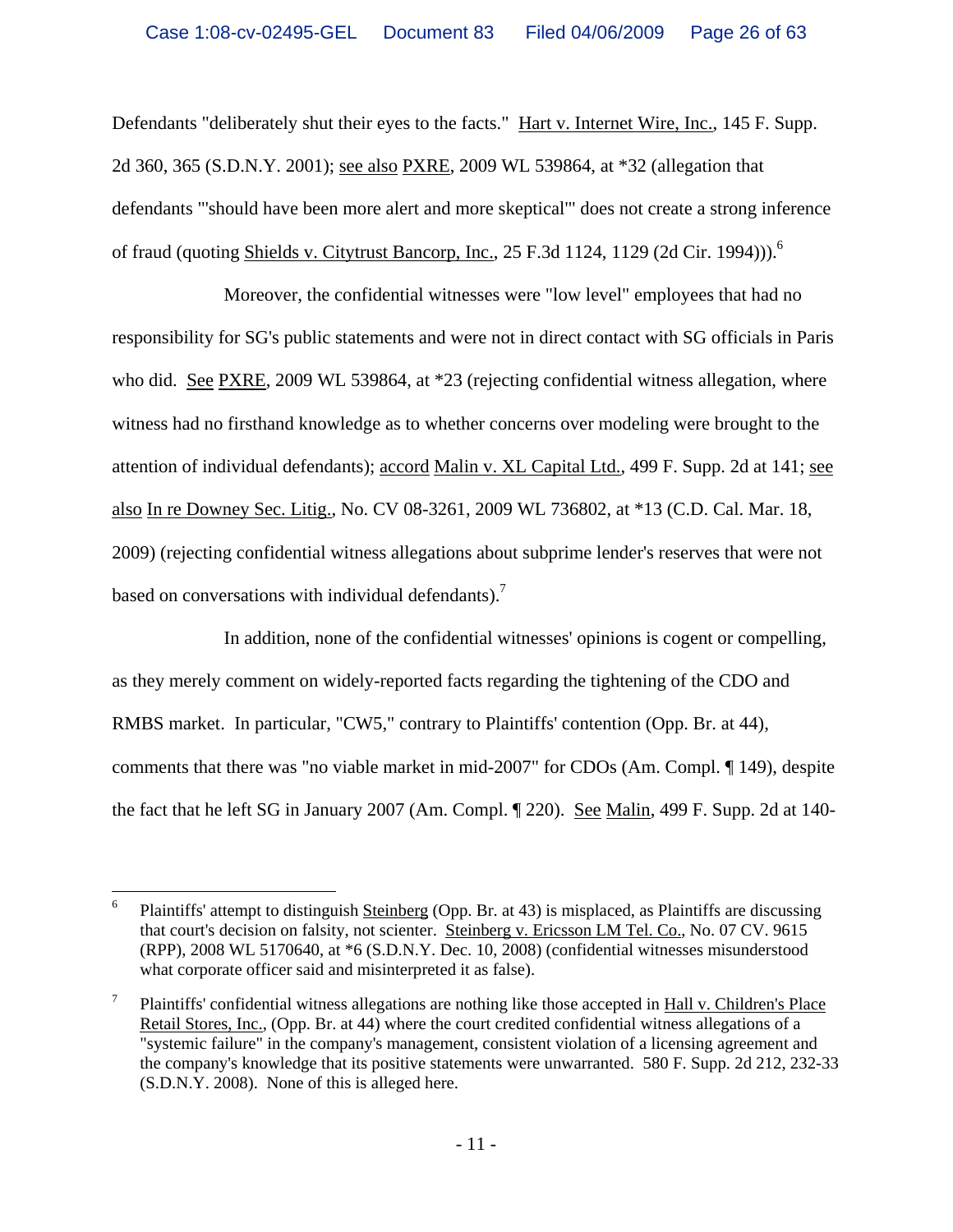41 (that confidential witness alleged problems were "well-known" was insufficient to allege scienter).

Similarly, Plaintiffs allege SG moved its VaR modeling to Paris in "late 2006" (Opp. Br. at 15 n.10), more than one year before the end of the class period, so none of the confidential witnesses, who were all supposedly based in New York, would have any firsthand knowledge of SG's valuations after this time. In any event, there is no sufficient allegation that any change in valuation parameters was made for any improper or fraudulent purpose, only that valuation models were "not working." (Opp. Br. at 40.)

The failure to allege that any of the confidential witnesses had firsthand knowledge of what the Individual Defendants considered in valuing the CDO and RMBS portfolio and making statements about purported subprime exposure is fatal. See Teamsters Local 445 Freight Div. Pension Fund v. Dynex Capital, Inc., 531 F.3d 190, 196 (2d Cir. 2008) ("'[w]here plaintiffs contend defendants had access to contrary facts, they must specifically identify the reports or statements containing this information.'" (alteration in original, emphasis added) (quoting Novak v. Kasaks, 216 F.3d 300, 309 (2d Cir. 2000)); PXRE, 2009 WL 539864, at \*22-23 (plaintiffs did not allege recklessness as they failed to allege defendants "had access to information that *specifically* informed them of the alleged flaws in the preparation of PXRE's loss estimate reports" or that any concerns about modeling by lower-level employees "were ever brought to the attention of the Individual Defendants or anyone else at PXRE").<sup>8</sup>

 $\overline{a}$ 

<sup>8</sup> In the cases relied on by Plaintiffs (Opp. Br. at 41), Asher v. Baxter Int'l Inc., 377 F.3d 727, 728-29 (7th Cir. 2004), In re WorldCom, Inc. Securities Litigation, 294 F. Supp. 2d 392, 425-26 (S.D.N.Y. 2003) and Makor Issues & Rights, Ltd. v. Tellabs Inc., 513 F.3d 702, 706-707 (7th Cir. 2008), plaintiffs alleged with particularity, unlike here, that those responsible for the publicly-issued statements were aware of contrary facts.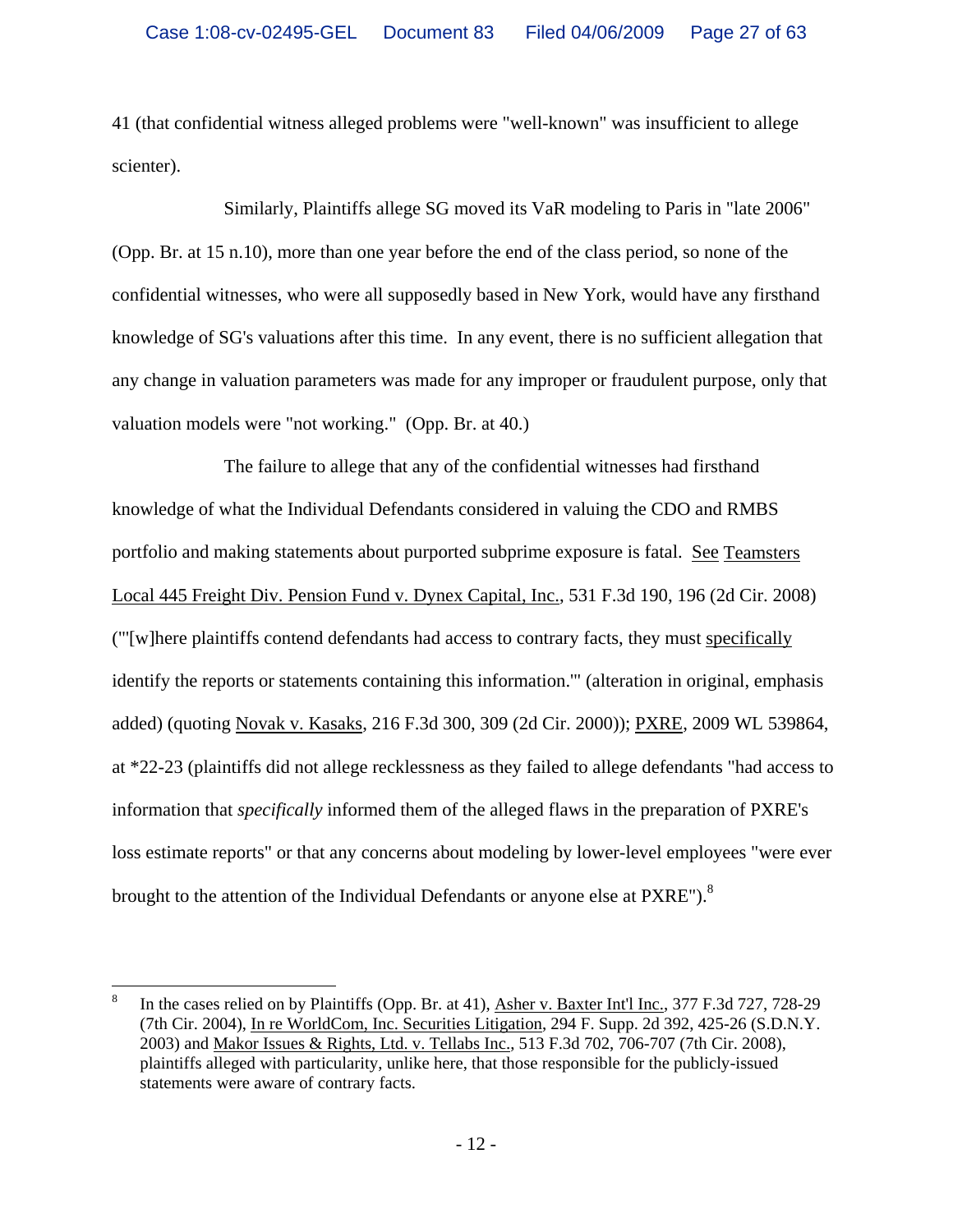Plaintiffs' allegations are far weaker than those rejected by Judge Pauley in In re American Express Company Securities Litigation, a case that Plaintiffs attempt, but are unable, to distinguish. No. 02 Civ. 5533, 2008 WL 4501928, at \*7 (S.D.N.Y. Sept. 26, 2008) (Opp. Br. at 44-45). Significantly, in American Express, plaintiffs alleged that confidential witnesses presented information to those responsible for making the public statements at issue, but the court dismissed such allegations because plaintiffs did not allege those responsible for making public statements failed to take that information into account. Id. at \*7 (S.D.N.Y. Sept. 26, 2008). Here, Plaintiffs make no such allegations, merely asserting that the Individual Defendants should have known adverse facts (Opp. Br. at 39-41), which is insufficient to create a strong inference of scienter. See Am. Express, 2008 WL 4501928, at \*6 (that defendant "ought to have known" adverse facts was insufficient to allege recklessness (internal quotation marks omitted)).<sup>9</sup>

Finally, contrary to Plaintiffs' claim (see Opp. Br. at 43-44), SG did not argue that all of Plaintiffs' confidential witnesses had to be at SG for the entire class period. However, few of the so called witnesses were supposedly aware of what was going on at SG over the course of the lengthy class period, and none of the so called witnesses alleges that any supposed problems with regard to CDO and RMBS valuations occurred earlier than late-2006. Thus, there is simply no way the purported confidential witness allegations can create a strong inference of fraud dating back to August 1, 2005, the beginning of the purported class period.

 $\overline{a}$ 

<sup>9</sup> Plaintiffs' contention that American Express is of "questionable value" because it "relies" on the Seventh Circuit's opinion in Higginbotham v. Baxter Int'l Inc., 495 F.3d 753 (7th Cir. 2007) (Opp. Br. at 45), is mistaken. Judge Pauley did not adopt Higginbotham's analysis of confidential witness allegations. See American Express, 2008 WL 4501928, at \*7.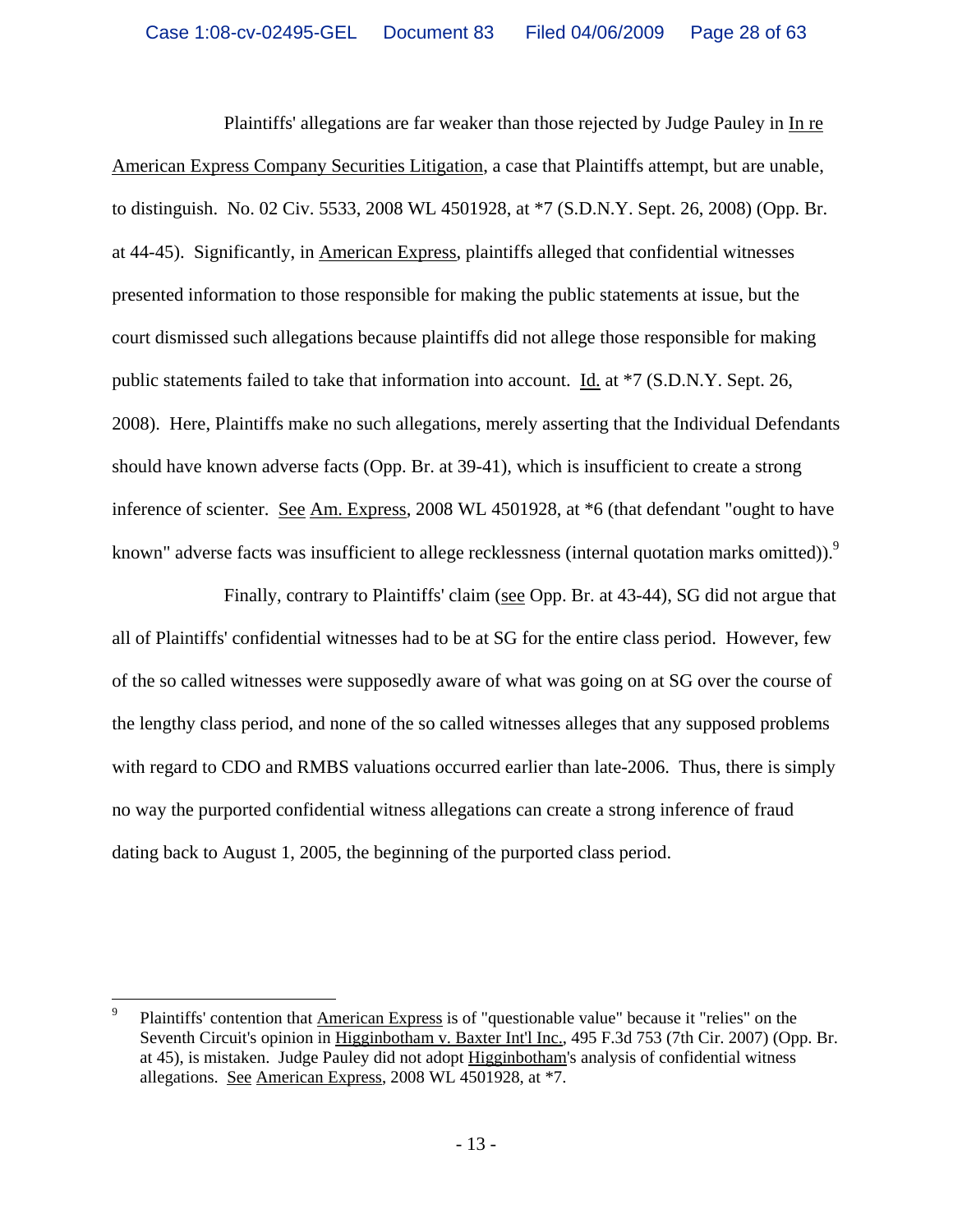(c) The confidential witness allegations display at most a difference of opinion as to how to value highly complex securities

Failing to raise cogent or compelling inferences of scienter, Plaintiffs' confidential witnesses merely assert, at most, differences of opinion as to what factors SG should have taken into account in valuing its highly complex CDO and RMBS securities. (Opp. Br. at 40-41.) For example, Plaintiffs argue that SG's valuation models "failed to reflect reality," (Opp. Br. at 12 (CW2)) that SG's CDOs were a "train wreck," (Opp. Br. at 39 (CW2)), that its CDOs were "crap," (Opp. Br. at 16 (CW5)) that it was "common knowledge SG's CDO assets had become illiquid," (id.  $(CW5)$ ) and that "the  $[CDO]$  valuations were wrong" (Opp. Br. at 33.)<sup>10</sup>

This difference of opinion is not actionable fraud. Not only are these opinions entirely vague, but given the "multitude of factors that may appropriately be taken into account, alleging disagreement with some of [SG's] valuations does not equate to alleging fraud." In re Allied Capital Corp. Sec. Litig., No. 02 Civ. 3812, 2003 WL 1964184, at \*4 (S.D.N.Y. Apr. 25,  $2003$ :<sup>11</sup> see also In re Citigroup Inc. S'holder Derivative Litig., 964 A.2d 106, 124 (Del. Ch. 2009) (viewing Citigroup's subprime exposure in hindsight, a "Court [cannot] properly evaluate whether corporate decision-makers made [the] 'right' or 'wrong' decision"); In re Axonyx, 2009 WL 812244, at \*3-4 (that clinical trials were "defective" amounted to inactionable opinion).<sup>12</sup>

<sup>10</sup> 10 CW5 also alleges there were "many complaints from investors/clients who purchased SocGen RMBS and were upset the RMBS were falling in price." (Am. Compl. ¶ 226.) However, customer complaints made in the wake of a market downturn do not create a strong inference of scienter. In re Versant Object Tech. Corp. Sec. Litig., No. C 98-00299, 2001 WL 34065027, at \*6 (N.D. Cal. Dec. 4, 2001) ("[C]ustomer complaints . . . which are received by every company, do not give rise to a strong inference of deliberate recklessness.")

<sup>&</sup>lt;sup>11</sup> Unable to distinguish this Court's decision in Allied Capital, Plaintiffs incorrectly assert that it is merely about a "disagreement over accounting principles" (Opp. Br. at 42 n.22).

<sup>&</sup>lt;sup>12</sup> Plaintiffs' repeated attempts to limit this Court's holdings in In re Salomon Analysts Level 3 Litig., 373 F. Supp. 2d 248 (S.D.N.Y. 2005), and Podany v. Robertson Stephens, Inc., 318 F. Supp. 2d 146 (S.D.N.Y. 2004) to analyst opinions (Opp. Br. at 31, 41 n.21) are unsupportable. The reasoning in *(cont'd)*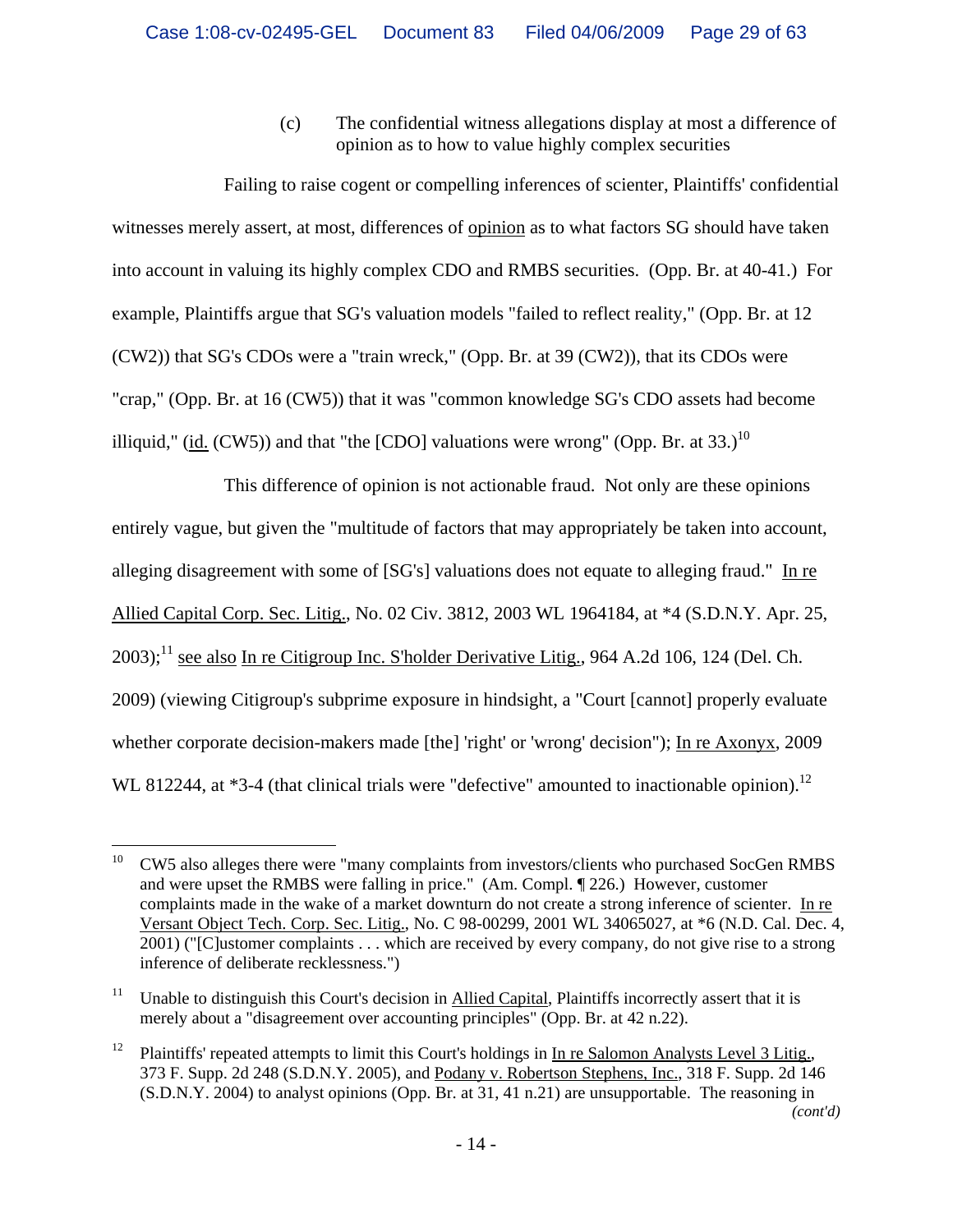Plaintiffs' confidential witness arguments as to the ABX index (Opp. Br. at 2, 3, 12, 15, 40-41) are particularly deficient. Plaintiffs continue to press an unsupportable inference that SG's CDO valuations were overstated because the ABX index declined by a greater amount, claiming merely that "[t]he ABX index is a widely used modeling index for RMBS and CDO market valuations." (Opp. Br. at 12 n.7.) Yet, it is more cogent and compelling to infer that SG management believed at the time that the ABX index was not a proper means or direct proxy to value CDOs, particularly for the super-senior AAA-rated tranches of CDOs possessed by SG. (Motion to Dismiss ("MTD") at 30-32.)

The fact that other models such as the ABX index may have given different values from SG's own models does not render SG's use of its models deliberately or recklessly false and misleading. See Axonyx, 2009 WL 812244, at \*4 (difference of opinion between defendant's CEO and advisory board "offers no basis for a finding of scienter"); PXRE, 2009 WL 539864, at \*27 (fact that other reinsurers were getting more extreme loss estimates in their models than PXRE was inactionable). Nor do any of the confidential witnesses claim that they have any firsthand knowledge as to whether, why or how SG officials in Paris may have considered the ABX index or why they may have not used it directly in their models.

Indeed, the ABX index tracks credit default swaps on mortgage-backed securities (not CDOs) and includes only a tiny fraction of the trillion dollar asset backed securities market. Plaintiffs do not and cannot allege that SG's CDOs were made up of the same handful of Mortgage-Backed Securities included in the ABX, nor do they allege facts showing that it would

*\_\_\_\_\_\_\_\_\_\_\_\_\_\_\_\_\_\_\_\_\_\_\_\_ (cont'd from previous page)*

these cases that valuation models are opinions applies equally here, and it has been applied outside of the analyst opinion context to the valuation of assets such as those at issue here. See Good Hill Partners L.P. v. WM Asset Holdings Corp., 583 F. Supp. 2d 517, 520 (S.D.N.Y. 2008) (Rakoff, J.) (applying Salomon).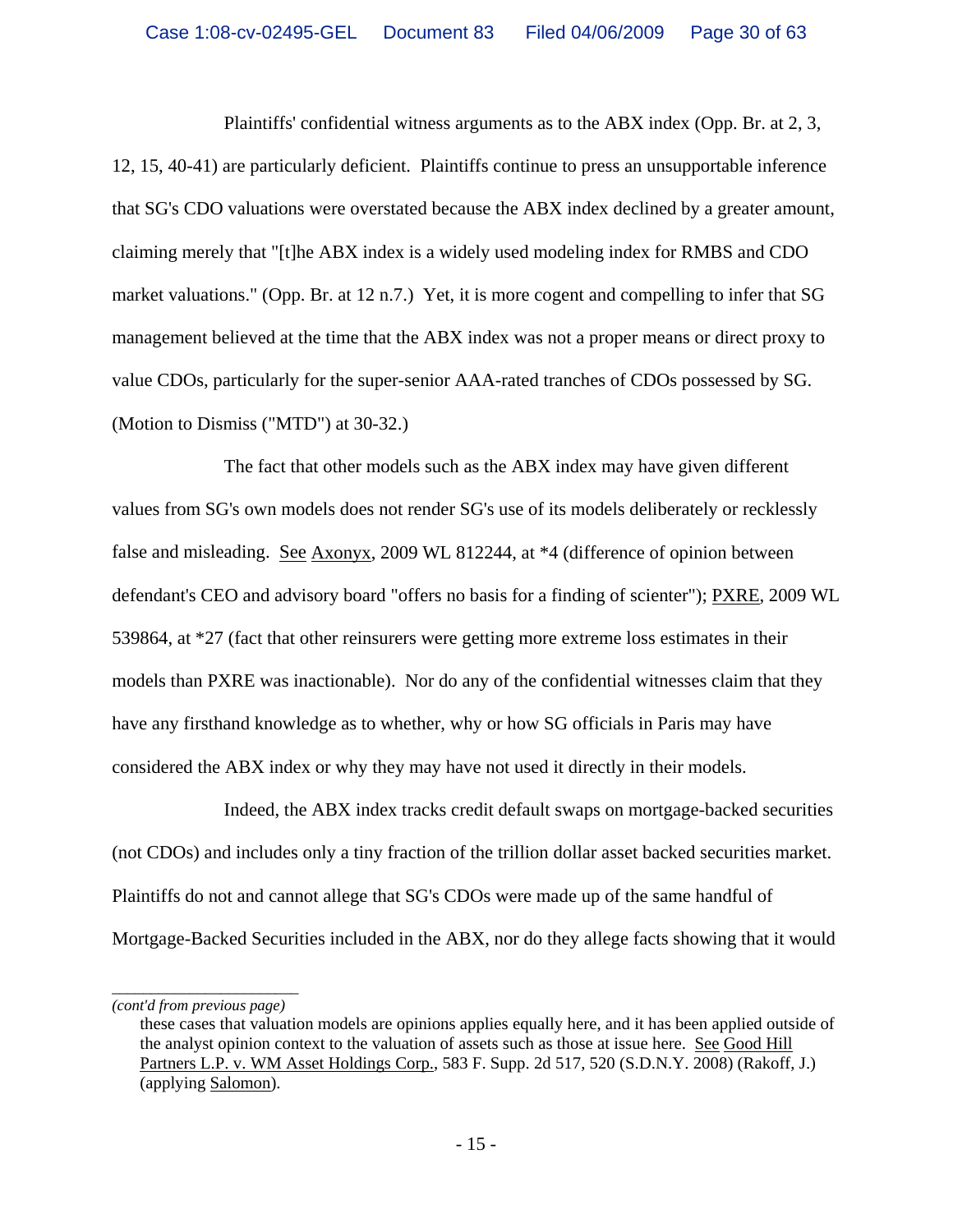have been appropriate for SG to mark down its portfolio based solely on movements in the ABX index. Indeed, it is a more compelling and cogent inference that – rather than committing securities fraud, as Plaintiffs allege – SG management believed, as the ABX's creators said, the ABX index "was not designed to be uncritically extrapolated to the broader [Asset Backed Securities] market, and it was certainly not designed as a valuation tool for individual securities." (See Musoff Decl. Ex. 39.)

### **3. Plaintiffs' Opposition Brief fails to explain how SG's statements about overall risk management were recklessly made because of Kerviel's rogue trading**

Plaintiffs' argument that SG's statements regarding its overall risk management were false and misleading when made as early as August 2005 fails under Dynex as well. Plaintiffs fail to sufficiently allege that Mr. Bouton or any other senior SG official responsible for making public statements about risk management knew or recklessly disregarded a single "red flag" having to do with Kerviel, let alone as early as August 2005. (Opp. Br. at 36.) The one notice that supposedly reached an SG official responsible for public statements (a letter addressed to Mr. Bouton) is insufficient to establish knowledge or reckless disregard because, as Defendants argue in their moving brief (MTD at 41, n.14), this letter had nothing to do with Kerviel (or his trading desk), nor did it put SG on notice that anyone had circumvented internal controls or committed fraud, and certainly not to the magnitude of Kerviel.

Rather, this letter addressed to SG's Chairman and then-CEO allegedly notified SG, as part of a routine report on general risk management a year and a half into the class period, that certain procedures in SG's extensive derivatives division (unspecific as to any particular group or desk) were supposedly "wanting." (Opp. Br. at 37; see also Opp. Br. at 24.) Plaintiffs are entirely vague as to what "wanting" means and, more significantly, do not allege that anyone at SG believed that this notification contradicted any contemporaneous statements that overall

 $-16-$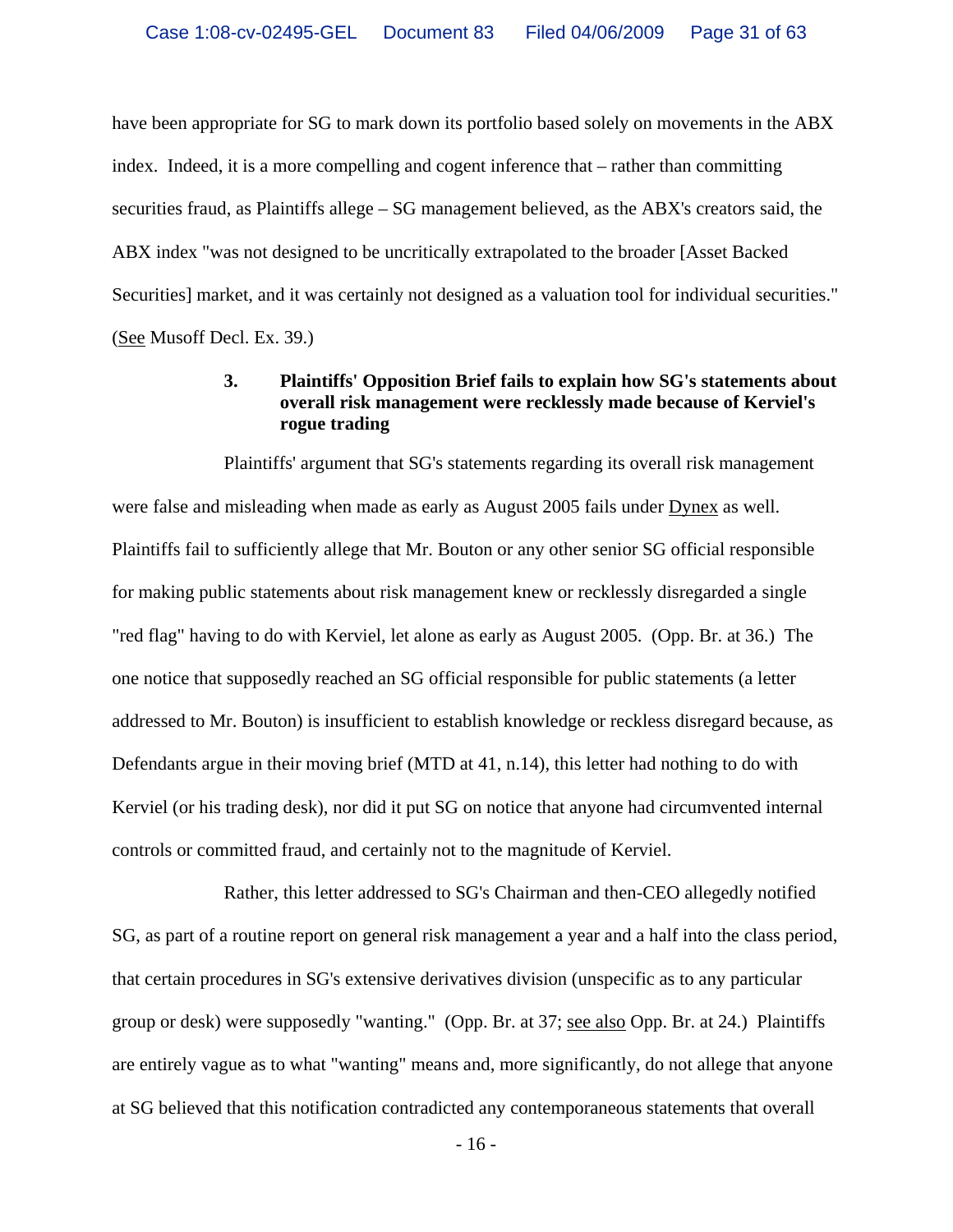risk throughout SG was "under control."13 There can be no inference of scienter for alleged "serious deficiencies" (Opp. Br. at 38) in risk management. See Santa Fe Indus., Inc. v. Green, 430 U.S. 462, 479 (1977) (securities laws do not regulate "'corporate mismanagement.'" (citation omitted)); Field v. Trump, 850 F.2d 938, 948 (2d Cir. 1988) (allegations requiring court "to distinguish between conduct that is 'reasonable' and 'unreasonable' or 'informed' and 'uninformed' . . . are the hallmark of state fiduciary law" and do not state a securities claim).<sup>14</sup>

Indeed, the weakness of Plaintiffs' allegations of recklessness as to Kerviel are confirmed by the fact that no source relied on by Plaintiffs concludes that SG officials responsible for public statements knew about any of Kerviel's activities. (MTD at 39); see also PXRE, 2009 WL 539864, at \*28 (cannot draw unsupported inferences from newspaper articles). Rather, many of these very same sources, and others of which the Court may take judicial notice, actually support the more compelling competing inference that SG management was not aware of any internal control deficiencies, the extent of Kerviel's fraud or the extraordinary lengths he went to to circumvent internal controls (MTD at 16 n.9, 37-39, 41).

All that Plaintiffs are left with is Kerviel himself, a fraudster facing prison for his actions, "who now likens his trading duties to that of playing a video game" (Opp. Br. at 6), selfservingly claiming that he could not believe that his managers had no idea what he was doing (Opp. Br. at 4), and that what he was doing was "not at all sophisticated." (Opp. Br. at 8). But

<sup>13</sup> 13 Similarly, an internal report referenced by Plaintiffs (Opp. Br. at 37) merely concluded at the end of 2007 that SG needed more resources to anticipate operational risks. But Plaintiffs fail to allege, as Dynex requires, that any SG officials responsible for public statements were aware of these conclusions or believed at the time that they could lead to the Kerviel rogue trading, let alone the magnitude of what resulted, especially as early as the beginning of the class period in 2005.

<sup>&</sup>lt;sup>14</sup> Goldman v. Belden (Opp. Br. at 25), is inapposite, having not addressed issues of corporate management but rather the defendant's purported motive for his stock sales. 754 F.2d 1059, 1070-71 (2d Cir. 1985). In re Scholastic Corp. Securities Litigation (Opp. Br. at 25) addressed supposed known trends under Item 303 of Regulation S-K, 17 C.F.R. § 229.303 (2008), which are not at issue here. 252 F.3d 63, 70, 74 (2d Cir. 2001).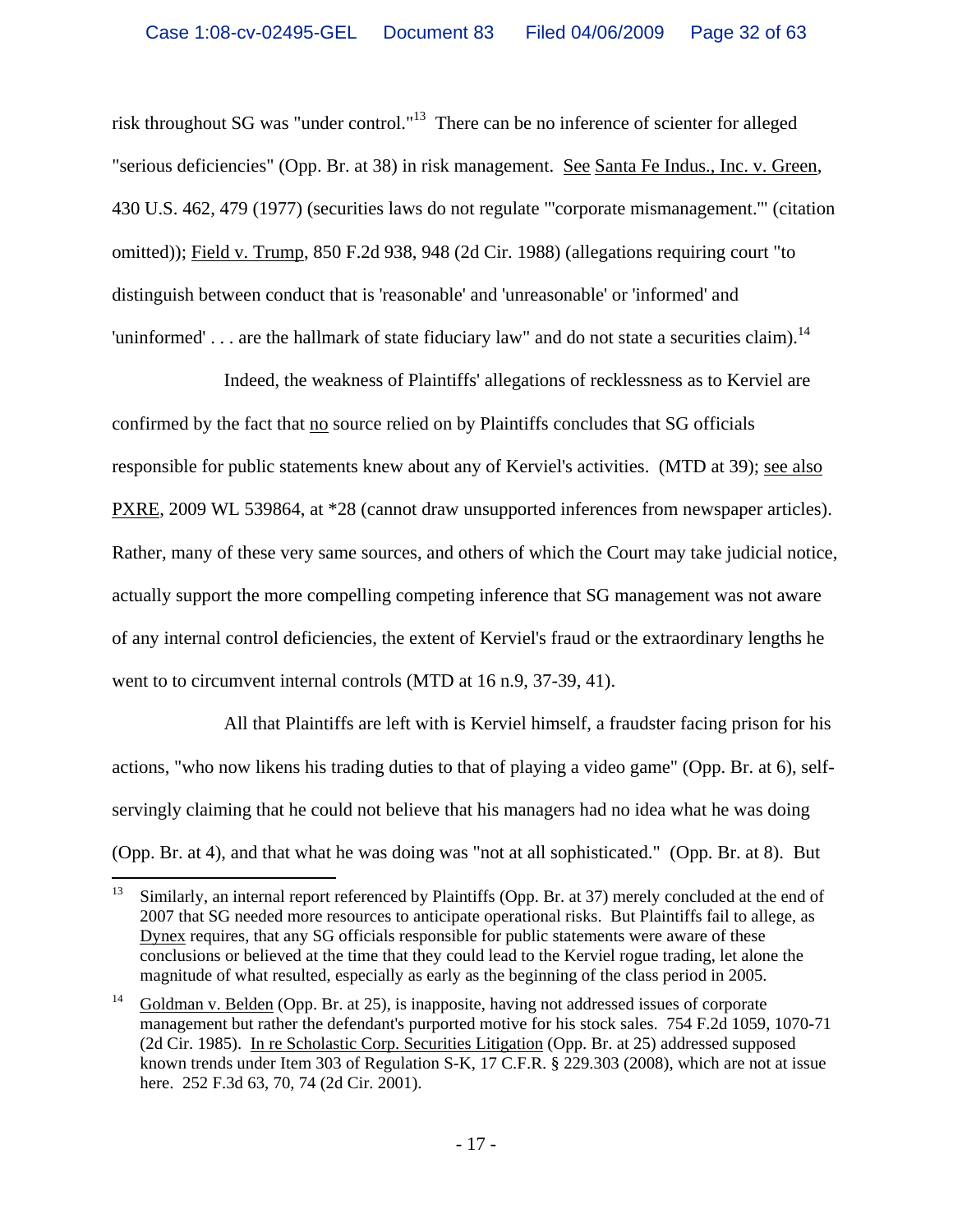not even Kerviel himself claims that any of the Individual Defendants knew of his activities or believed that internal controls were seriously deficient.<sup>15</sup> Even the French Finance Minister's report, selectively quoted by Plaintiffs, "made no specific criticism of management, accepting its explanation that the losses were the work of a lone trader." (Musoff Decl. Ex. 46 (source cited at Am. Compl.  $\lceil 232 \rceil$ ). Thus, the more cogent and compelling inference, as discussed in Defendants' moving brief, is that senior management did not know of Kerviel's activities and did not believe that internal controls were lacking in such a way as to render SG's statements regarding risk management false and misleading when made as early as August 2005.

# **4. Plaintiffs' stock sale arguments are insufficient to infer motive**

Plaintiffs' Opposition Brief fails to adequately explain how the purported insider

sales by the Individual Defendants were unusual in either timing or amount. See Acito v.

IMCERA Group, Inc., 47 F.3d 47, 54 (2d Cir. 1995) (sales must be unusual in timing or amount to infer motive). $16$ 

# (a) Plaintiffs have not sufficiently alleged that any of the stock sales were suspicious in amount

Plaintiffs attempt to infer motive by asserting that the Individual Defendants

purportedly reaped large profits from stock sales.<sup>17</sup> Yet, Plaintiffs concede that the Individual

<sup>15</sup> 15 While Plaintiffs argue SG held an "emergency meeting" regarding Kerviel (Opp. Br. at 36), it is not alleged that any SG officials responsible for making public statements attended this meeting or were briefed about it. Similarly, while a former SG inspector speculates that management must have known about internal control deficiencies (Opp. Br. at 10), this person left SG before the class period even began. (MTD at 39.)

<sup>&</sup>lt;sup>16</sup> Robert Day's alleged stock sales are addressed in his reply brief, and, to the extent applicable, are incorporated by reference herein.

<sup>&</sup>lt;sup>17</sup> None of Plaintiffs' cases supporting their claims of motive based on gross profits is on point. In In re MTC Elec. Techs. S'holders Litig., 898 F. Supp. 974, 978 (E.D.N.Y. 1995) vacated in part on reconsideration, 993 F. Supp. 160 (E.D.N.Y. 1997) (Opp. Br. at 55 n.29), there were no allegations as to the percentage of stock sold by the defendant in question, but instead only an allegation as to gross *(cont'd)*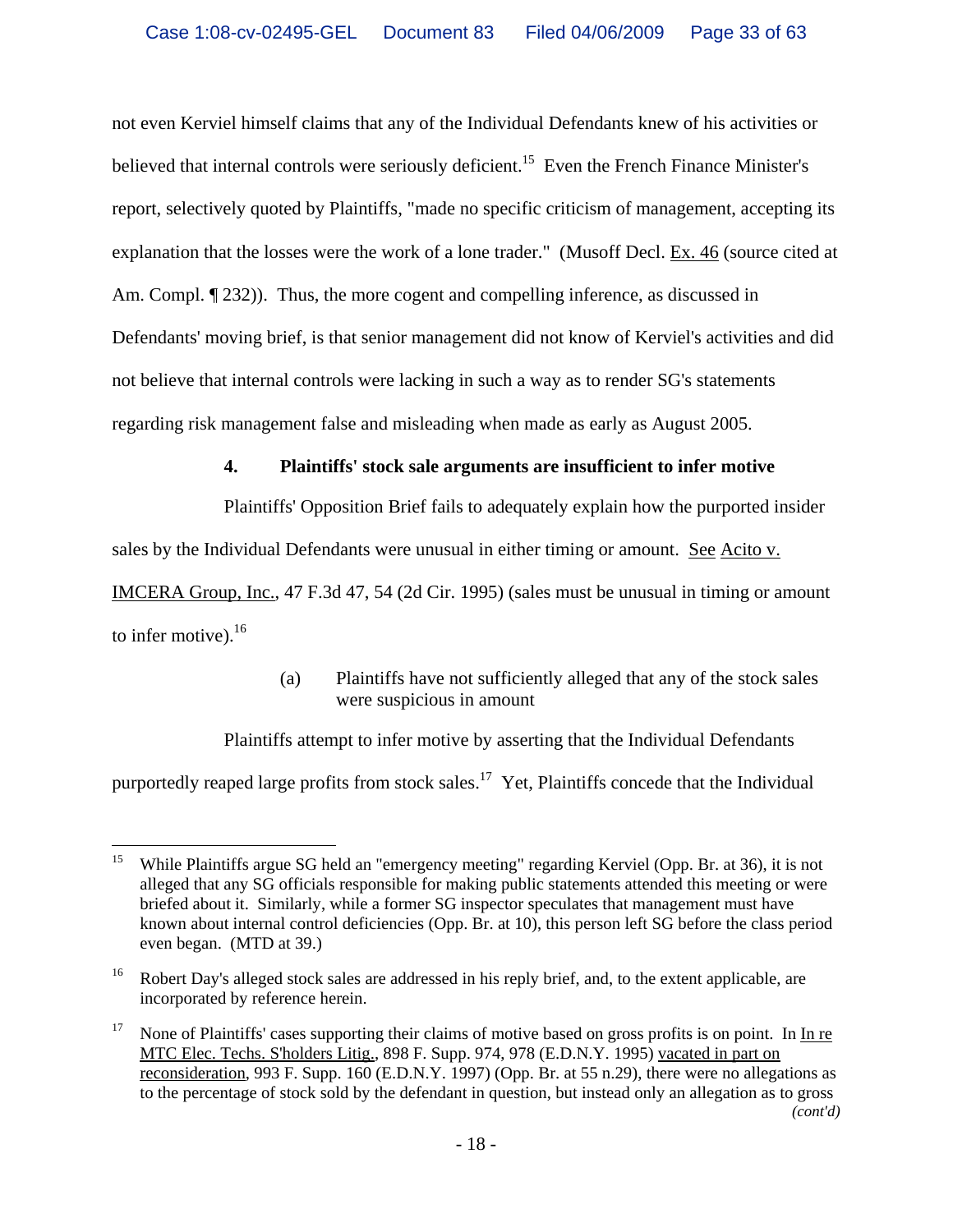Defendants all increased their stock holdings over the class period, which counters any inference of motive.18 While Plaintiffs argue this trend is irrelevant because of purportedly high intra-year trading, they offer no support for their claim that supposedly high intra-year trading supports an inference of fraud, especially when overall holdings increased. (Opp. Br. at 57.) To the contrary, high intra-year trading or not, the increasing size of the Individual Defendants' holdings indicates their interests were aligned with SG's shareholders over the class period and negates any inference of fraud.<sup>19</sup>

> (b) Plaintiffs do not sufficiently allege that any of the stock sales were suspicious in their timing

Plaintiffs concede that none of the Individual Defendants sold stock after June 15,

2007, more than seven months before the end of the class period, despite alleging that many of

*\_\_\_\_\_\_\_\_\_\_\_\_\_\_\_\_\_\_\_\_\_\_\_\_ (cont'd from previous page)*

profits, which the Second Circuit has since held is insufficient. See In re Scholastic, 252 F.3d at 75 (dollar amounts cannot be considered in isolation) (Opp. Br. at 53 n.26); see also In re Take-Two Interactive Sec. Litig., 551 F. Supp. 2d 247, 275 (S.D.N.Y. 2008); In re eSpeed, Inc. Sec. Litig., 457 F. Supp. 2d 266, 290 (S.D.N.Y. 2006); In re BISYS Sec. Litig., 397 F. Supp. 2d 430, 444 (S.D.N.Y. 2005).

<sup>&</sup>lt;sup>18</sup> Indeed, this Court held in Burstyn v. Worldwide Xceed Group, Inc. (Opp. Br. at 52) that stock sale allegations were insufficient to infer motive, precisely because large percentages of stock were retained and individual defendant's stock sales increased. No. 01 Civ. 1125(GEL), 2002 WL 31191741, at \*5 (S.D.N.Y. Sept. 30, 2002). Rather, this Court inferred motive from artificial stock inflation to acquire other companies, which is not alleged here. See also Rothman v. Gregor, 220 F.3d 81, 93-94 (2d Cir. 2000) (alleged motive was to complete corporate acquisitions) (Opp. Br. at 51). The Second Circuit in Rothman found one defendant's alleged \$20 million return on stock sales was not sufficiently unusual to infer motive. Rothman, 220 F.3d at 95.

<sup>&</sup>lt;sup>19</sup> While Plaintiffs allege each Individual Defendant sold large percentages of stock over the class period, Plaintiffs' percentage calculations are not based on any factual allegations. For example, Plaintiffs claim that Daniel Bouton sold 255,715 shares over the class period, allegedly 65% of his available holdings. (Am. Compl. ¶ 257.) But Plaintiffs fail to indicate the total amount of holdings this sale was from, and indeed claim that some of this information was unavailable until March 2006 (Opp. Br. at 56 n.31), so their alleged high percentages of sales are entirely baseless. See Malin v. XL Capital Ltd., 499 F. Supp. 2d 117, 151 (D. Conn. 2007) (holding that it was "impossible" to determine whether stock sales were unusual in timing and amount where plaintiffs only provided information concerning the number of shares sold, the share price on the date of sale, and the gross profit realized), aff'd, No. 07-3749-CV, 2009 WL 481897 (2d Cir. Feb. 26, 2009). Plaintiffs do not indicate whether the total held takes into account vested options, see In re eSpeed, 457 F. Supp. 2d at 290-91, despite claiming Mr. Bouton dumped vested options. (Opp. Br. at 53.)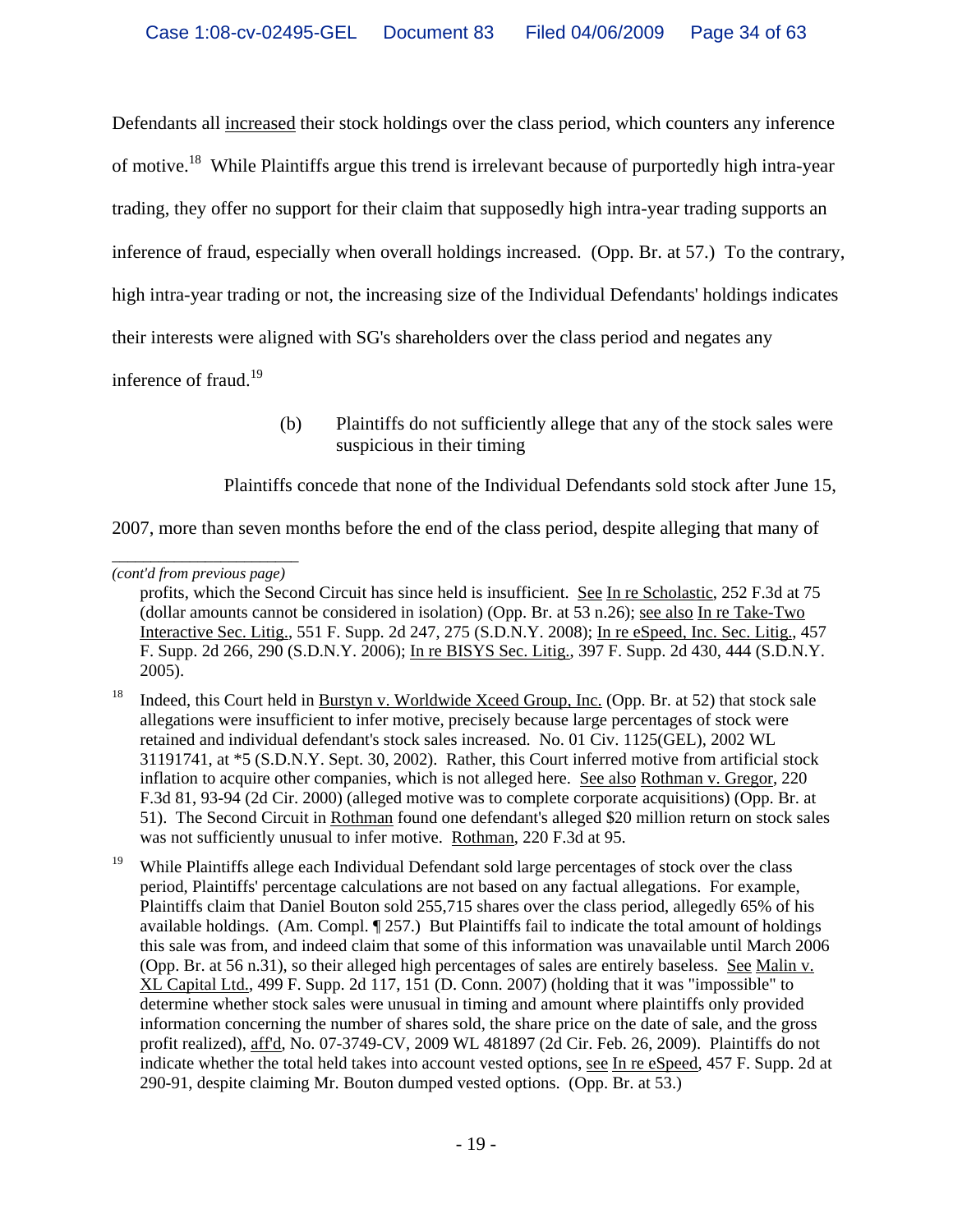the purportedly false statements were made after that date, including the allegedly false statement that SG's subprime exposure was "limited," "very limited," "negligible," "under control" or "low." (See Opp. Br. at 13, 26; Am. Compl.  $\P\P$  141, 143, 145, 146-47, 152.)<sup>20</sup> This fact refutes any inference of motive.

Plaintiffs posit the erroneous assertion that Mr. Bouton made statements about the credit crisis in "early 2007" when he purportedly sold shares. (Opp. Br. at 54.) However, Plaintiffs allege that Mr. Bouton did not make any statements as to the severity of the impact of the looming credit crisis until August 2007 (Opp. Br. at 13), two months after the last supposed stock sale by an Individual Defendant. Thus, Plaintiffs cannot assert that any Individual Defendant attempted to reap the benefit of a falsely positive statement that would artificially inflate the price of SG stock they were selling. See Bausch & Lomb, Inc. Sec. Litig., 592 F. Supp. 2d 323, 344 (W.D.N.Y. 2008).<sup>21</sup>

Ignoring the authority cited by Defendants that repurchases refute an inference of fraud, Plaintiffs' argument is premised entirely on In re Countrywide Financial Corp. Securities Litigation, 588 F. Supp. 2d 1132, 1188 (C.D. Cal. 2008). However, that decision actually

 $\overline{a}$ 

<sup>&</sup>lt;sup>20</sup> Unlike here, the court in In re Oxford Health Plans, Inc. Securities Litigation (Opp. Br. at 55 n.29) found motive in part because large trades were made during a government investigation into accounting irregularities and shortly before announcement of a significant loss. In re Oxford, 187 F.R.D. 133, 139 (S.D.N.Y. 1999). In In re Scholastic, (Opp. Br. at 53 n.26) a defendant made large trades just days before disclosure, where no trades had happened for years prior. 252 F.3d at 75; see also Rubenstein v. Collins, 20 F.3d 160, 169-70 (5th Cir. 1994) (insider sales occurred less than one month before a corrective disclosure) (Opp. Br. at 55 n.29).

<sup>&</sup>lt;sup>21</sup> The court in In re Openwave Sys. Securities Litigation (Opp. Br. at 56-57) held that a CEO's sales were not suspicious where they were sold at times where the stock was "well below the class-period high." 528 F. Supp. 2d 236, 251 (S.D.N.Y. 2007). Similarly, while this Court in Global Crossing, Ltd. Securities Litigation (Opp. Br. at 52) stated, in dicta, that selling shares while prices are artificially high may infer motive, the motive in that case was the auditor's alleged desire to increase its non-audit practice and to "please clients." 322 F. Supp. 2d 319, 345-46 (S.D.N.Y. 2004).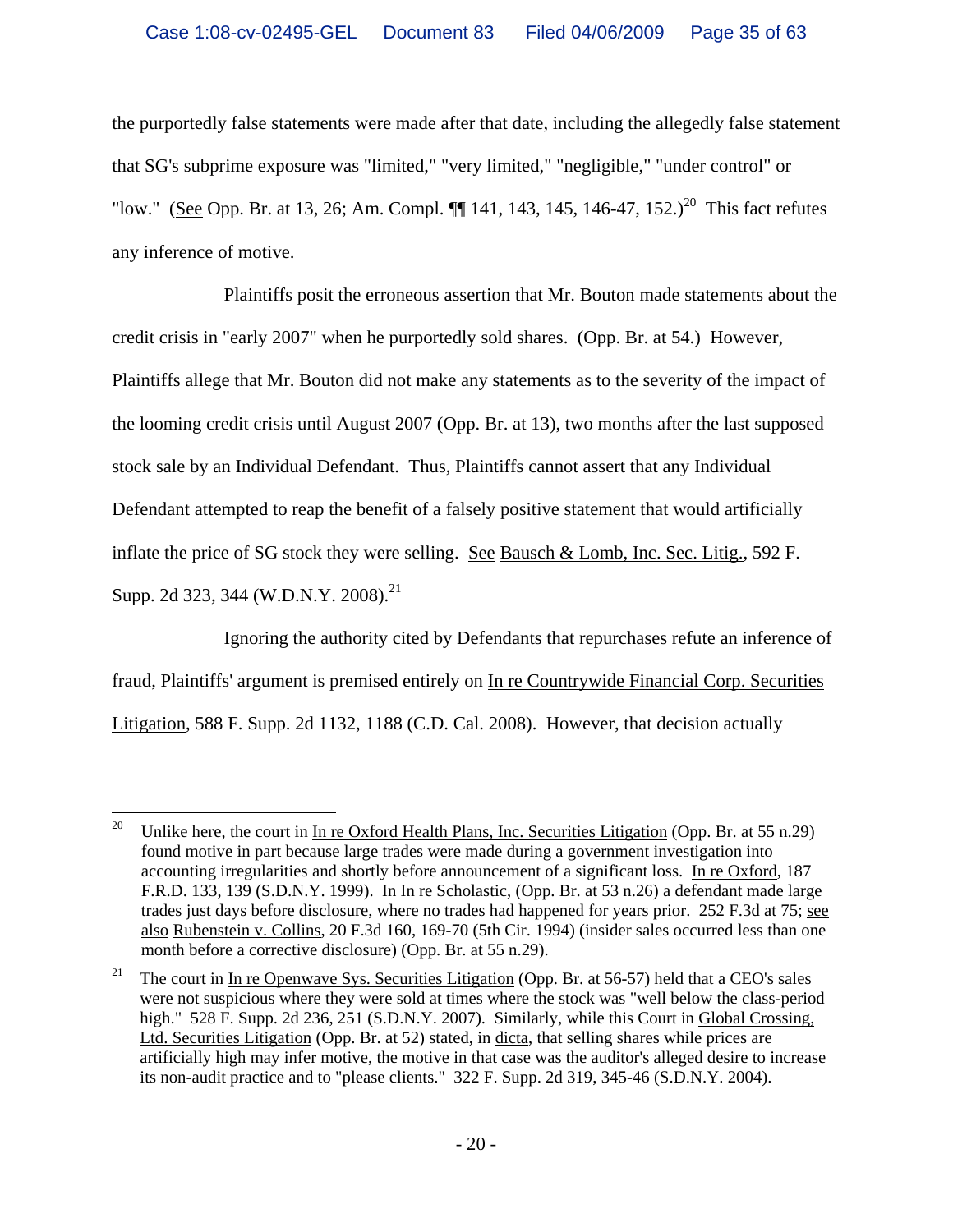supports Defendants' position here, as Countrywide was allegedly financing the repurchase of shares with outside capital. As the court stated:

[C]ompanies generally repurchase their undervalued stock with their own cash (or other assets) because they believe its own stock will yield a better return than other investments. That is, repurchases signal to the market that a company believes its stock is undervalued. Repurchases therefore might contribute to a price increase, propping up the prices insiders receive. But Countrywide's rationale may have been different: rather than investing its own money, Countrywide raised capital from outside investors to finance at least part of the repurchases.

Again, as insiders were selling, Countrywide was buying – with newly raised capital rather than existing cash reserves.

Id. at 1187-88 (citation omitted) (footnote omitted). Here, in direct contrast, as Plaintiffs

themselves must concede, the repurchase was done with company funds (Opp. Br. at 55) and not

outside capital. $^{22}$ 

Finally, Plaintiffs fail to refute the nonfraudulent inferences as to the exercise of

vested options by the Individual Defendants, or that sales on the same day indicate a trading

window. Nor do Plaintiffs cite any Second Circuit law that supports their assertion that a

predetermined trading plan can only be raised as an affirmative defense. See, e.g., In re

IAC/InterActiveCorp Sec. Litig., 478 F. Supp. 2d 574, 604 (S.D.N.Y. 2007) (giving no

indication that sales pursuant to predetermined plan can only be raised as an affirmative defense)

(citing Fishbaum v. Liz Claiborne, Inc., No. 98-9396, 1999 WL 568023, at \*4 (2d Cir. July 27,

1999)).

<sup>22</sup> 22 In re Cardinal Health, Inc. Sec. Litigs., 426 F. Supp. 2d 688, 731 (S.D. Ohio 2006) (Opp. Br. at 56) is not on point, as that case did not involve a corporation's repurchase of its own stock.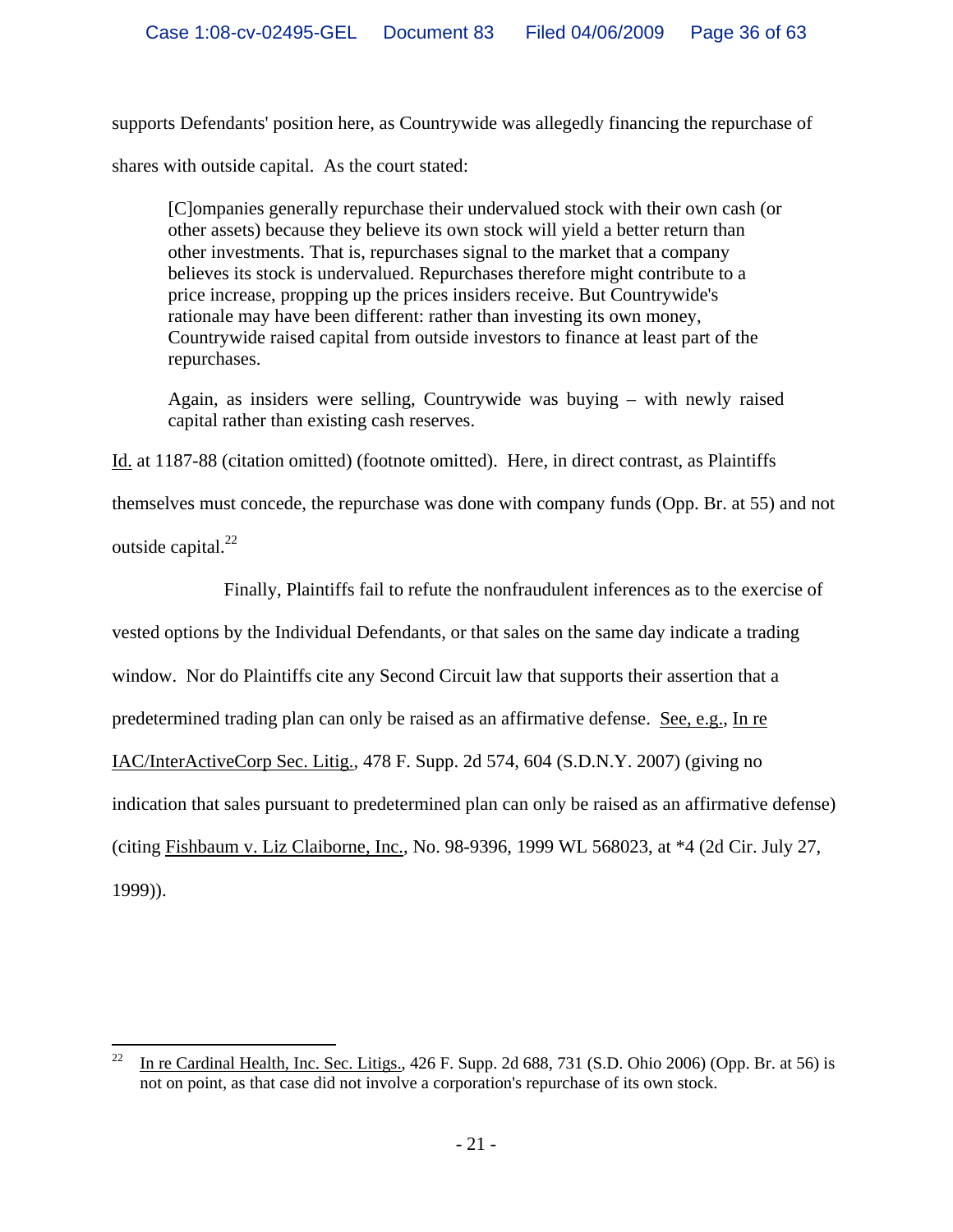# **5. Plaintiffs' core operations and corporate scienter arguments fail to raise a cogent and compelling inference of scienter**

Plaintiffs argue that the Court should infer scienter as to risk management because it supposedly is a "core" part of SG's business and of "critical importance." (Opp. Br. at 37.) While risk management is obviously of great importance to any bank, including SG, it does not follow that "risk management" is a core operation under the case law that has permitted such an inference. (See MTD at 43.) In Dynex, the court hypothetically noted an inference of fraud where, for example, GM falsely stated it had "sold one million SUVs in 2006, and that actual number was zero." Teamsters Local 445 Freight Div. Pension Fund v. Dynex Capital, Inc., 531 F.3d 190, 195-96 (2d Cir. 2008).<sup>23</sup> GM's core business is selling cars; SG's core business is not risk management. As Plaintiffs themselves allege, SG is organized around three core businesses: retail banking, investment banking ("SGCIB"), and investment management and services. (Am. Compl. ¶ 49.)

Plaintiffs do not and cannot allege this is the "one million SUVs" scenario, as not only is risk management not a "core operation" under the case law that permits such an inference, but Plaintiffs do not and cannot allege that the risk management issues alleged here are of the same significance. Here, Plaintiffs do not and cannot allege that all risk management failed. Rather, it is alleged that risk management only supposedly failed in one section of SGCIB

<sup>23</sup> 23 In In re Atlas Air Worldwide Holdings, Inc. Securities Litigation, 324 F. Supp. 2d 474, 489-92 (S.D.N.Y. 2004) (Opp. Br. at 35), the court found the core operations inference existed given an impairment in the value of cargo planes that resulted in the company operating at a loss, imputing scienter to the company's CFO as a result. In In re Alstom, as Plaintiffs admit (Opp. Br. at 35), knowledge of the loans in question was imputed to officers, where the extensive loans to companies in its fastest growing division were a "disproportionately high and very significant amount of the company's overall debt," and officers allegedly knew of the unstable financial position of companies receiving the loans. 406 F. Supp. 2d 433, 459 n.20 (S.D.N.Y. 2005); see also In re Regeneron Pharms., Inc. Securities Litigation, No. 03 Civ. 3111 (RWS), 2005 WL 225288, at \*3 (S.D.N.Y. Feb. 1, 2005) ("make-or-break" product) (Opp. Br. at 35 n.20.)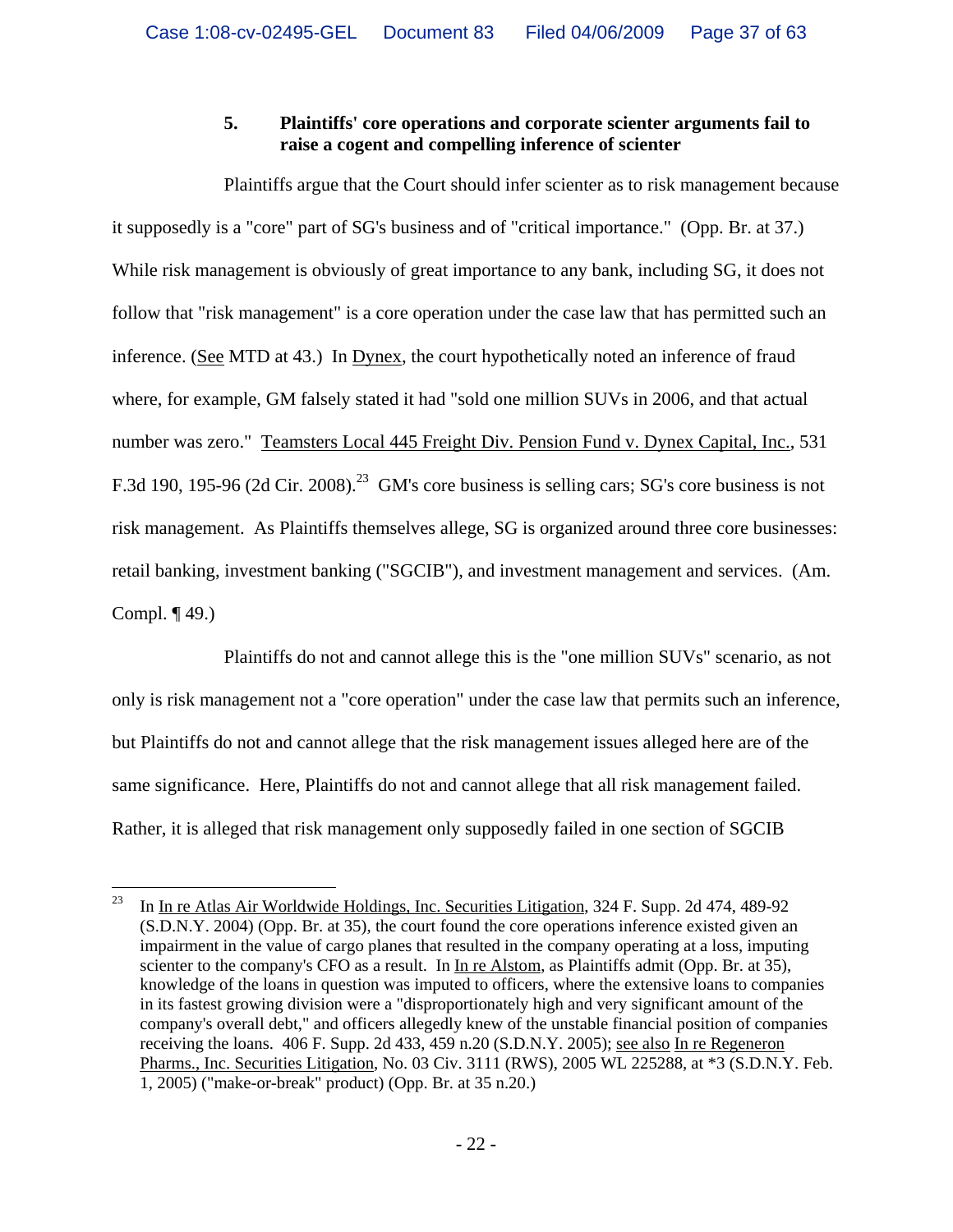responsible for at most 1% of its revenue in a highly diversified entity (and involving complex, judgment-based valuation rather than a fungible product), and as to a single junior trader in SG's broad equity derivatives practice. See, e.g., In re Federated Dep't Stores, Inc. Sec. Litig., No. 00 Civ. 6362 (RCC), 2004 WL 444559, at \*5 (S.D.N.Y. Mar. 11, 2004) (rejecting core operations inference because financial controls over subsidiary representing 10% of assets of corporation were not essential to corporation's survival).

In any event, courts within the Second Circuit have cast doubt on the continuing validity of a core operations inference after the PSLRA. See In re eSpeed, Inc. Sec. Litig., 457 F. Supp. 2d 266, 294 n.209 (S.D.N.Y. 2006) (disputing continued viability of inference after PSLRA (rejecting Cosmas v. Hassett, 886 F.2d 8, 13 (2d Cir. 1989), cited in Opp. Br. at 35 n.20, 37).) Even the Ninth Circuit, which has gone the furthest in accepting this inference, had held it is applicable only in "exceedingly rare" cases. South Ferry LP, #2 v. Killinger, 542 F.3d 776, 785 n.3 (9th Cir. 2008); see also Pittleman v. Impac Mortgage Holdings, Inc., No. SACV 07- 0970, 2009 WL 648983, at \*3 (C.D. Cal. Mar. 9, 2009) (rejecting core operations inference as to loan underwriting for subprime lender); N.Y. State Teachers' Retirement Sys. v. Fremont Gen. Corp., No. 2:07-CV-05756, 2008 WL 4812021, at \*5 & n.3 (C.D. Cal. Oct. 28, 2008) (same).

#### **6. None of Plaintiffs' remaining inferences of scienter is cogent or compelling**

Plaintiffs' additional challenges to Defendants' competing inferences are insufficient under Tellabs. They cite no law opposing the principle that pre-announcement of a loss undercuts an inference of scienter. (See MTD at 25, 49; Opp. Br. at 38-39.) Plaintiffs' claim that the close proximity of a purportedly false statement and a corrective disclosure infers fraud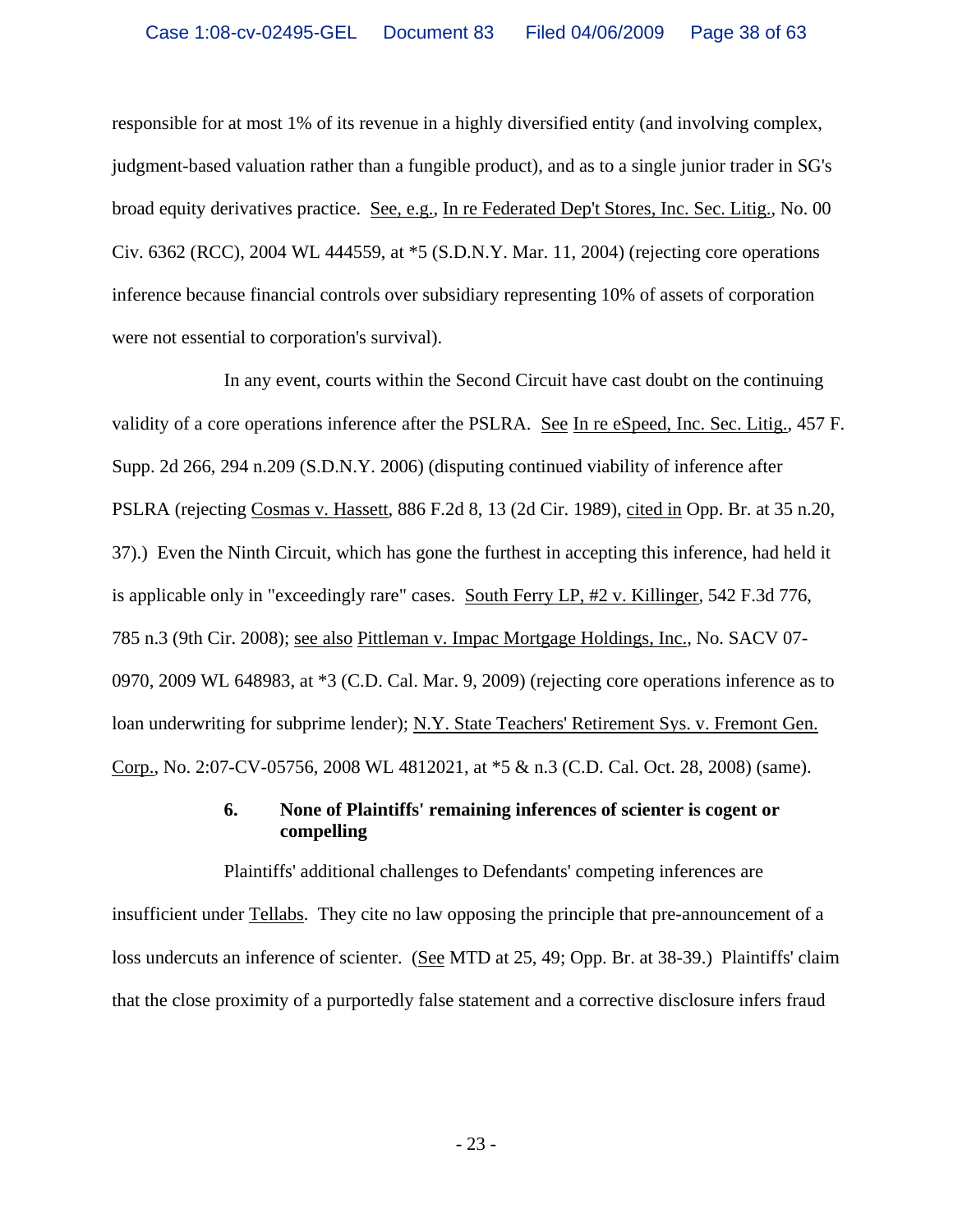is also not supported by case law from within the Second Circuit. (See Opp. Br. at 45-46; MTD at  $51.2^{24}$ 

There is also no support offered for the argument that incorrect financial statements, accounting violations or even a restatement (which is argued only as to Kerviel, not subprime losses), standing alone, create a strong inference of scienter. (See Opp. Br. at 46-48.) Plaintiffs instead argue that all the law cited by Defendants on this issue (see MTD at 46-47) is inapplicable because Plaintiffs are using international accounting standards instead of GAAP. (Opp. Br. at 47-48.) Yet, using international accounting standards does not change this wellaccepted legal principle, and indeed it does not and should not. See In re Allied Capital Corp. Sec. Litig., No. 02 Civ. 3812, 2003 WL 1964184 at \*4 (S.D.N.Y. Apr. 25, 2003) ("[a]lleging violations of GAAP or other accounting irregularities is not itself sufficient to state a claim for fraud" (emphasis added)). $^{25}$ 

<sup>25</sup> It is ironic that Plaintiffs attempt to draw this distinction between GAAP and IFRS, as Plaintiffs' claim that AICPA recognizes the ABX as an example of an input for valuation (Opp. Br. at 4) was done in the context of GAAP, not IFRS. (See Am. Compl. ¶ 315 (quoting Measurements of Fair Value in Illiquid (or Less Liquid) Markets, available at

http://www.aicpa.org/caq/download/WP\_Measurements\_of\_FV\_in\_Illiquid\_Markets.pdf.).)

<sup>24</sup> 24 Helwig v. Vencor, Inc., 251 F.3d 540 (6th Cir. 2001), abrogated in part by Tellabs, Inc. v. Makor Issues & Rights, Ltd., 551 U.S. 308 (2007) (Opp. Br. at 45-46) relied on Greebel v. FTP Software, Inc., 194 F.3d 185, 196 (1st Cir. 1999), for its "close proximity" factor. Helwig, 251 F.3d at 552. However, the First Circuit in Greebel recognized that its approach to scienter, applied in previous cases such as Shaw v. Digital Equip. Corp., 82 F.3d 1194, 1209 (1st Cir. 1996), superseded in part by statute, Private Securities Litigation Reform Act of 1995, Pub L. No. 104, 67, 109 Stat. 737 (Opp. Br. at 45), was at odds with the Second Circuit's approach to scienter. Greebel, 194 F.3d at 196. Moreover, Greebel recognized that Shaw was superseded by the PSLRA, as having applied a "reasonable inference" standard to scienter as opposed to the "strong inference" the PSLRA requires. Greebel, 194 F.3d at 196-97. In Plotkin v. IP Axess Inc., (Opp. Br. at 46) it was not that only eight months had elapsed between the time a small company's first big deal was announced and its bankruptcy, but rather that the "big deal" collapsed so fast that it inferred "something was amiss at the outset." 407 F.3d 690, 698 (5th Cir. 2005). Conversely, the alleged fraud here is purported to have continued for almost two and one half years, which in itself is a competing nonfraudulent inference.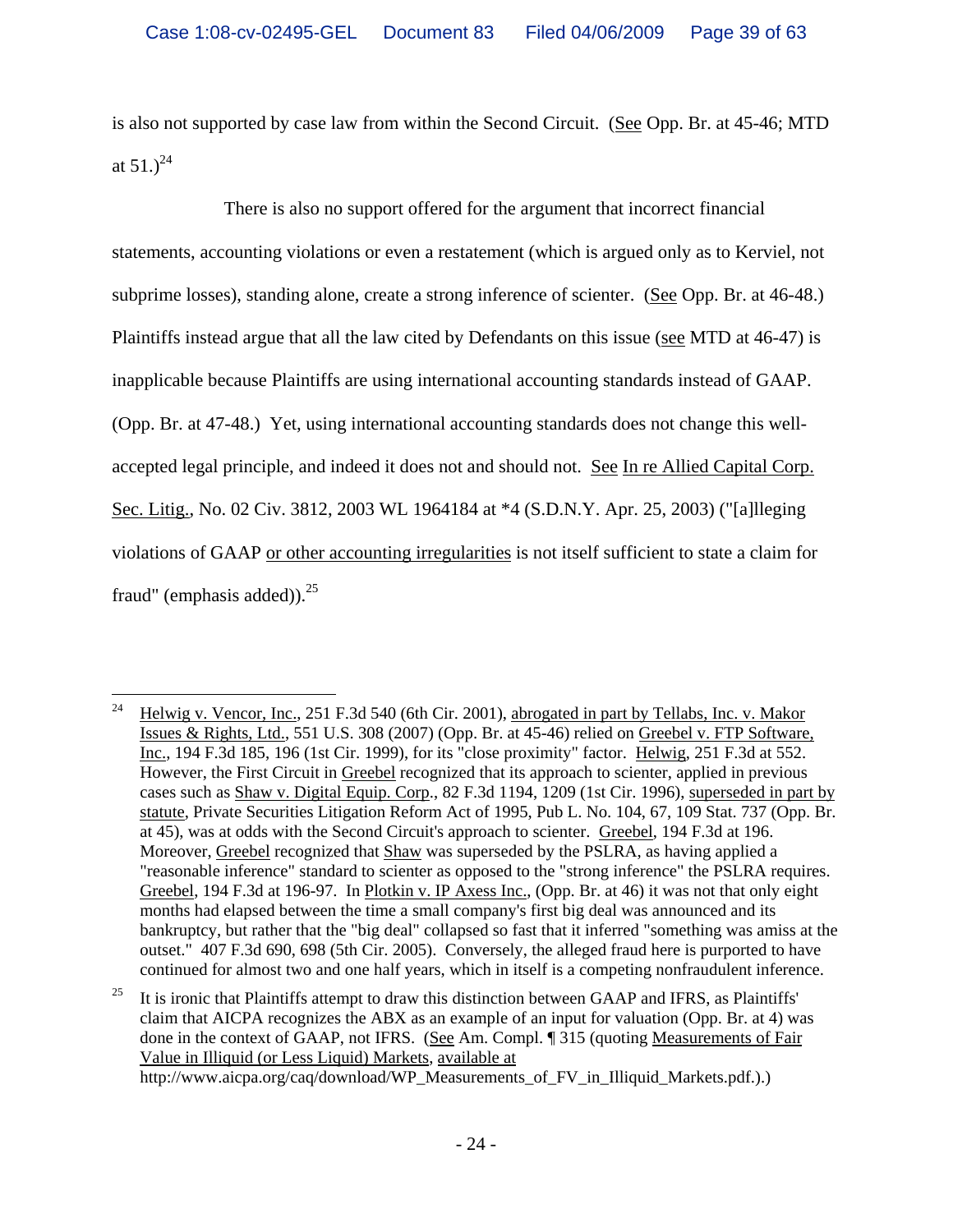The magnitude of a purported fraud does not raise a strong inference of scienter, especially as Plaintiffs vaguely characterize the subprime losses as "enormous." (Opp. Br. at 48.) See PXRE, 2009 WL 539864, at \*31 (80% difference between estimated and actual losses did not raise cogent or compelling inference of fraud); In re Aegon N.V. Sec. Litig., No. 03 Civ. 0603 (RWS), 2004 WL 1415973, at \*6-7, \*9 (S.D.N.Y. June 23, 2004) (allegations regarding size of accounting charge for losses in bond portfolio, majority of which were rated "A" and above, amounted to impermissible fraud by hindsight).  $^{26}$ 

Nor do the allegations of government investigations raise a strong inference of scienter (Opp. Br. at 49), especially where, as here, those investigations have not revealed that anyone at SG – other than Kerviel himself – acted intentionally or knowingly. See In re Ceridian Corp. Sec. Litig., 542 F.3d 240, 247 (8th Cir. 2008) (ongoing investigations did not infer scienter, particularly where investigation uncovered no evidence of fraud and those responsible for problems were fired). Indeed, as discussed above, some of these investigations concluded precisely the opposite: that senior management was not aware of Kerviel's activities.<sup>27</sup>

Finally, Plaintiffs fail to refute the authority holding that corporate restructuring such as terminating certain employees, dissolving certain groups and reducing budgets (Opp. Br.

 $26\,$ 26 This Court's opinion in In re Global Crossing, 322 F. Supp. 2d 319 (Opp. Br. at 48), is distinguishable because the magnitude of the accounting fraud there supported an inference of recklessness as to an accounting firm's involvement in the purported scheme. Similarly, in In re Scholastic, 252 F.3d at 77 (Opp. Br. at 48), it was inferred the company knew its return rate had cost it \$24 million, as having increased 150% from the previous year, a fact supported by hard data.

<sup>&</sup>lt;sup>27</sup> Consequently, Hall v. Children's Place Retail Stores, Inc., 580 F. Supp. 2d 212 (S.D.N.Y. 2008) (Opp. Br. at 49), is distinguishable because in Hall it was not the existence of an SEC investigation that created a strong inference of scienter, but rather that the SEC investigation concluded that defendants knew of material weaknesses in internal controls. Id. at 233; see also No. 84 Employer-Teamster Joint Council Pension Trust Fund v. Am. West Holding Corp., 320 F.3d 920, 941-43 (9th Cir. 2003) (Opp. Br. at 37) (FAA investigation indicated defendants knew of ongoing maintenance problems). Similarly, in In re Syncor Int'l Corp. Securities Litigation, 327 F. Supp. 2d 1149, 1162 (C.D. Cal. 2004), aff'd in part, rev'd in part, 239 F. App'x 318 (9th Cir. 2007) (Opp. Br. at 49), the court addressed an SEC investigation that resulted in a cease and desist order, which is not at issue here.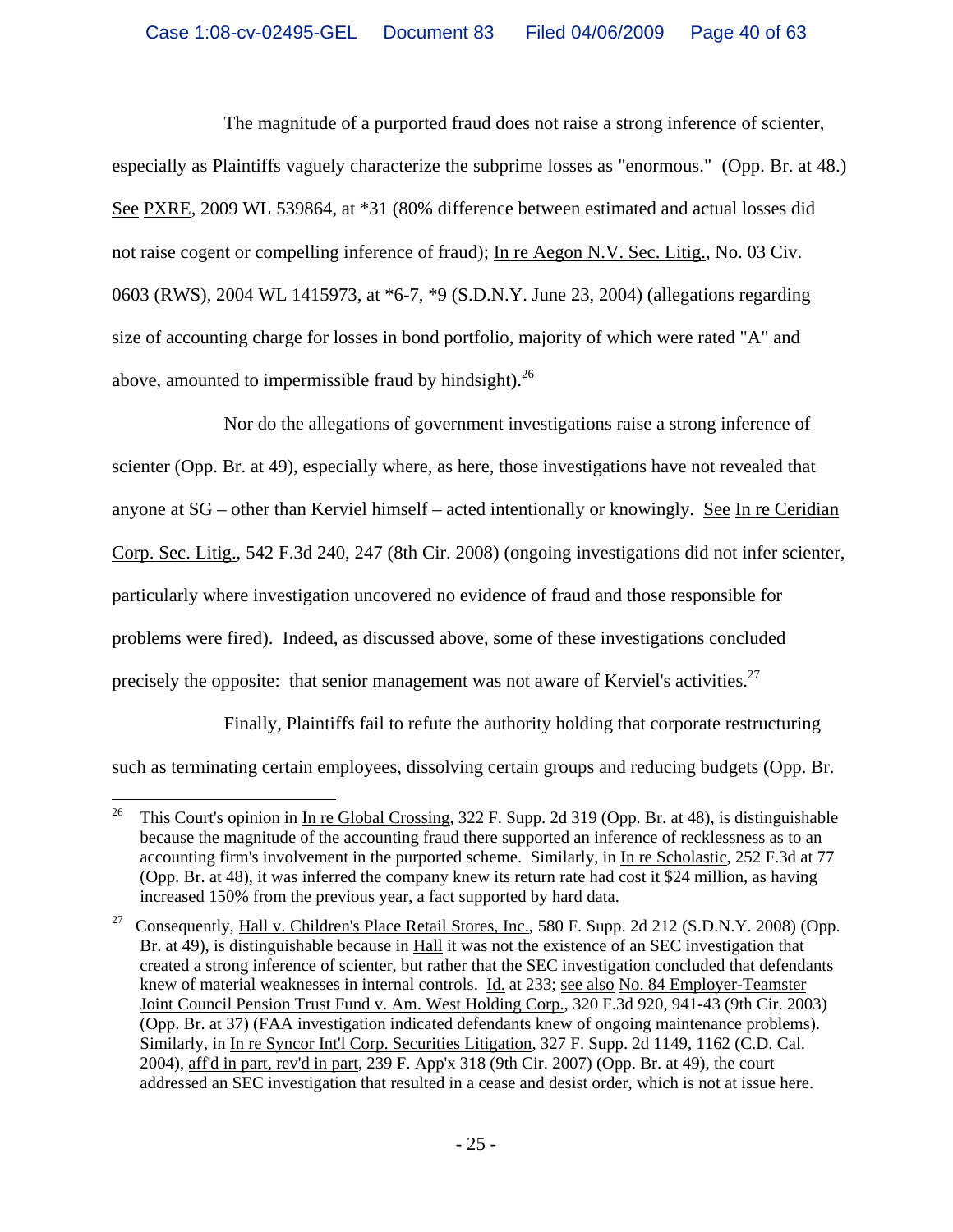at 15, 39, 50) do not create a strong inference of scienter. (MTD at  $47-48$ .)<sup>28</sup> Nor do Plaintiffs offer any law to support their "noise" theory, which attempts to manufacture scienter from the fact that SG announced the Kerviel and fourth quarter and additional subprime losses at the same time. (See Opp. Br. at 50-51.)

#### **B. Plaintiffs have failed to allege loss causation**

Plaintiffs argue they have sufficiently alleged loss causation because they say they have alleged the existence of a corrective disclosure and a causal link (controlling for other factors). (Opp. Br. at 60-62.) Plaintiffs argue that "any corrective event" is sufficient. (Opp. Br. at 62.) But under Second Circuit precedent, the corrective event has to be causally connected to the loss, revealing facts alleged to have been concealed. Lentell v. Merrill Lynch & Co., 396 F.3d 161, 175 n.4 (2d Cir. 2005). Here, Plaintiffs claim the falsity of SG's prior statements as to risk management and CDO and RMBS valuation based on the announcement of the Kerviel and subprime losses. (Am. Compl. ¶ 403.) Plaintiffs' argument fails to plead loss causation because this disclosure says nothing about risk management, matters which was not addressed until after the end of the class period. See In re Ramp Corp. Sec. Litig., No. 05 Civ. 6521, 2006 WL 2037913 at \*10 (S.D.N.Y. July 21, 2006) (finding loss causation had not been plead, where disclosure of corporate officer accepting gifts did not reveal company's management "'lacked integrity generally'" (citation omitted)) As to subprime, Plaintiffs do not dispute that in order to be a corrective disclosure, the purported dishonesty of an opinion, such as about valuation, has to be disclosed to the market. (MTD at 61.) As discussed above with respect to Plaintiffs'

 $28\,$ In In re Adaptive Broadband Securities Litigation, No. C 01-1092, 2002 WL 989478, at  $*7, *14$  (N.D. Cal. Apr. 2, 2002) (Opp. Br. at 50), the company discontinued severance payments to personnel who were fired after internal investigation into alleged fraud, which is not alleged here. In Kaltman v. Key Energy Servs., Inc., 447 F. Supp. 2d 648, 664 (W.D. Tex. 2006) (Opp. Br. at 50), the court found that the employee in question was terminated for cause, also not alleged here.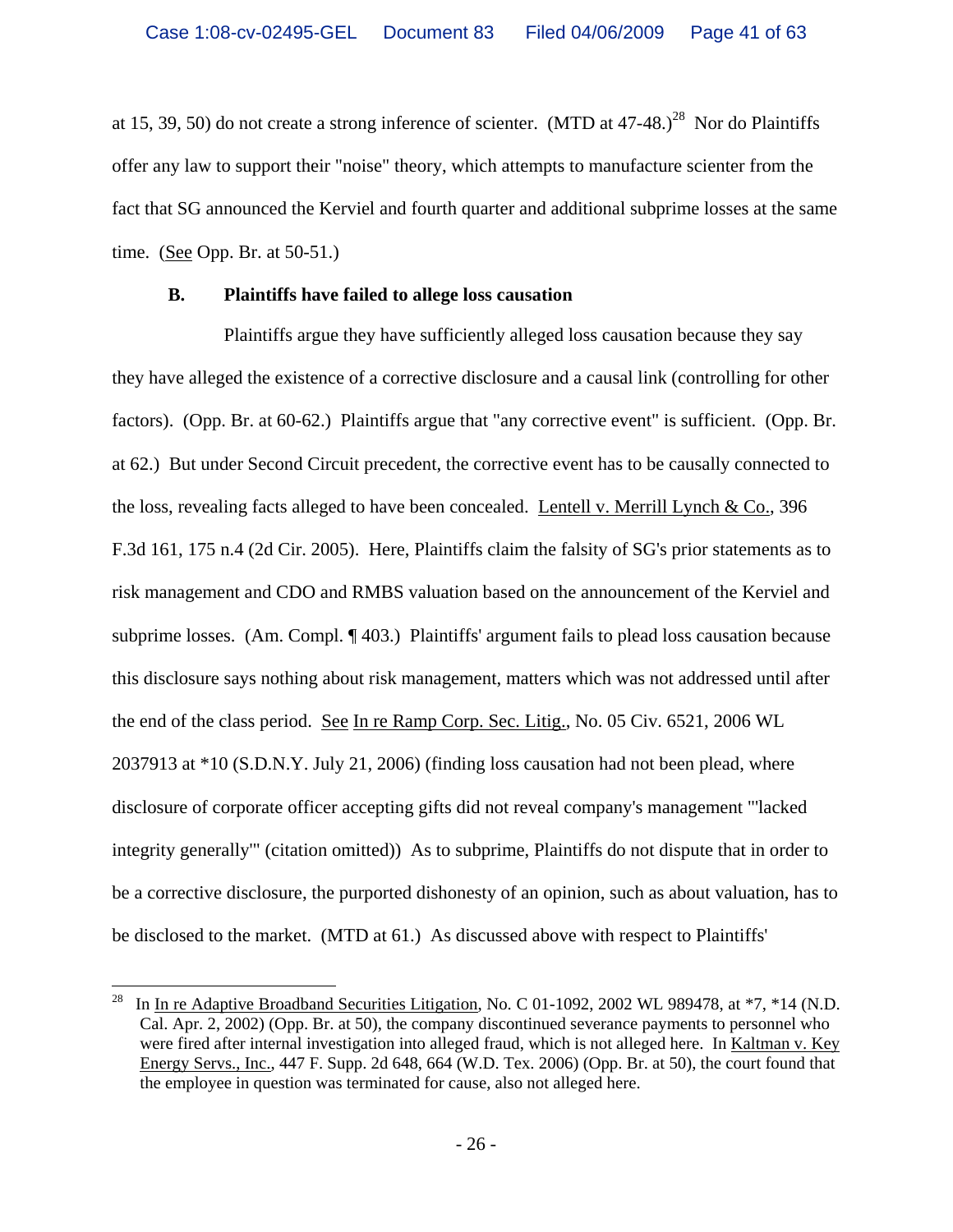valuation arguments, they have not challenged the competing inference that SG's valuations were opinions that Plaintiffs never sufficiently argue were objectively or subjectively false, but rather changed due to the worsening of the credit crisis, as SG advised they might.<sup>29</sup>

### **C. Plaintiffs have failed to allege falsity**

Plaintiffs argue that they have established falsity on the basis of facts allegedly known regarding risk management and subprime exposure rendering SG's public statements false. (Opp. Br. at 22.) Since falsity is premised on alleged knowledge of undisclosed facts at the time the statements at issue were made, Plaintiffs' falsity and scienter arguments meld. See In re JP Morgan Chase Sec. Litig., 363 F. Supp. 2d 595, 625 (S.D.N.Y. 2005). For the reasons discussed above, Plaintiffs fail to raise the inference of scienter necessary under Tellabs. But Plaintiffs' falsity arguments fail for additional reasons, primarily because the Second Circuit recently held that many of the statements Plaintiffs challenge about risk management are inactionable. See ECA v. JP Morgan Chase Co., 553 F.3d 187, 205-06 (2d Cir. 2009) (holding statements regarding good risk management were puffery, even in light of JP Morgan's loans to Enron).

Plaintiffs have done nothing to show the statements they challenge are any

different. Compare, e.g., In re JP Morgan, 363 F. Supp. 2d at 612 ("'[t]raders and others

 $29\,$ 29 In the alternative, Plaintiffs argue that they do not have to allege that a corrective disclosure was in fact made, and instead can now argue loss causation on the basis of the materialization of risk or foreseeability. (Opp. Br. at 62-65.) However, allegations supporting the materialization of risk theory and foreseeability are not found in the Amended Complaint. In addition, the corrective disclosures in Emergent Capital Inv. Mgmt., LLC v. Stonepath Group, Inc., 343 F.3d 189, 192 (2d Cir. 2003) (Opp. Br. at 62), Catton v. Defense Tech. Sys., Inc., 457 F. Supp. 2d 374, 384 (S.D.N.Y. 2006) (Opp. Br. at 64), and In re Parmalat Securities Litigation, 376 F. Supp. 2d 472, 510 (S.D.N.Y. 2005) (Opp. Br. at 63), were about schemes to defraud (not adequately alleged here), with the courts holding that risk materialized when the scheme was disclosed. In Suez Equity Investors, L.P. v. Toronto-Dominion Bank, 250 F.3d 87, 98 (2d Cir. 2001) (Opp. Br. at 63), it was foreseeable that a highly sophisticated investment strategy would collapse if guided by an unskilled executive. Here, as in Lentell, unlike in Emergent and Suez, "[t]his case is therefore sharply distinguishable from cases in which some or all of the risk that materialized was clearly concealed by a defendant's misstatements or omissions." Lentell, 396 F.3d at 177.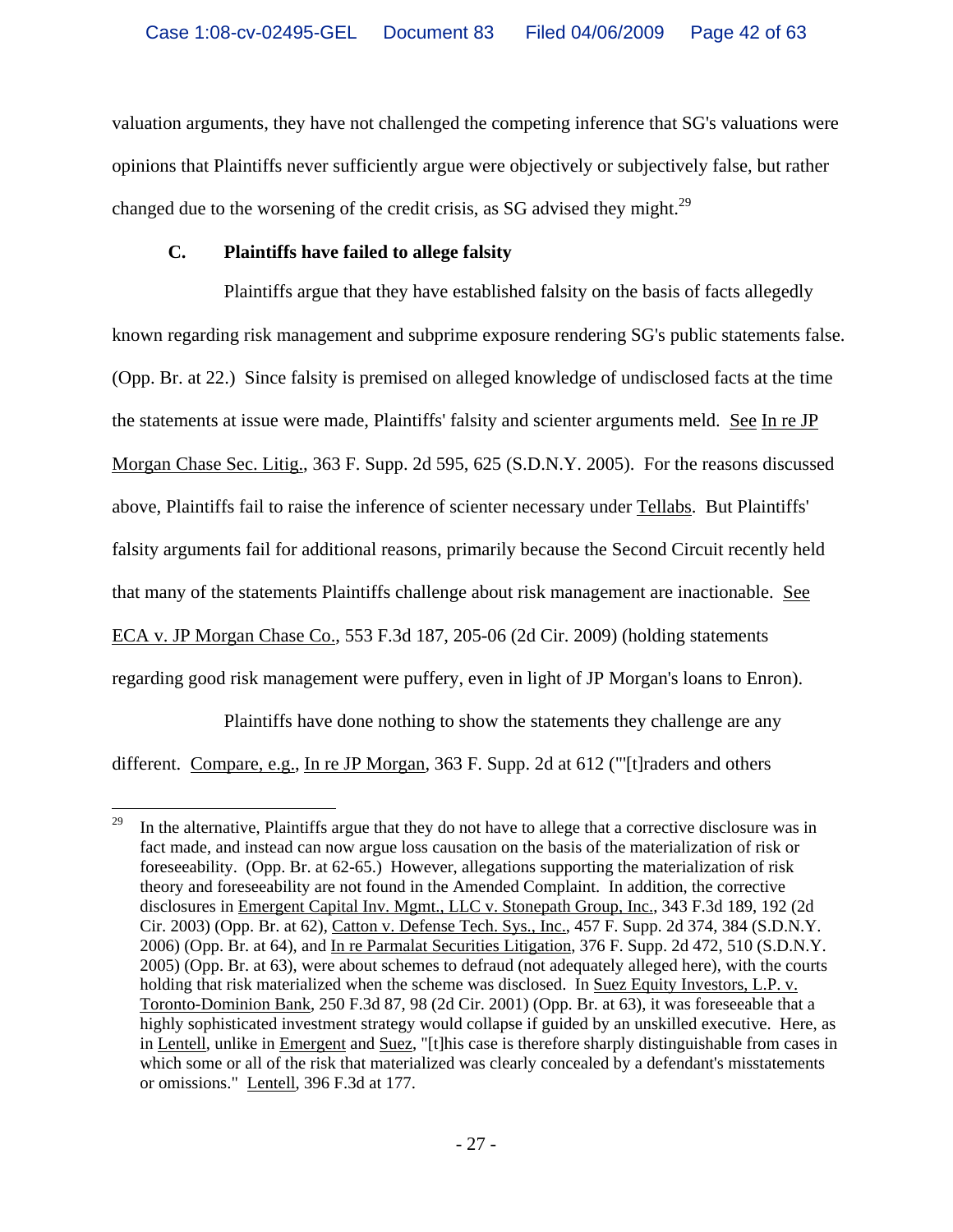responsible for managing risk positions were accountable for identifying potential "worst-case" losses and estimating the probability of loss'" and the bank was able to "'identify material risks and potential earnings vulnerabilities that might not be captured by statistical methodologies'") (alteration in original) (citations omitted), with Opp. Br. at 22 ("'highly sophisticated control systems which have already proved their worth in extreme situations.'") Compare also In re N.Y. Cmty. Bancorp, Inc. Sec. Litig., 448 F. Supp. 2d 466, 478-79 (E.D.N.Y. 2006) (statement that "risk-averse . . . strategy permeates every decision the company makes" was inactionable), with Opp. Br. at 23 n.14 ("[R]isk management is an integral part of our derivatives activity"), and Opp. Br. at 9-10 ("robust and efficient framework of risk management.")<sup>30</sup>

In addition, Plaintiffs view the allegedly false statements based entirely on hindsight, rather than contemporaneously, as is required. See San Leandro Emergency Med. Group Profit Sharing Plan v. Philip Morris Cos., 75 F.3d 801, 812 (2d Cir. 1996). Indeed, Plaintiffs sum up their approach to the Kerviel allegations by stating, "[h]ad SocGen's 'internal controls and risk management functions' been 'in place and followed,' . . . Kerviel never would have been able to bet €0 billion on the stock market." (Opp. Br. at 24 (citations omitted)).

For example, Plaintiffs argue the statements that SG had "'highly sophisticated control systems'" made on August 1, 2005, and "'strong expertise in the management of risks linked to derivatives'" made in February 2006 (Opp. Br. at 22, 23 n.13) are false because of

 $30\,$ 30 The statement cited by Plaintiffs from In re Bayer AG Securities Litigation, No. 03 Civ. 1546 (WHP), 2004 WL 2190357, at \*13 (S.D.N.Y. Sept. 30, 2004) (Opp. Br. at 26), is much more specific as to historical facts than anything alleged here about SG's opinions regarding its subprime exposure. Similarly, in the pre-PSLRA case of Newman v. Rothschild, 662 F. Supp. 957, 958-59 (S.D.N.Y. 1987) (Opp. Br. at 26), defendant made a guarantee as to a 20-30% return on investment with no risk to principal, whereas SG is never alleged to have represented its CDO investments would not lose money. Plaintiffs out of context references to "guarantees" relating to permanent supervision of transactions at the "local" or "operational" level are not alleged (nor can it be alleged) to be addressed to Kerviel's proprietary trading strategies. (Opp. Br. at 10, 38). Moreover, Plaintiffs do and not and cannot allege that senior management did not believe such disclosures were accurate when made.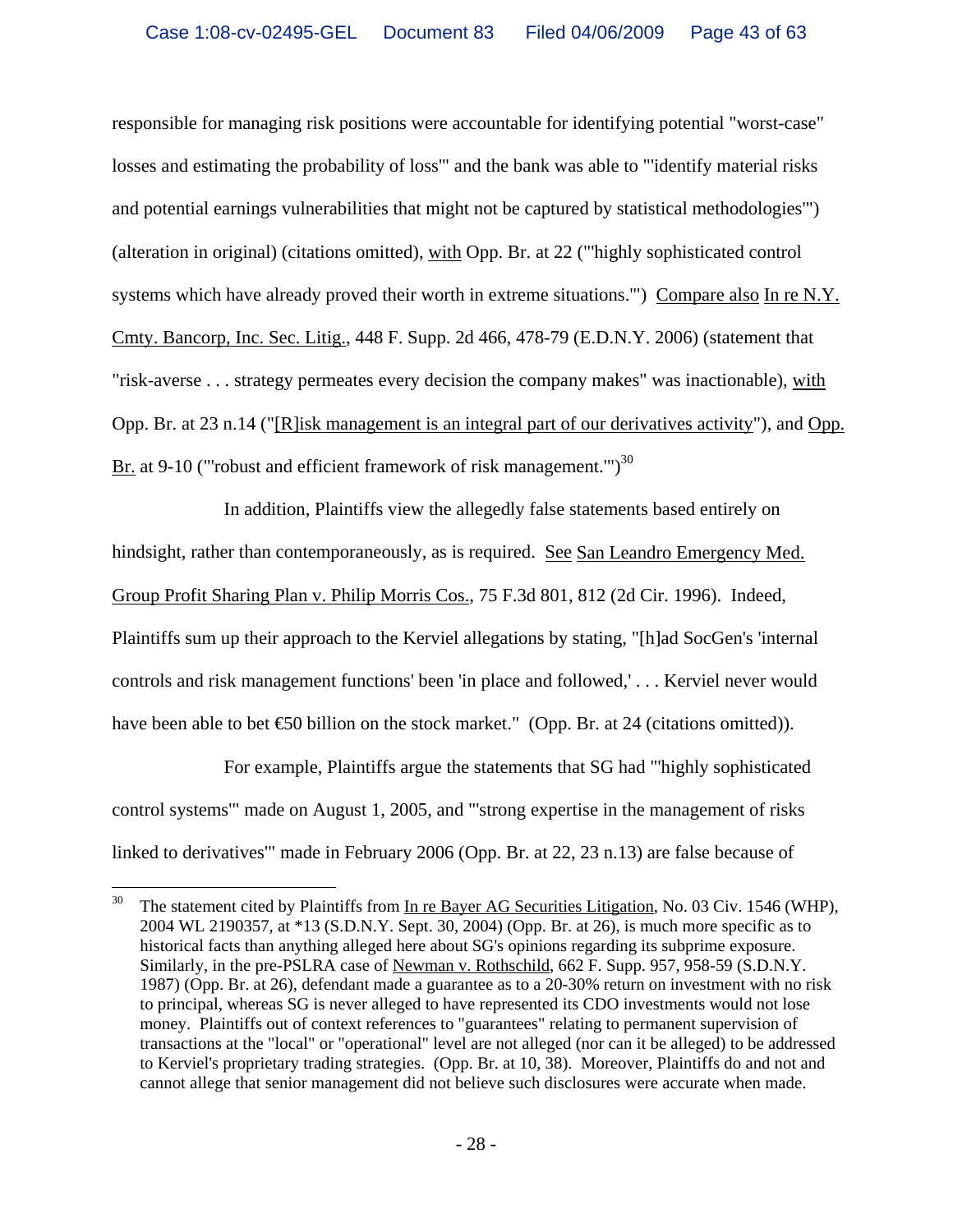Kerviel's activities. However, Plaintiffs do not argue that anyone at SG knew of Kerviel's activities in a manner that would render these statements false until February 2007 at the earliest, when unnamed persons at SG purportedly received the first supposed "red flag." (Opp. Br. at 6, 36.) Indeed, Plaintiffs do not argue that any SG official responsible for public statements knew of Kerviel's activities at any time prior to the end of the class period. (Opp. Br. at 6.)

Similarly, while Plaintiffs argue the French Finance Minister concluded that Kerviel had been engaging in unauthorized trades as early as 2005, this conclusion is beside the point. The Finance Minister's conclusion was not made until 2008 and did not suggest that senior management was aware of Kerviel's unauthorized trades or even any weaknesses in internal controls. (Musoff Decl.  $Ex. 46$ .) Similarly, while Plaintiffs allege false statements regarding internal controls and risk management in SG's 2007 Registration Statement, which contains information as of December 31, 2006, those statements are only alleged to be false based on conclusions reached in 2008 regarding conduct alleged to have occurred in 2007. (Am. Compl.  $\P$  133.)<sup>31</sup>

 $\overline{a}$ 

 $31$  Thus, Atlas Air (Opp. Br. at 25) is inapposite because in that case plaintiffs sufficiently alleged defendants acknowledged that statements made during the class period were false when made. See 324 F. Supp. 2d at 487. Shapiro v. UJB Fin. Corp., 964 F.2d 272, 283 (3d Cir. 1992) (Opp. Br. at 23) and Ballan v. Wilfred Am. Educ. Corp., 720 F. Supp. 241, 245 (E.D.N.Y. 1989) (Opp. Br. at 23) are similarly distinguishable, because in each of those cases, which both predate the PSLRA, defendants acknowledged facts known during the class period regarding ongoing criminal activity (Ballan, 720 F. Supp. at 249-50) and lax loan practices (Shapiro, 964 F.2d at 282-84) that contradicted their public statements. In both Vivendi (Opp. Br. at 27) and Oxford (Opp. Br. at 27), the court held that plaintiffs had alleged falsity because they had plead facts defendants knew that were contradictory to their statements, precisely what Plaintiffs fail to do here. See In re Vivendi Universal, S.A. Sec. Litig., 381 F. Supp. 2d 158, 180-82 (S.D.N.Y. 2003) ("financially solid" held false because of knowledge of debt rating downgrade); In re Oxford Health Plans, Inc. Sec. Litig., 187 F.R.D. 133, 140-41 (S.D.N.Y. 1999) (statements regarding computer problems held to be affirmative misrepresentations as to contemporaneous, known facts regarding profitability); see also PXRE, 2009 WL 539864, at \*24 (distinguishing Oxford as involving defendants being directly informed of the alleged deficiencies).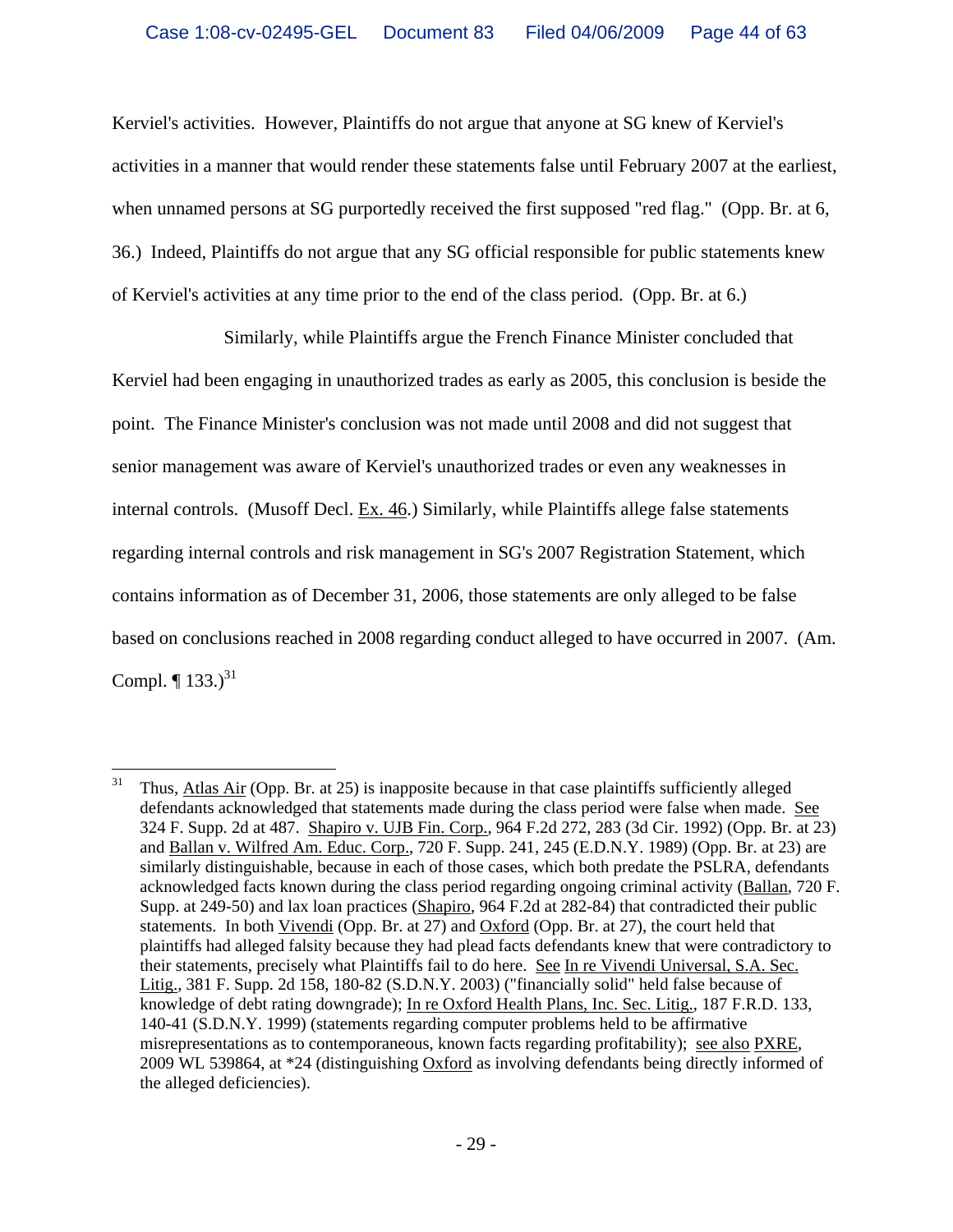Plaintiffs' arguments with respect to alleged misstatements regarding subprime exposure suffer from similar deficiencies. For instance, Plaintiffs argue, in effect, that since SG took a €230 million writedown when other banks wrote down more, SG's writedown was false. (Opp. Br. at 26.) But Plaintiffs offer no basis to conclude SG's exposure was as great as that of other firms, nor do they account for the effects of the deepening global financial crisis, which, as discussed below, are both proper subjects for judicial notice. Similarly, Plaintiffs allege that SG's indication that it would not make further writedowns was false. (Opp. Br. at 13.) However, as Plaintiffs admit, this was based on a disclosed total cumulative industry loss assumption of 15%, and SG disclosed that it "could change [its] assumption if conditions actually deteriorate." (Am. Compl. ¶ 161.) As discussed below, the court may take judicial notice of the fact that the situation deteriorated significantly.

Plaintiffs also allege that "[b]y late 2006 and early 2007, according to CW5, [SocGen] was experiencing greater difficulty in finding buyers for its CDO [and RMBS] products," which somehow "demonstrate[s] the falsity of Defendants' statements regarding [SocGen's] subprime exposure." (Opp. Br. at 28.) However, Plaintiffs do not argue that SG made any statements regarding subprime exposure at that time. Likewise, Plaintiffs fail to indicate how switching to mark to model valuation in "mid-2007" or not using the ABX indicates that anything SG was saying at the time about its CDO and RMBS exposure was false. Rather, the first time Plaintiffs contend SG made a supposed misstatement about subprime exposure was in August 2007 (Opp. Br. at 13), SG's third quarter, the same quarter when SG announced its first writedown, and seven months after CW5 left  $SG<sup>32</sup>$ .

 $\overline{a}$ 

 $32$  These allegedly false statements included that SG had "low exposure to the current credit market crisis,'" that the credit crisis was "'under control'" and that it would have only a "'limited impact'" on SG. (Opp. Br. at 13.) Moreover, as discussed in Defendants' moving brief, the "'"limited impact"'" *(cont'd)*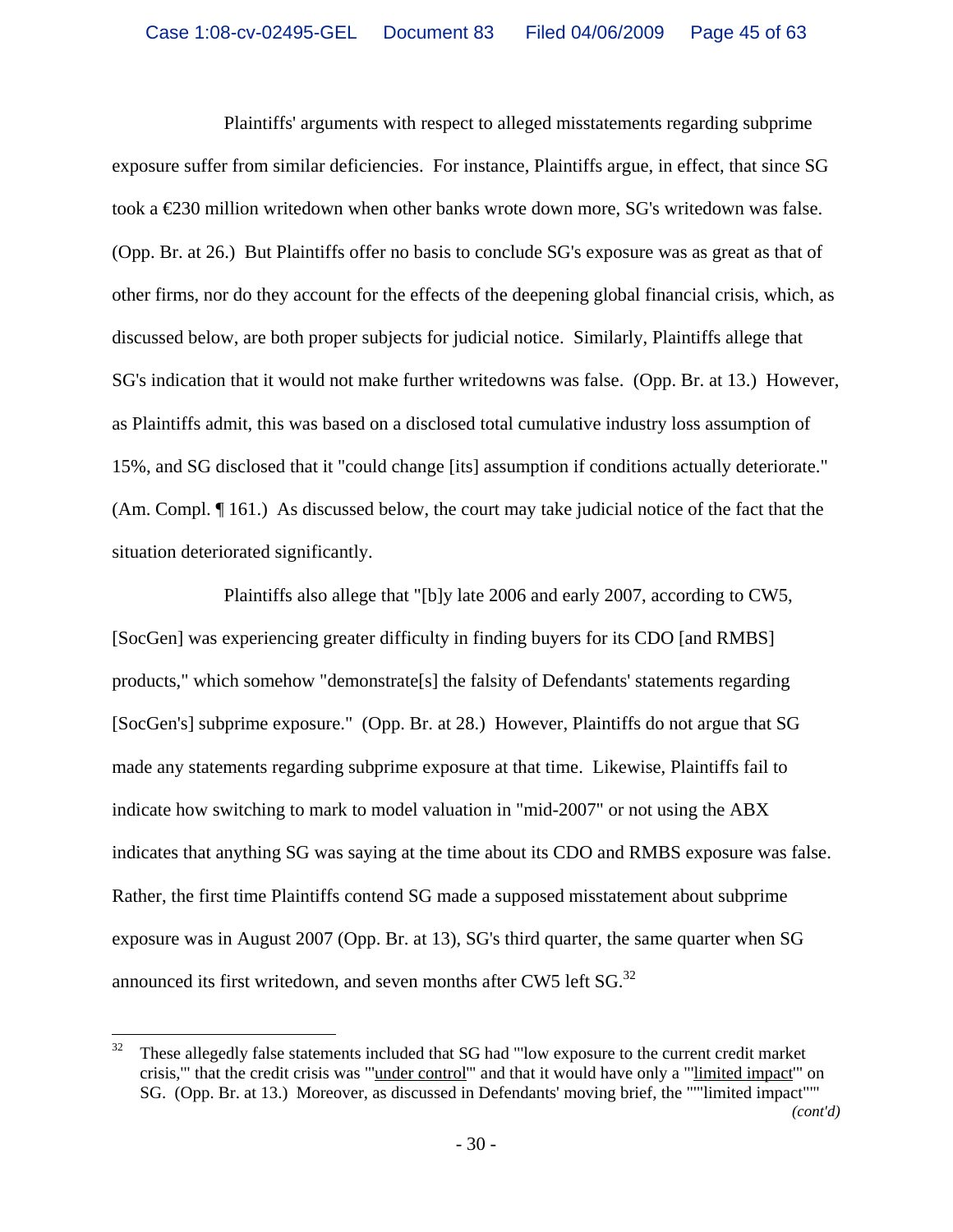Next, Plaintiffs claim that statements which are "technically true" or "literally

true," such as that CDOs only represented 1% of SGCIB revenue, or that SG's subprime exposure was "'limited,'" are still actionable because they leave a false impression implicating a duty to disclose. (Opp. Br. at 29-30). This "impression" approach predates the PSLRA and has been heavily criticized since. See Metzler Inv. GMBH v. Corinthian Colls., Inc., 540 F.3d 1049, 1070-71 (9th Cir. 2008) (claim that statements created "false impression" that defendants ran business properly insufficient under PSLRA); Resnik v. Swartz, 303 F.3d 147, 153-54 (2d Cir. 2002) (rejecting argument that challenged statement "misleadingly minimize[d]" compensation scheme by creating "false impression" that stock option plans had no value until date of exercise); In re AXIS Capital Holdings Ltd. Sec. Litig., 456 F. Supp. 2d 576, 589-90 (S.D.N.Y. 2006) ("false impression" approach of In re Par Pharm., Inc. Sec. Litig., 733 F. Supp. 668, 677-78 (S.D.N.Y. 1990) was "misplaced" (Opp. Br. at 30)); AIG Global Sec. Lending Corp. v. Banc of Am. Sec. LLC, 254 F. Supp. 2d 373, 382 n.2 (S.D.N.Y. 2003) ("overall impression" approach does not meet pleading requirements).<sup>33</sup> Thus, Plaintiffs have failed to allege how SG had a duty

*\_\_\_\_\_\_\_\_\_\_\_\_\_\_\_\_\_\_\_\_\_\_\_\_ (cont'd from previous page)*

Mr. Bouton saw as to the credit crisis in December 2007 (Opp. Br. at 14, 26) was on French banks in general, not SG in particular. (See MTD at 53.)

<sup>33</sup> None of the cases Plaintiffs cite to support their "impression" approach warrants a different result. McMahan & Co. v. Wherehouse Entm't Inc., 900 F.2d 576 (2d Cir. 1990) (Opp. Br. at 29), predates the PSLRA and was an appeal from summary judgment. Lapin v. Goldman Sachs Group, Inc., 506 F. Supp. 2d 221, 228-31 (S.D.N.Y. 2006) (Opp. Br. at 29), addressed biased research practices that were publicly reported and contradicted defendant's statements as to their objectivity. Here, there are no allegations to contradict SG's statements about CDOs representing 1% of SGCIB revenue, and Plaintiffs concede that Defendants have no duty to characterize their investments pejoratively. Likewise, In re Nat'l Golf Props. Inc. Securities Litigation, No. CV 02-1383, 2003 WL 23018761, at \*5 (C.D. Cal. Mar. 19, 2003) (Opp. Br. at 30), involved an alleged credit risk concentration that included a \$27 million note defendants knew the borrower could not repay and which represented 28% of National Golf's assets, compared to the 1% exposure at issue here. In re Van der Moolen Holding N.V. Securities Litigation, 405 F. Supp. 2d 388, 393 (S.D.N.Y. 2005) (Opp. Br. at 30), involved acknowledged illegal proprietary trading that was the basis for the company's disclosed success.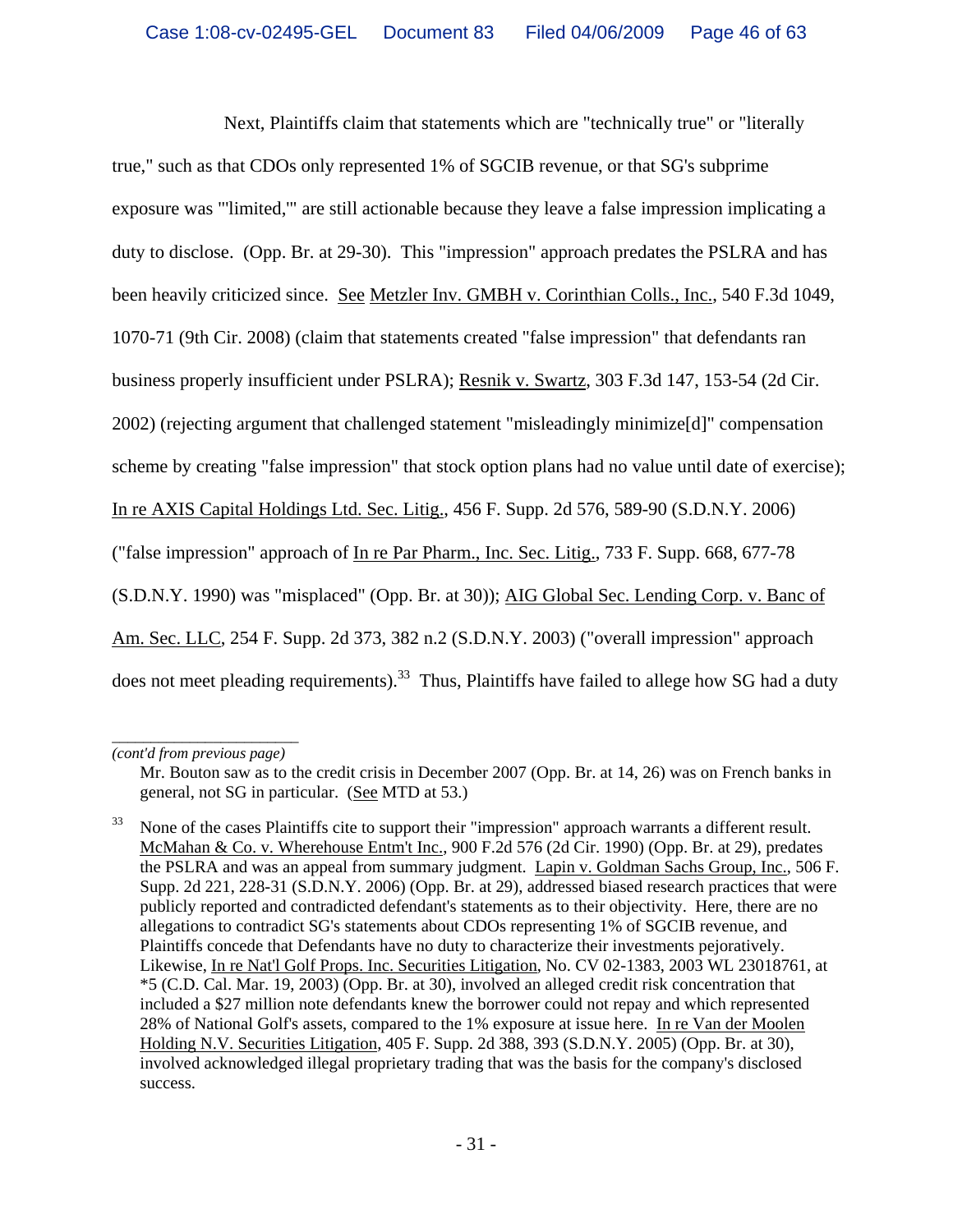to disaggregate and disclose any specific information about any of its proprietary CDO investments (See Opp. Br. at 17) in its financial statements. See In re Canandaigua Sec. Litig., 944 F. Supp. 1202, 1211 (S.D.N.Y. 1996) (courts generally "have been sensitive about forcing a company to damage its own interests as well as those of its shareholders by revealing competitive information").

Finally, Plaintiffs argue that the PSLRA's safe harbor does not apply because certain of SG's statements are not forward-looking. (Opp. Br. at 25-26.) However, this argument ignores that VaR – "which measures the potential market risk exposure of [SocGen's] RMBS and CDO portfolios" (Opp. Br. at 6 (emphasis added)) and has nothing to do with Kerviel (Opp. Br. at 10 n.6) – is subject to the SEC's Regulation S-K, Item 305, Quantitative and Qualitative Disclosures About Market Risk. Item 305 expressly provides that such market risk disclosures are deemed to be forward-looking statements under the PSLRA. See 17 C.F.R. § 229.305(d) (2009); 15 U.S.C.  $\S$  78u-5(i)(1)(C) ("statement[s] of future economic performance" are forward-looking).

# **D. Plaintiffs' group pleading allegations are insufficient**

Plaintiffs argue that they do not have to plead statements made by Mr. Citerne or Mr. Alix because of the so-called group pleading doctrine, which allows an inference that certain corporate insiders are responsible for group published information such as financial statements. (Opp. Br. at  $66.$ )<sup>34</sup> However, Plaintiffs' "bare allegation[s]," see In re GeoPharma, Inc. Securities Litigation, 399 F. Supp. 2d 432, 445 (S.D.N.Y. 2005), as to the Individual Defendants' direct

<sup>34</sup> 34 While the court in Luce v. Edelstein, 802 F.2d 49 (2d Cir. 1986) (Opp. Br. at 32), recognized group pleading prior to the enactment of the PSLRA, the court held the allegations did not satisfy Rule 9(b). Id. at 54. In SEC v. Espuelas, (Opp. Br. at 68) the court's group pleading discussion was largely dicta, as the court noted the SEC did not "explicitly" make a group pleading argument. 579 F. Supp. 2d 461, 472-73 (S.D.N.Y. 2008). Moreover, certain group pleading allegations were rejected in Espuelas for merely alleging a "wholly unspecified 'role'" in the transaction at issue.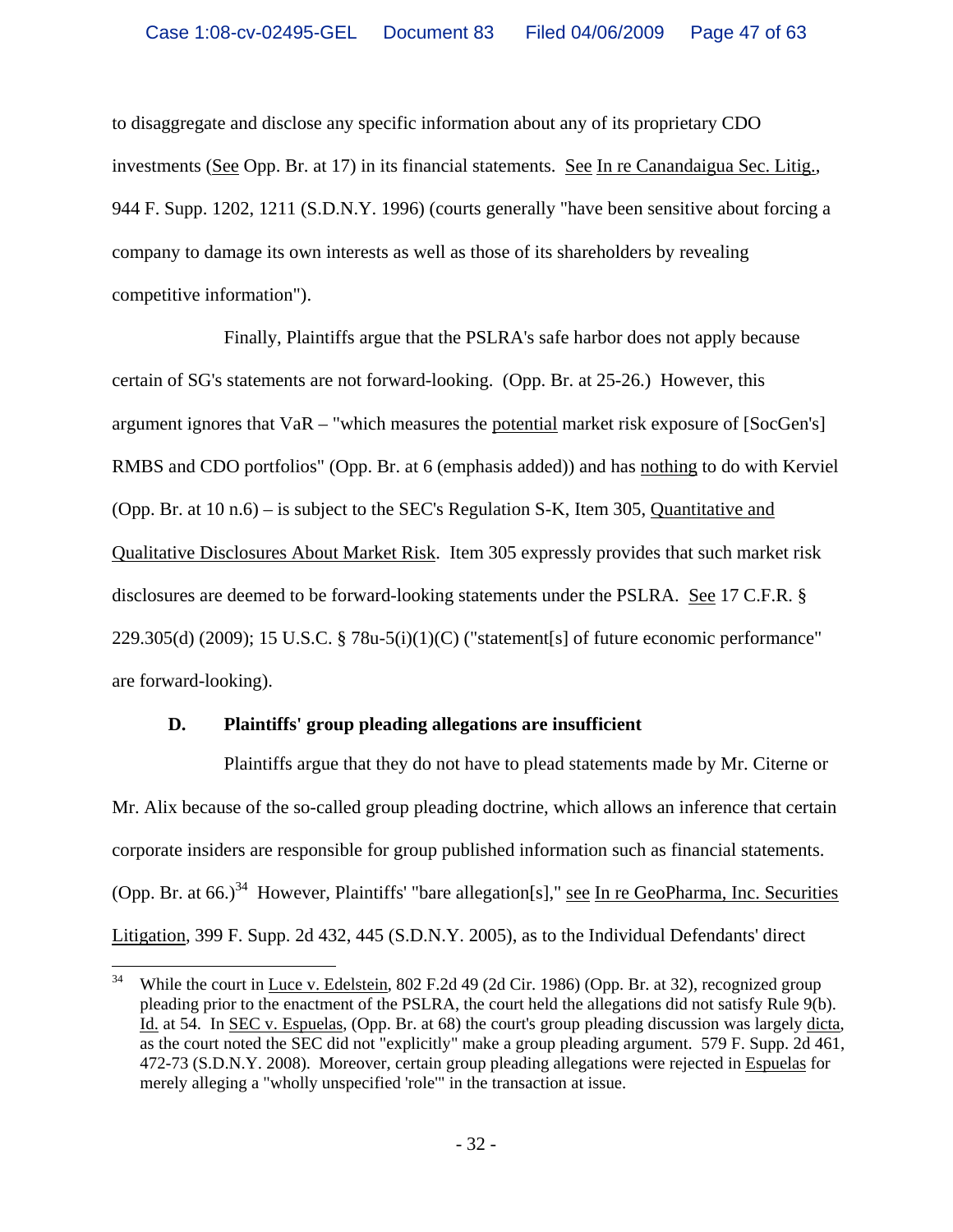involvement in the day-to-day activities of SG (Am. Compl. ¶ 78) are insufficient for the group pleading doctrine to apply. See In re Flag Telecom Holdings, Ltd. Sec. Litig., 308 F. Supp. 2d 249, 266 n.7 (S.D.N.Y. 2004). But even if Plaintiffs had sufficiently group pleaded as to Citerne or Alix, as discussed herein, Plaintiffs have failed to allege scienter on the part of either defendant. See Am. Fin. Int'l Group-Asia, LLC v. Bennett, No. 05 Civ. 8988 (GEL), 2007 WL 1732427, at \*8 (S.D.N.Y. June 14, 2007) (Lynch, J.) (holding scienter cannot be inferred solely from executive managerial position).35

# **II. PLAINTIFFS FAIL TO ALLEGE SCHEME LIABILITY UNDER RULES 10(b)-5(a) OR (c)**

Plaintiffs argue that they have alleged a scheme to manipulate the price of SG shares through SG's share repurchase programs and insider trading by Individual Defendants, in addition to having alleged false and misleading statements. (Opp. Br. at 68-71.) However, Plaintiffs ignore Second Circuit authority holding that where, as here, the alleged scheme is based on supposedly false statements, there is no scheme liability. See Lentell, 396 F.3d at 177. In fact, in Alstom (Opp. Br. at 69), the court held that only those defendants not alleged to have made any misstatements, and who therefore could not be liable under Rule 10b-5(b), could possibly face scheme liability under Rules 10b-5(a) or (c). See In re Alstom SA Sec. Litig., 406 F. Supp. 2d 433, 476 (S.D.N.Y. 2005). But even the purported scheme, involving SG's repurchase of its stock, is supposedly based on alleged misrepresentations. (Am. Compl. ¶  $262.$ <sup>36</sup>

 $\overline{a}$ 

 $35$  While Plaintiffs also assert that the group pleading doctrine applies to Alix because he is an inside director of SG (Opp. Br. at 67), Plaintiffs do not and cannot allege he was anything other than an officer.

 $36$  This is not a case like Dietrich v. Bauer, 76 F. Supp. 2d 312, 338-39 (S.D.N.Y. 1999) (Opp. Br. at 69), which involved recognized manipulative practices (wash or matched sales) independent of any alleged false statements. Nor is this a case like In re Sterling Foster & Co. Securities Litigation, 222 *(cont'd)*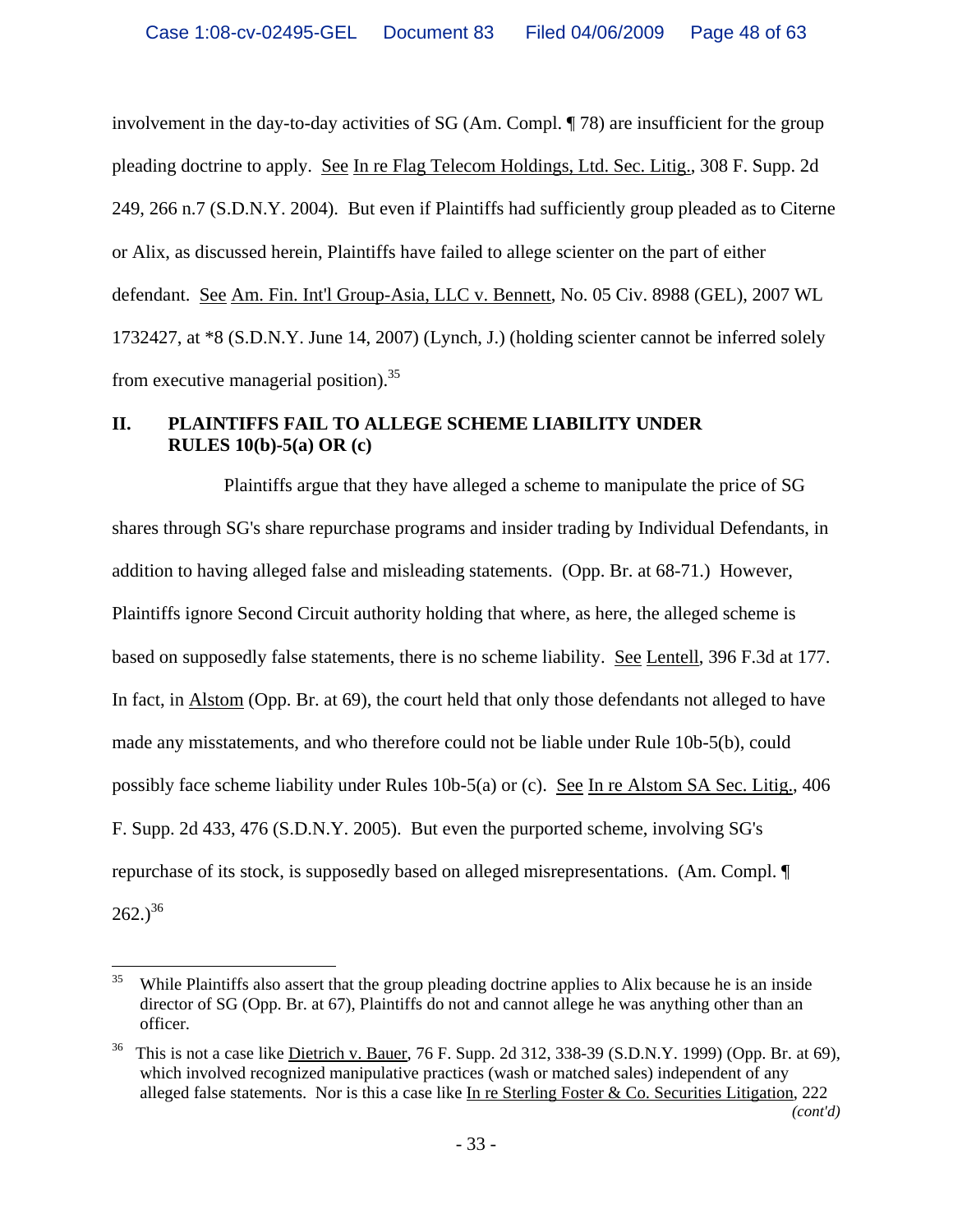# **III. PLAINTIFFS FAIL TO ALLEGE CONTROL PERSON LIABILITY UNDER SECTION 20(a)**

Having failed to state a primary violation, the Section 20(a) claim must also fail. See In re Refco, Inc. Sec. Litig., No. 05 Civ. 8626, 2009 WL 724378, at \*13 (S.D.N.Y. Mar. 17, 2009). But even assuming, arguendo, that Plaintiffs have stated a primary violation, Plaintiffs' Section 20(a) claim must also be dismissed for failing to allege, with specificity, how the Individual Defendants culpably participated in the alleged fraud, other than by mere virtue of their positions. (See Am. Compl.  $\P$  78, 81; Opp. Br. at 73.)<sup>37</sup> Plaintiffs also fail to allege control by Mr. Citerne or Mr. Alix, merely characterizing the Individual Defendants as the "most-senior officers" in the company (Opp. Br. at 72), which is insufficient for control person liability. See In re Digital Island Sec. Litig., 223 F. Supp. 2d 546, 561 n.9 (D. Del. 2002) ("[E]ven a CEO is not automatically a 'controlling person' under Section 20(a)."), aff'd, 357 F.3d 322 (3d Cir. 2004).

*\_\_\_\_\_\_\_\_\_\_\_\_\_\_\_\_\_\_\_\_\_\_\_\_ (cont'd from previous page)*

F. Supp. 2d 216, 269-70 (E.D.N.Y. 2002) (Opp. Br. at 69), which involved a secret agreement to manipulate the market.

<sup>&</sup>lt;sup>37</sup> In In re Indep. Energy Holdings PLC Securities Litigation, 154 F. Supp. 2d 741, 772-73 (S.D.N.Y. 2001) (Opp. Br. at 72), the court held that allegations of culpable participation against officers and directors were insufficient as "conclusory and speculative." In In re Bristol Myers Squibb Co. Securities Litigation, 586 F. Supp. 2d 148, 171-72 (S.D.N.Y. 2008) (Opp. Br. at 73), the court found culpable participation had been pleaded with particularity where the defendants assigned blame for losses to each other. The decision in In re Parmalat Securities Litigation, 497 F. Supp. 2d 526, 532 (S.D.N.Y. 2007) (Opp. Br. at 71), holding that culpable participation is not a necessary element of a 20(a) claim, is contrary to Second Circuit law. See Boguslavsky v. Kaplan, 159 F.3d 715, 720 (2d Cir. 1998); SEC v. First Jersey Sec. Inc., 101 F.3d 1450, 1472 (2d Cir. 1996). It also must be alleged with particularity, which Plaintiffs have failed to do. See In re Global Crossing, Ltd. Sec. Litig., No. 02 Civ. 910, 2005 WL 2990646, at \*7 (S.D.N.Y. Nov. 7, 2005) ("A heightened pleading requirement applies to the 'culpable participation' element; the plaintiff 'must plead with particularity facts giving rise to a strong inference that the controlling person knew or should have known that the primary violator, over whom that person had control, was engaging in fraudulent conduct.'" (citation omitted)).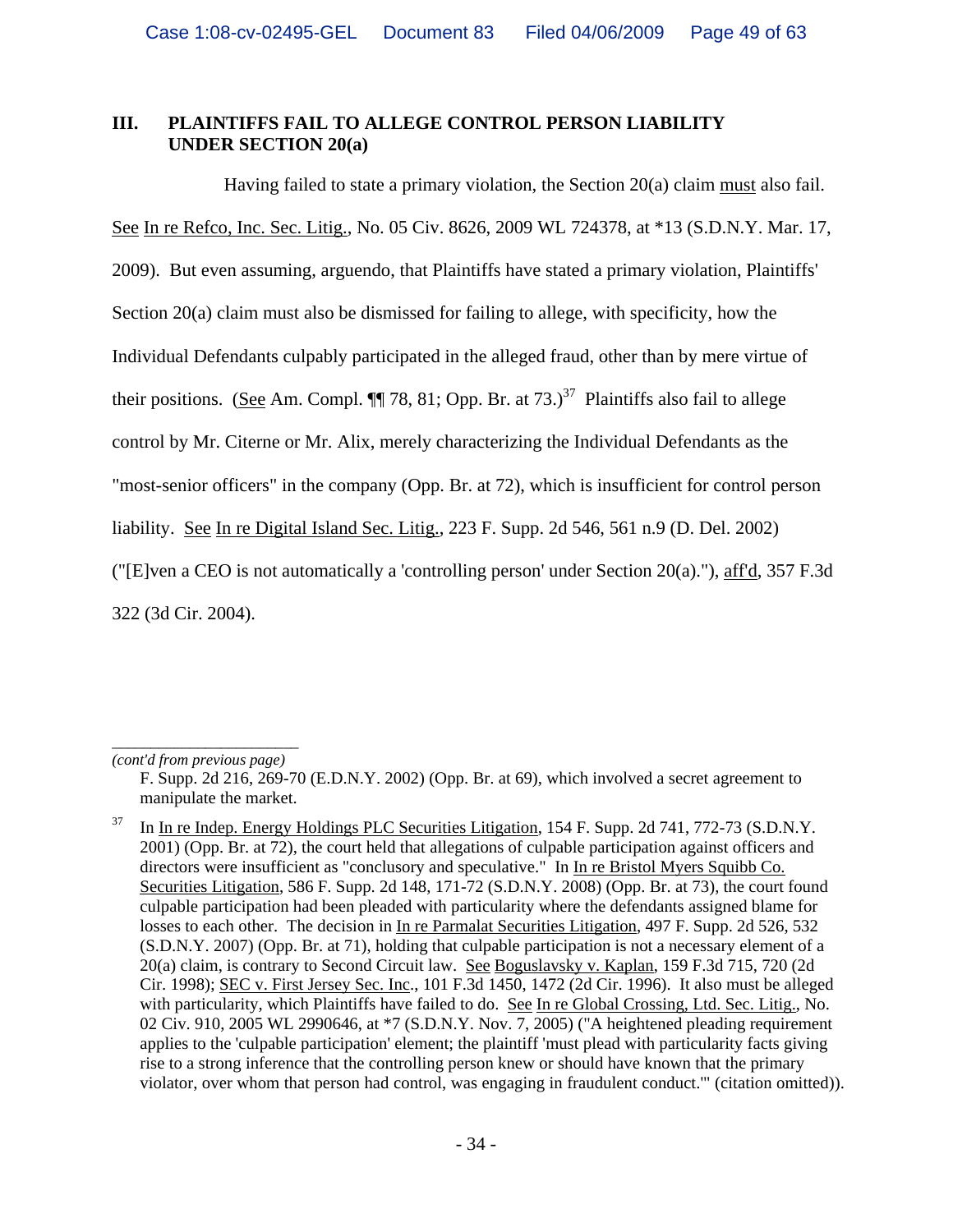#### **IV. PLAINTIFFS HAVE FAILED TO ALLEGE CIVIL INSIDER TRADING LIABILITY UNDER SECTION 20A**

Plaintiffs argue that they satisfied Section 20A because they alleged that certain Plaintiffs bought stock contemporaneously with a sale of stock by Bouton. (Opp. Br. at 74.) Plaintiffs ignore the fact that the sale by a defendant has to be before a purchase by plaintiff. See In re Take-Two Interactive Sec. Litig., 551 F. Supp. 2d 247, 311 n.51 (S.D.N.Y. 2008). Plaintiffs misconstrue Take-Two (Opp. Br. at 74 n.41), where the court rejected a restrictive definition of contemporaneous that requires trading on the same day, id. at 311 n.51, but, relying on O'Connor & Assocs. v. Dean Witter Reynolds, Inc., 559 F. Supp. 800, 803 (S.D.N.Y. 1983), stated that defendants "may not be held liable for purchases Lead Plaintiffs carried out before the alleged insider trading in question." Take-Two, 551 F. Supp. 2d at 311 n.51 (emphasis added).

Moreover, Plaintiffs rely on law from outside the Second Circuit for the proposition that the contemporaneous trading requirement is "'tangential'" to a Section 20A claim (Opp. Br. at 75 (quoting In re Qwest Commc'ns Int'l, Inc. Sec. Litig., 396 F. Supp. 2d 1178, 1201 (D. Colo. 2004))). However, the contemporaneous trading requirement is in the statute, see 15 U.S.C. § 78t-1, has been held to be a requirement by the Second Circuit, see Wilson v. Comtech Telecomms. Corp., 648 F.2d 88, 94-95 (2d Cir. 1981), and has been recognized by this Court, see In re Refco, Inc. Securities Litigation, 503 F. Supp. 2d 611, 664 (S.D.N.Y. 2007). Even the case cited by Plaintiffs enforces the contemporaneous trading requirement. See, e.g., In re Musicmaker.com Sec. Litig., No. CV 00-2018 CAS (MANX), 2001 WL 34062431, at \*27 (C.D. Cal. June 4, 2001) (holding contemporaneous trading requirement not met, as sale and purchase were four months apart) (Opp. Br. at 75).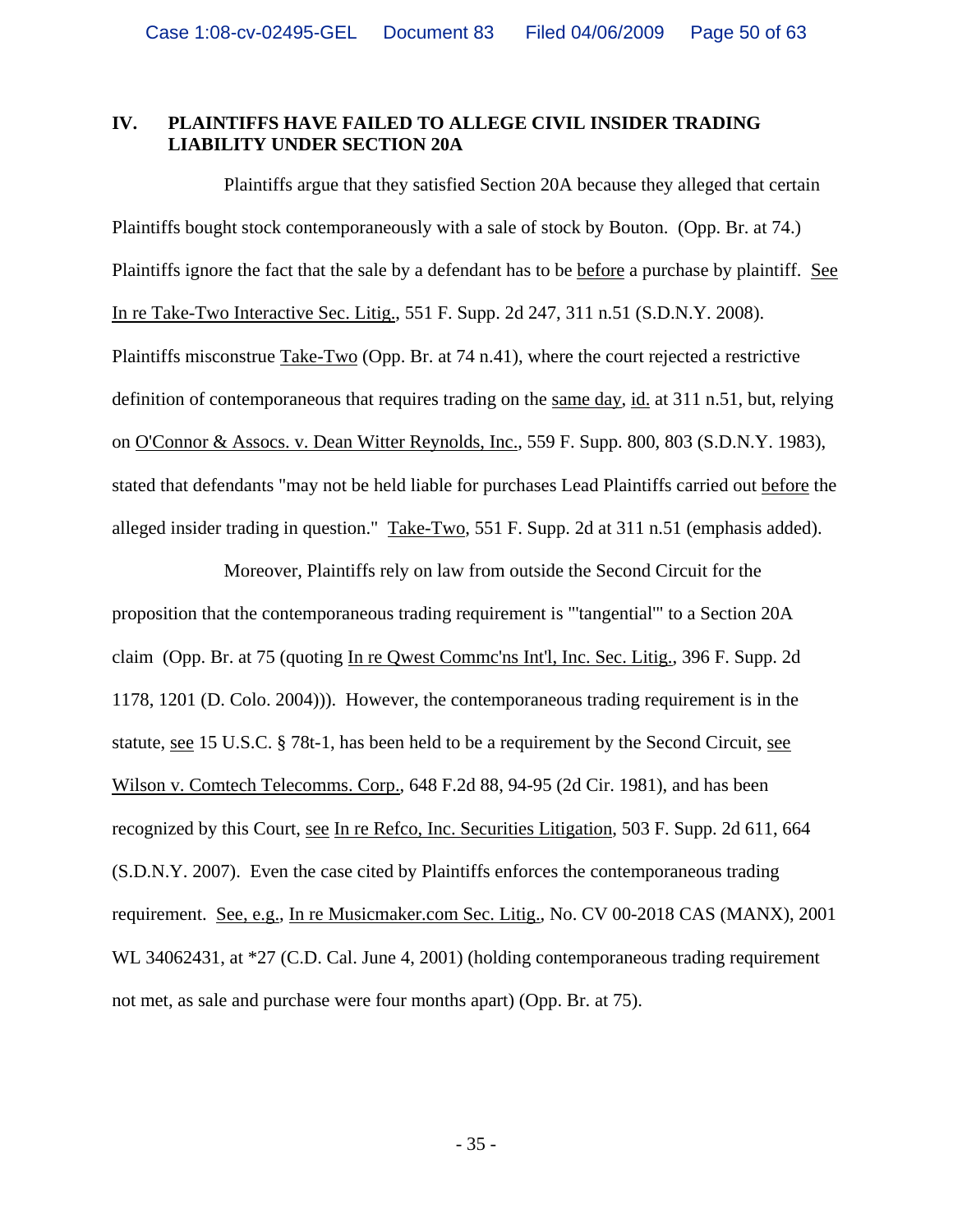#### **V. THERE IS NO SUBJECT MATTER JURISDICTION OVER FOREIGN PURCHASERS OF SG SHARES ON FOREIGN EXCHANGES**

#### **A. Plaintiffs cannot utilize the conduct test to establish subject matter jurisdiction**

Plaintiffs assert no basis for this Court to exercise subject matter jurisdiction over the claims of foreign investors who purchased SG shares on foreign exchanges. Plaintiffs' arguments (Opp. Br. at 85-86) based on the so-called "conduct test" for subject matter jurisdiction are wholly inadequate in light of the Second Circuit's recent decision in Morrison. Application of Morrison here mandates dismissal of claims by foreign purchasers of SG shares on foreign exchanges because their claims are premised on allegedly false statements made abroad.

Plaintiffs effectively concede that Kerviel's trading did not involve any U.S. conduct, and they do not even address this failure in their Opposition Brief. Rather, the primary basis for Plaintiffs' assertion of subject matter jurisdiction under the conduct test is SG's alleged valuation activities in the U.S. related to CDOs and RMBS. (Opp. Br. at 80, 81.) However, under Morrison, these activities are considered preparatory to any purported fraud because Plaintiffs do not argue investors relied directly on these alleged activities – as distinguished from SG's financial disclosures – which Plaintiffs do not and cannot allege occurred anywhere other than in France. See Morrison v. Nat'l Austl. Bank Ltd., 547 F.3d 167, 176 (2d Cir. 2008) ("The responsibilities of NAB's Australian corporate headquarters, on the other hand, included overseeing operations, including those of the subsidiaries, and reporting to shareholders and the financial community."), petition for cert. filed, 77 U.S.L.W. \_\_ (U.S. Mar. 23, 2009) (No. 08- 1191). Indeed, the jurisdictional link in the "causal chain" (Opp. Br. at 85) is even weaker here than in Morrison because it is alleged here that the review of daily reports (see Am. Compl. ¶ 360), VaR calculations (see Am. Compl. ¶¶ 360-62) and the statements themselves were done in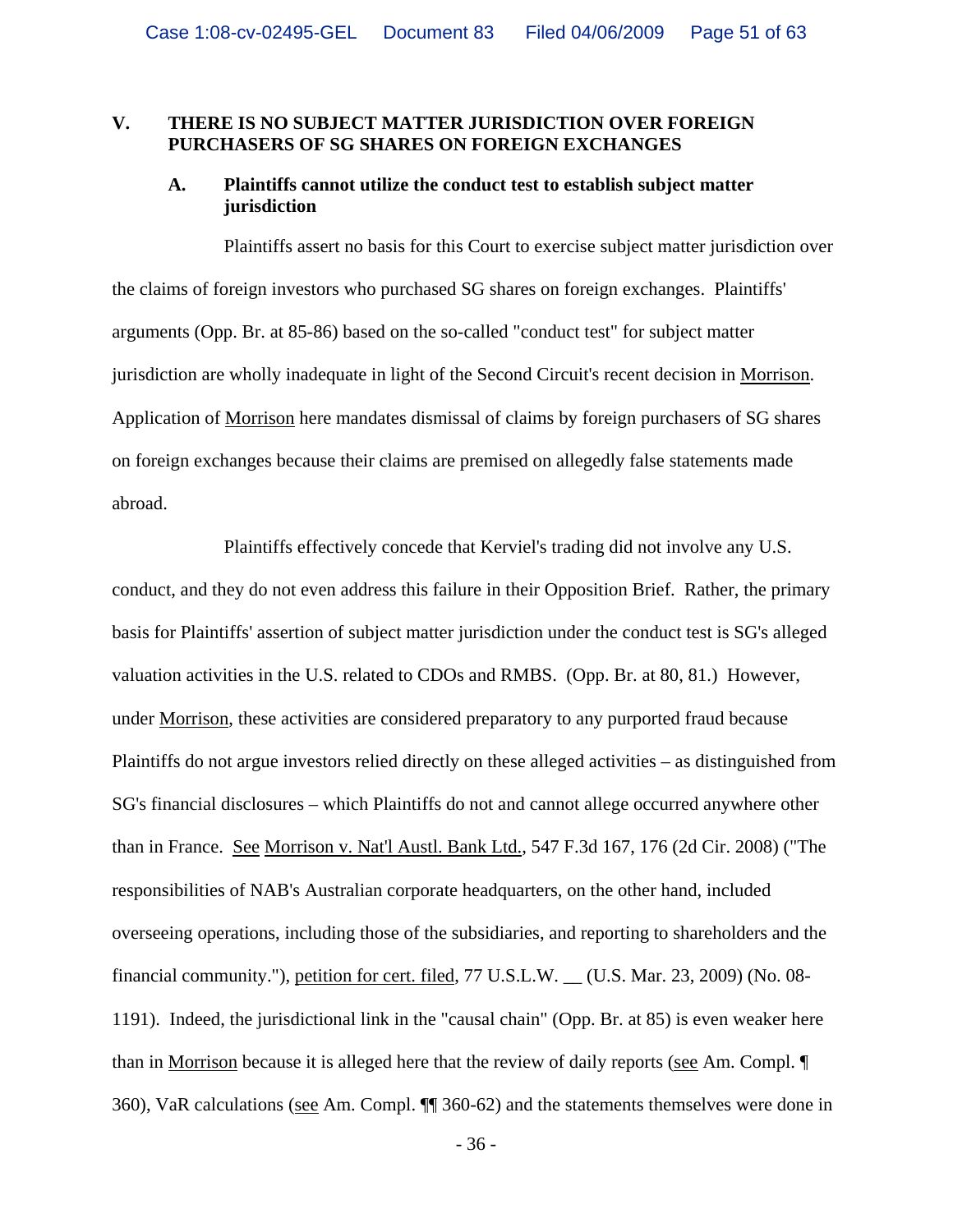France. See Morrison, 547 F. 3d at 171 (U.S. subsidiary prepared financial statements incorporated wholesale into parent's disclosures to investors).

Perhaps recognizing the limitations imposed by Morrison, Plaintiffs assert purported U.S.-based activities, such as Frederic Oudea's September 10, 2007 presentation at a Lehman Brothers conference in New York. (Opp. Br. at 80.) However, this single presentation is not enough for subject matter jurisdiction, especially where the purported fraud was supposedly masterminded abroad over a two and one half-year period. See City of Edinburgh Council ex rel. Lothian Pension Fund v. Vodafone Group Pub. Co., No. 07 Civ. 9921 (PKC), 2008 WL 5062669, at \*4 (S.D.N.Y. Nov. 24, 2008) (no subject matter jurisdiction where defendant's conduct in U.S. was incidental and limited to a pair of presentations by an individual defendant in N.Y.); In re SCOR Holding (Switz.) AG Litig., 537 F. Supp. 2d 556, 565 (S.D.N.Y. 2008) (citing SEC v. Berger, 322 F.3d 187, 194 (2d Cir. 2003)). Additional U.S. activities, such as an audit committee meeting, Jean-Pierre Mustier's purported visits to New York, and a supposed short-selling scheme with Magnetar (Opp. Br. at 80-81) do not allege any communications on which foreign investors purportedly relied. As to conference calls (Opp. Br. at 83), there is no allegation these calls originated in the U.S. Thus, these activities fail under Morrison as well.

The one case Plaintiffs rely on to support their unjustified reading of the conduct test after Morrison, Pension Comm. of Univ. of Montreal Pension Plan v. Banc of Am. Sec., LLC, 592 F. Supp. 2d 608 (S.D.N.Y. 2009) (Opp. Br. at 81), is entirely distinguishable from the present case. In that case, while false statements were allegedly disseminated from abroad, the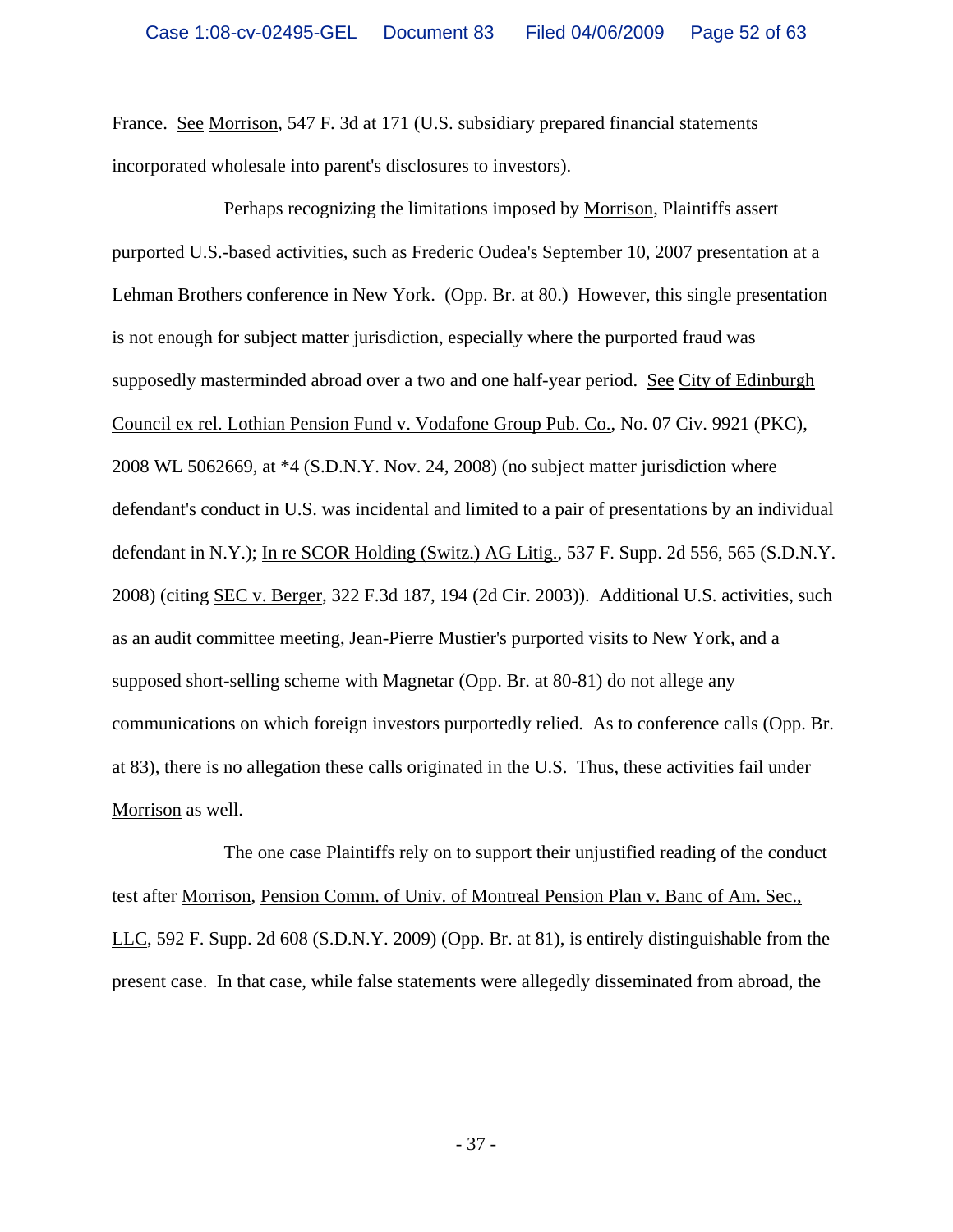claim was premised on reliance on fraudulent advice by a fund manager given in New York and not those purportedly false statements. Montreal Pension Plan, 592 F. Supp. 2d at 620-21.<sup>38</sup>

Finally, Plaintiffs advocate for jurisdiction under the conduct test based on acts in the U.S. causing harm to all investors globally. (Opp. Br. at 85-86.) This "global fraud on the market" theory has been squarely rejected out of concern it would stretch the reach of the securities laws too far. See In re AstraZeneca Sec. Litig., 559 F. Supp. 2d 453, 466 (S.D.N.Y. 2008); In re China Life Sec. Litig., No. 04 Civ. 2112 (TPG), 2008 WL 4066919, at \*9 (S.D.N.Y. Sept. 3, 2008) ("[A]bsent clear guidance from the Second Circuit, the court declines to adopt this [global fraud on the market] theory." $b^{39}$ 

# **B. There is no basis for subject matter jurisdiction over foreign plaintiffs under the effects test**

Plaintiffs argue that because Defendants have not contested at this time subject matter jurisdiction over U.S. investors, they have somehow conceded an effect on foreign investors as well. (Opp. Br. at 78.) This argument is neither accurate nor consistent with clearly stated precedent. The effects test concerns the impact of overseas activities on U.S. investors and U.S. markets, not foreign purchasers of foreign company stock on foreign exchanges. See,

<sup>38</sup> 38 In Itoba Ltd. v. LEP Group PLC, 54 F.3d 118, 122 (2d Cir. 1995) (Opp. Br. at 82-83), the court found plaintiffs had relied on conduct by U.S.-based investment managers in making investment decisions. In Cromer, plaintiffs alleged a fraudulent scheme involving multiple entities "tied together through their connection to the single scheme which was the fraud committed by Berger in New York." Cromer Fin. Ltd. v. Berger, No. 00 Civ. 2284 DLC, 2003 WL 21436164, at \*4 (S.D.N.Y. June 23, 2003) (Opp. Br. at 77; MLS at 3); see also SEC v. Berger, 322 F.3d 187, 193 (2d Cir. 2003) (fraud masterminded in New York) (Opp. Br. at 79).

<sup>39</sup> In In re Gaming Lottery Securities Litigation, 58 F. Supp. 2d 62, 74-75 (S.D.N.Y. 1999) (Opp. Br. at 86 n.45), the court held that plaintiffs had alleged several acts in the United States that were more than merely preparatory but instead were alleged to have directly caused plaintiffs injuries, including illegal operation of a U.S. subsidiary on U.S. soil and deception of a U.S. regulatory commission. As Plaintiffs' claim is premised on alleged misstatements emanating from outside the U.S., Gaming Lottery is inapposite. To the extent it could be read more broadly, Defendants respectfully disagree with its holding as not in accordance with Morrison.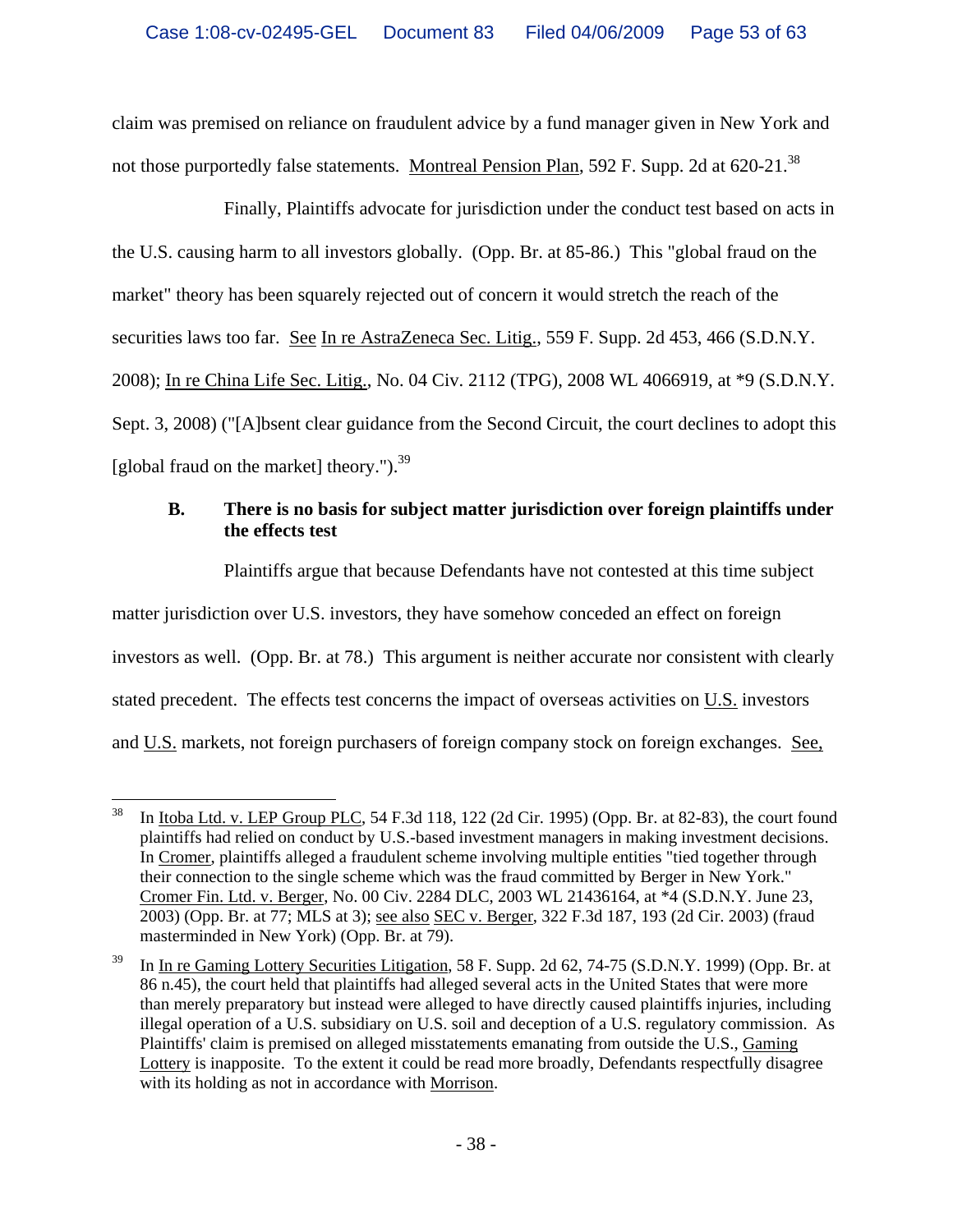e.g., Europe & Overseas Commodity Traders, S.A. v. Banque Paribas London, 147 F.3d 118, 125 (2d Cir. 1998). As the court in Alstom held in words equally applicable here: "[t]he Court does not agree with Lead Plaintiffs that the foreign purchasers of [the company's] shares listed on exchanges abroad may piggyback on the harm caused by the alleged fraud to investors and markets in the United States and thus bring their claims in United States courts." In re Alstom SA Sec. Litig., 406 F. Supp. 2d 346, 369 (S.D.N.Y. 2005) (Opp. Br. at 77).

The two cases Plaintiffs cite to support their effects test argument are inapposite because in each the plaintiff was not distinctly foreign. In A.I.G. Asian Infrastructure Fund, L.P. v. Chase Manhattan Asia Ltd., No. 02-CV-10034 (KMW), 2004 WL 3095844, at \*2 (S.D.N.Y. Mar. 25, 2004), aff'd, 122 F. App'x 541 (2d Cir. 2005) (Opp. Br. at 78), the court found an effect on U.S. investors because the foreign partnership plaintiff had U.S. limited partners. In Itoba Ltd. v. LEP Group PLC, 54 F.3d 118, 122 (2d Cir. 1995) (Opp. Br. at 78; MLS at 3 n.2), where the court accepted an "admixture" approach to subject matter jurisdiction, combining the effects and conduct test, the foreign plaintiff was the subsidiary of a company that had 50% of its shares held by American investors who would ultimately bear the loss. As the instant claims are brought on behalf of two distinct classes of plaintiffs, there is no basis for applying the approach used in Itoba here. See also SCOR Holding, 537 F. Supp. 2d at 562 ("[C]onsideration of the effects test alongside the conduct test is unlikely to provide any additional benefit to foreign plaintiffs in a class action lawsuit who purchased a foreign company's stock on a foreign exchange.").<sup>40</sup>

<sup>40</sup> 40 Contrary to Plaintiffs' contention, Morrison did not "eclipse[]" law on the effects test (Opp. Br. at 79), as it did not address the effects test at all. Nor did Morrison apply an "admixture" approach to subject matter jurisdiction. (Opp. Br. at 79.) Indeed, all U.S. plaintiffs had previously been dismissed for failure to state a claim, and the appeal was pressed solely on behalf of foreign purchasers. See Morrison, 547 F.3d at 170 n.3.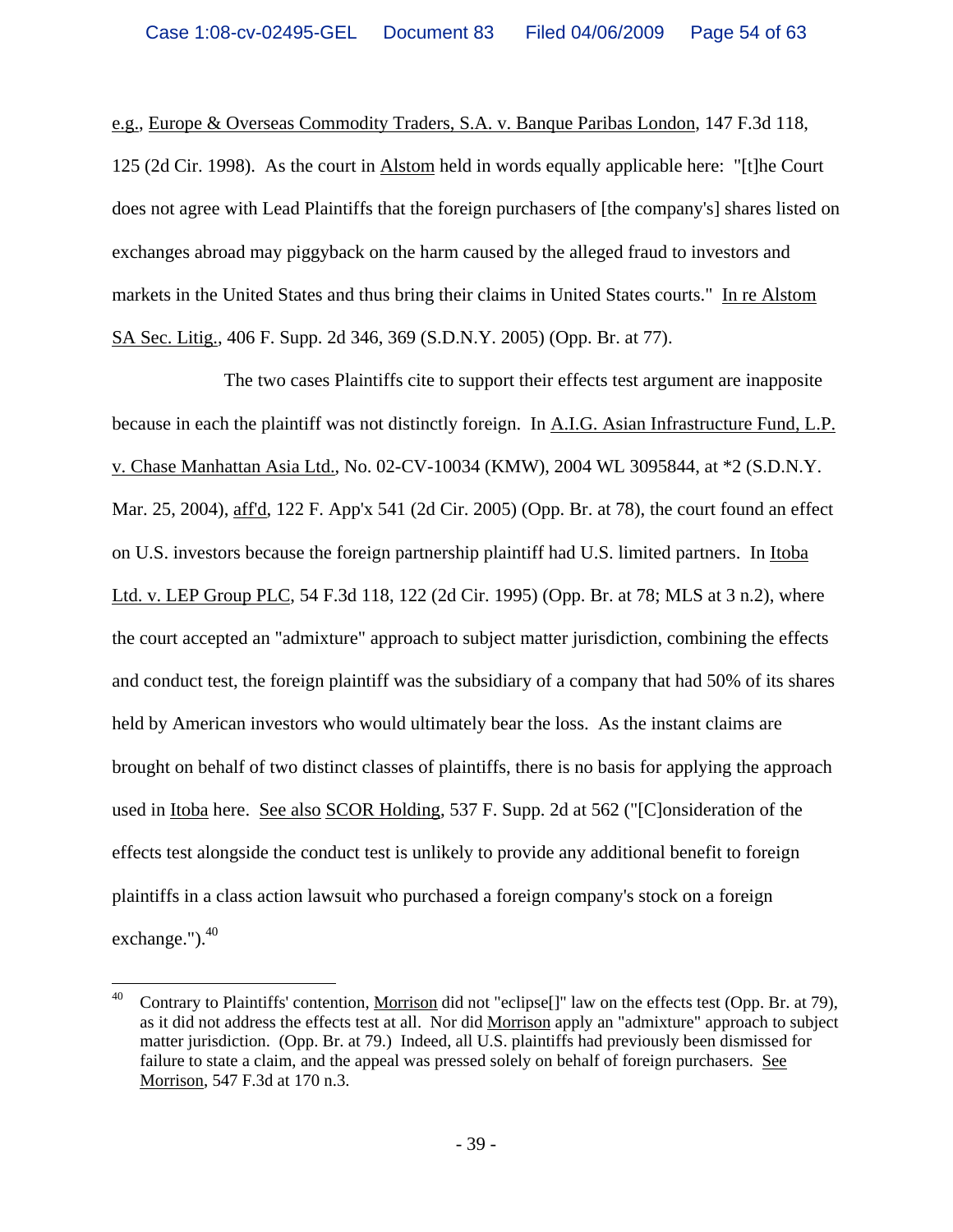# **VI. PLAINTIFFS PROVIDE NO BASIS FOR THE COURT TO EXERCISE PERSONAL JURISDICTION OVER DEFENDANTS CITERNE AND ALIX**

Plaintiffs premise personal jurisdiction as to Messrs. Citerne and Alix on their roles at SG. (Opp. Br. at 88.) However, even cases cited by Plaintiffs hold that personal jurisdiction does not exist solely on the basis of being an officer, director or control person of a company with a U.S. presence. See, e.g., In re Alstom, 406 F. Supp. 2d at 399 ("[Defendant]'s status as a Board Member in itself, even if he in some respect oversaw [the alleged fraud] . . . is too tenuous a connection to plausibly claim that this status alone directly and foreseeably gave rise to the effects complained of by the plaintiffs.") (Opp. Br. at  $86$ );<sup>41</sup> see also Sedona Corp. v. Ladenburg Thalmann & Co., No. 03 CIV 3120 (LTS) (THK), 2006 WL 2034663, at \*9 (S.D.N.Y. July 19, 2006) ("'If an individual is sued in his individual capacity, but only had contact with [the forum] as an officer of a corporation acting within the scope of his employment, that individual is not subject to personal jurisdiction.'") (citation omitted); In re Parmalat Sec. Litig., 376 F. Supp. 2d 472, 474, 516-17 (S.D.N.Y. 2005) (status as control person insufficient for personal jurisdiction).

The exercise of personal jurisdiction over Messrs. Citerne and Alix would offend due process because of their lack of contacts with the U.S. Courts must give "significant weight" to the "unique burdens" placed "upon one who must defend oneself in a foreign legal system." Northrop Grumman Overseas Serv. Corp. v. Banco Wiese Sudameris, No. 03 Civ. 1681(LAP), 2004 WL 2199547, at \*16 (S.D.N.Y. Sept. 29, 2004). Plaintiffs do not argue their alleged role

<sup>41</sup> 41 Plaintiffs' reliance on Alstom is misplaced (Opp. Br. at 89), because in Alstom certain foreign defendants were alleged to have signed registration documents containing false statements. Plaintiffs argue nothing like that as to Messrs. Citerne or Alix. See Charas v. Sand Tech. Sys. Int'l, Inc., No. 90 Civ. 5638 (JFK), 1992 WL 296406, at \*5 (S.D.N.Y. Oct. 7, 1992) (no personal jurisdiction over foreign director where he neither entered the U.S., transacted business in U.S. in connection with company, nor signed registration documents).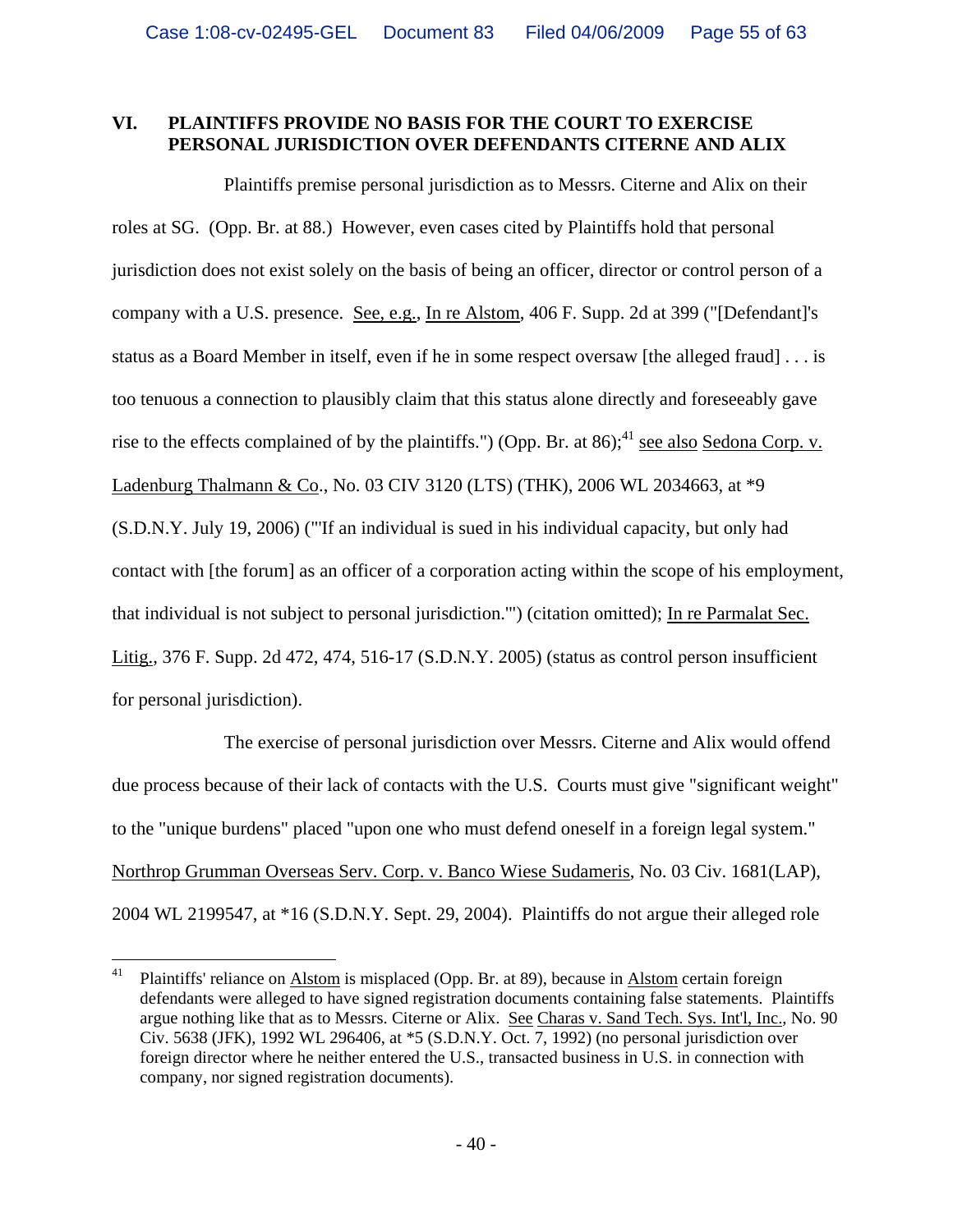with regard to the facts at issue bears any causal nexus to the U.S. Messrs. Citerne and Alix have no "contacts, ties, or relations" to this forum, so it would not comport with "traditional notions of fair play and substantial justice" to exercise personal jurisdiction over them. Metropolitan Life Ins. Co. v. Robertson-Ceco Corp., 84 F.3d 560, 568 (2d Cir. 1996).<sup>42</sup>

# **VII. THE COURT SHOULD DENY THE MOTION TO LIFT THE PSLRA STAY OF DISCOVERY TO ALLOW JURISDICTIONAL DISCOVERY**

Plaintiffs argue that the Court should lift the automatic stay of discovery imposed by the PSLRA to allow "jurisdictional discovery." (Opp. Br. at 86.) The PSLRA stay can only be lifted to preserve evidence or to prevent undue prejudice. See 15 U.S.C. § 78u-4(b)(3)(B). Because Plaintiffs do not allege they are requesting the court to lift the stay for either reason, their motion should be denied.

Even if lifting the PSLRA stay was appropriate, jurisdictional discovery is only warranted where a party has made a prima face showing of jurisdiction. As discussed above, Plaintiffs have failed to make a prima facie showing that the Court has personal jurisdiction over Messrs. Citerne or Alix, or subject matter jurisdiction over claims by foreign purchasers of SG stock on foreign exchanges.<sup>43</sup> See In re Rhodia S.A. Sec. Litig., 531 F. Supp. 2d 527, 539-42

 $42\,$ In re Amaranth Natural Gas Commodities Litig., 587 F. Supp. 2d 513, 536 (S.D.N.Y. 2008) (Opp. Br. at 89), does not support the proposition Plaintiffs use it for, namely, that a company's "vast presence" in the U.S. is sufficient for personal jurisdiction over the Individual Defendants. There, the court held personal jurisdiction was reasonable as to Amaranth's head natural gas trader for natural gas transactions he conducted on the U.S. commodities markets, something not alleged as to Messrs. Citerne or Alix.

<sup>&</sup>lt;sup>43</sup> In re Vivendi Universal S.A., No. 02 Civ. 5571 (RJH), 2004 WL 2375830, at \*7-8 (S.D.N.Y. Oct. 22, 2004) (Opp. Br. at 76; MLS at 2), is inapposite. In that case, Plaintiffs had alleged as a basis for jurisdiction that two of the individual defendants had moved to the U.S. during the class period to oversee the operations at issue. In Leonard v. Garantia Banking, Ltd., No. 98 Civ. 4848 (LMM), 1999 WL 944802, at \*3-4 (S.D.N.Y. Oct. 19, 1999), aff'd, 213 F.3d 626 (2d Cir. 2000) (table decision) (MLS at 1 n.1), the court addressed subject matter jurisdiction over foreign purchasers of ADRs, not foreign purchasers of shares of a foreign company on a foreign exchange. In Tese-Milner v. De Beers Centenary A.G., No. 04 Civ. 5203 (KMW), 2009 WL 186198, at \*10 (S.D.N.Y. Jan. 23, 2009) (MLS *(cont'd)*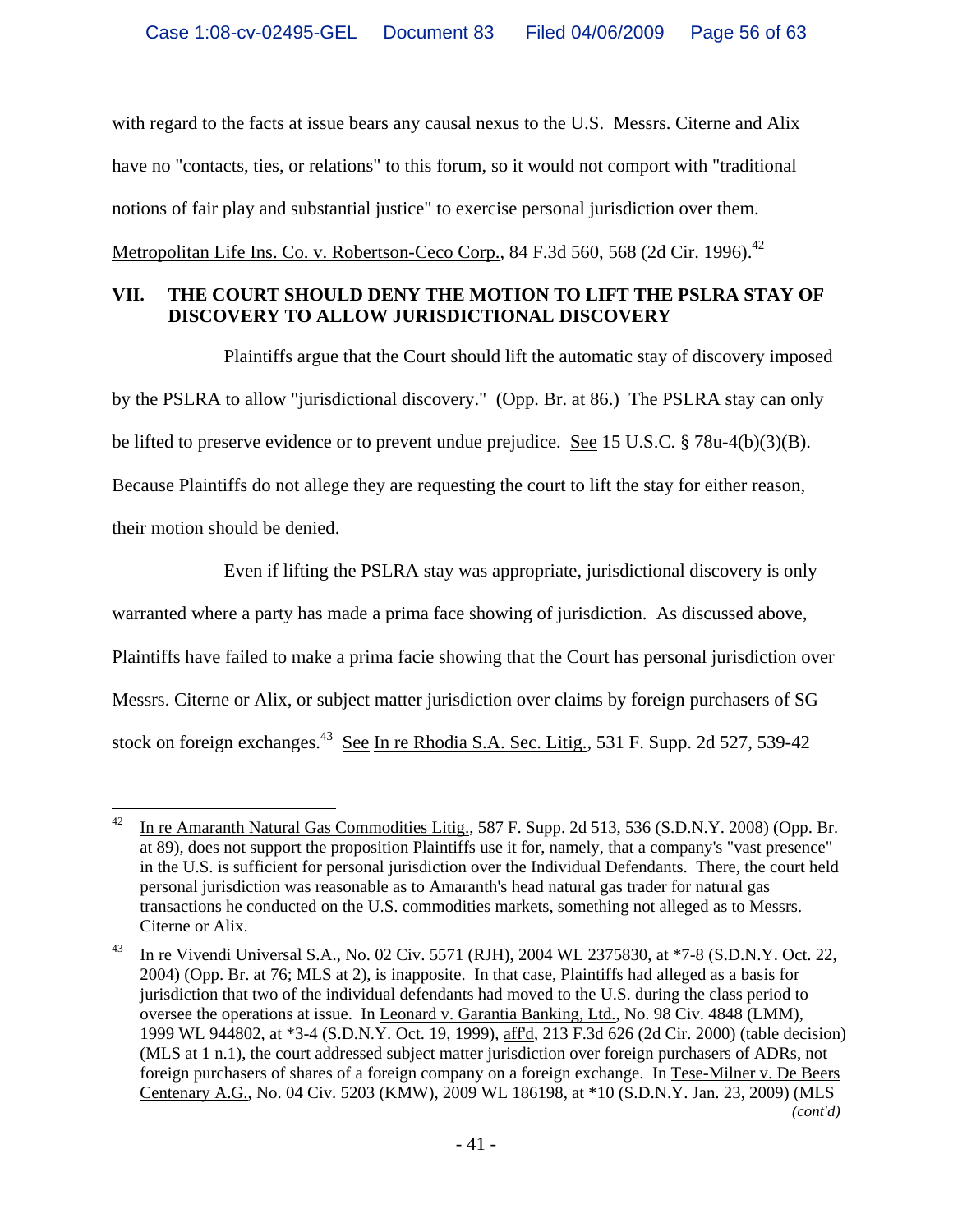(S.D.N.Y. 2007) (holding plaintiffs failed to make prima facie showing of subject matter

jurisdiction, in that U.S. activities were merely preparatory, or personal jurisdiction, where it was

based solely on two corporate officers' purported status as control persons); Best Van Lines, Inc.

v. Walker, No. 03 Civ. 6585 (GEL), 2004 WL 964009, at \*1, \*8 (S.D.N.Y. May 5, 2004) (Lynch,

J.) (denying jurisdictional discovery where Plaintiff failed to demonstrate a prima facie case of

personal jurisdiction), aff'd, 490 F.3d 239 (2d Cir. 2007); see also APWU v. Potter, 343 F.3d 619,

627 (2d Cir. 2003) (denying request for jurisdictional discovery) (Opp. Br. at 86); Gudavadze v.

Kay, 556 F. Supp. 2d 299, 309 (S.D.N.Y. 2008) (denying request for jurisdictional discovery,

where party did not sufficiently demonstrate that the discovery sought would be material to or

bear upon a disputed jurisdictional fact in the case) (MLS at 3).<sup>44</sup>

The true purpose for Plaintiffs' request for discovery is apparent from the overly

broad nature of the submitted requests. (MLS at 6.) Rather than narrowly tailored toward

jurisdictional issues, the submitted requests are broad enough to encompass much of what would

*\_\_\_\_\_\_\_\_\_\_\_\_\_\_\_\_\_\_\_\_\_\_\_\_ (cont'd from previous page)*

at 4), the issue was whether the jurisdictional contacts of a non-moving defendant could be attributed to a moving defendant, again, not at issue here.

<sup>&</sup>lt;sup>44</sup> In each of the cases cited by Plaintiffs, the court allowed for jurisdictional discovery because sufficient U.S. activity by each defendant was alleged. See Cromer Fin. Ltd. v. Berger, 137 F. Supp. 2d 452, 483 (S.D.N.Y. 2001) (defendants had offices or attended meetings in New York) (Opp. Br. at 76, 77); Credit Lyonnais Sec., Inc. v. Alcantara, 183 F.3d 151, 154 (2d Cir. 1999) (brokerage account located in NY) (Opp. Br. at 87); A.I. Trade Fin., Inc. v. Petra Bank, 989 F.2d 76, 81 (2d Cir. 1993) (guarantee to perform financial services in NY) (Opp. Br. at 87); Marine Midland Bank, N.A. v. Miller, 664 F.2d 899, 900-01 (2d Cir. 1981) (two visits to NY where defendant made allegedly false statements, which were the subject of suit) (MLS at 5); El-Fadl v. Cent. Bank of Jordan, 75 F.3d 668, 676 (D.C. Cir. 1996) (bank had issued loans in DC) (MLS at 5); Filus v. Lot Polish Airlines, 907 F.2d 1328, 1330, 1332-33 (2d Cir. 1990) (substantial commercial activities in U.S. sufficient under Foreign Sovereign Immunities Act) (Opp. Br. at 86; MLS at 3). Inv. Props. Int'l, Ltd. v. IOS, Ltd., 459 F.2d 705 (2d Cir. 1972) (Opp. Br. at 76; MLS at 3) predates the PSLRA by over 20 years and involved a preliminary injunction and writ of mandamus. Pension Comm. of the Univ. of Montreal Pension Plan v. Banc of Am. Sec., LLC, No. 05 Civ. 9016 (SAS), 2006 WL 708470, at \*6 (S.D.N.Y. Mar. 20, 2006) (Opp. Br. at 76, 86; MLS at 1, 2, 5) involved jurisdictional discovery to determine the relationship between two corporations, only one of which conducted business in the U.S., which is not an issue here.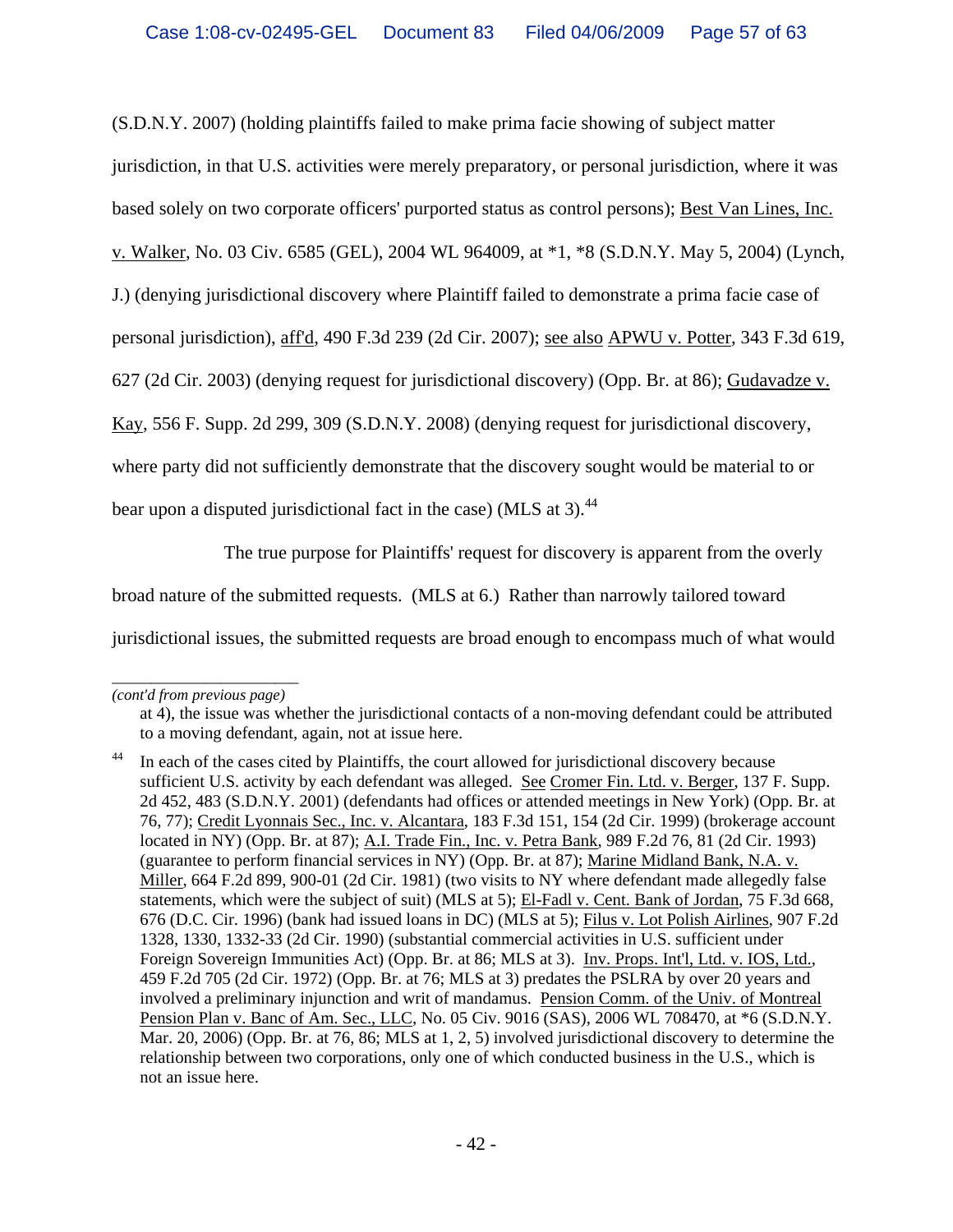be merits discovery. (Id. (requesting discovery as to "SocGen's valuations of subprime-related assets in the United States.")) In any event, even assuming the Court could find jurisdictional discovery necessary to resolve the jurisdictional bases for dismissal, there is no need to permit Plaintiffs to launch their merits-based discovery until the Court first determines if the Amended Complaint even satisfies the PSLRA and states a claim for relief.

#### **VIII. THIS COURT SHOULD DENY PLAINTIFFS' MOTION TO STRIKE**

Plaintiffs argue that the Court should strike Defendants' reference to materials not explicitly referred to in the Amended Complaint, asserting that these materials were improperly submitted for the truth of the matter asserted. (MTS at  $4-8$ .)<sup>45</sup> There are several reasons why Plaintiffs' Motion to Strike must be denied.

As an initial matter, a motion to strike is not procedurally proper because Fed. R. Civ. P. 12(f) provides no basis for a court to strike documents other than pleadings. See Sierra v. U.S., No. 97 Civ. 9329 (RWS), 1998 WL 599715, at \*9 (S.D.N.Y. Sept. 10, 1998) ("[T]he filing of a motion to strike . . . is not a proper way to challenge a motion to dismiss."); see also Polite v. Dougherty County Sch. Sys., No. 07-14108, 2008 WL 3272131, at \*3 n.7 (11th Cir. Aug. 11, 2008) (per curiam) (motion to strike affidavit inappropriate); Nat'l Union Fire Ins. Co. of Pittsburgh, PA v. Hicks, Muse, Tate & Furst, Inc., No. 02 CIV. 1334(SAS), 2002 WL 1313293, at \*7 (S.D.N.Y. June 15, 2002) ("Declarations and affidavits are not pleadings."); Locksley v. United States, No. 05 Civ. 2593(JGK), 2005 WL 1459101, at \*4 (S.D.N.Y. June 10, 2005)

 $\overline{a}$ 

<sup>&</sup>lt;sup>45</sup> While Plaintiffs argue that "Defendants do not even request that the Court take judicial notice" of certain documents (MTS at 3), Plaintiffs fail to indicate that a request for judicial notice must be formalized rather than incorporated into moving papers. (See MTD at 8 n.2.)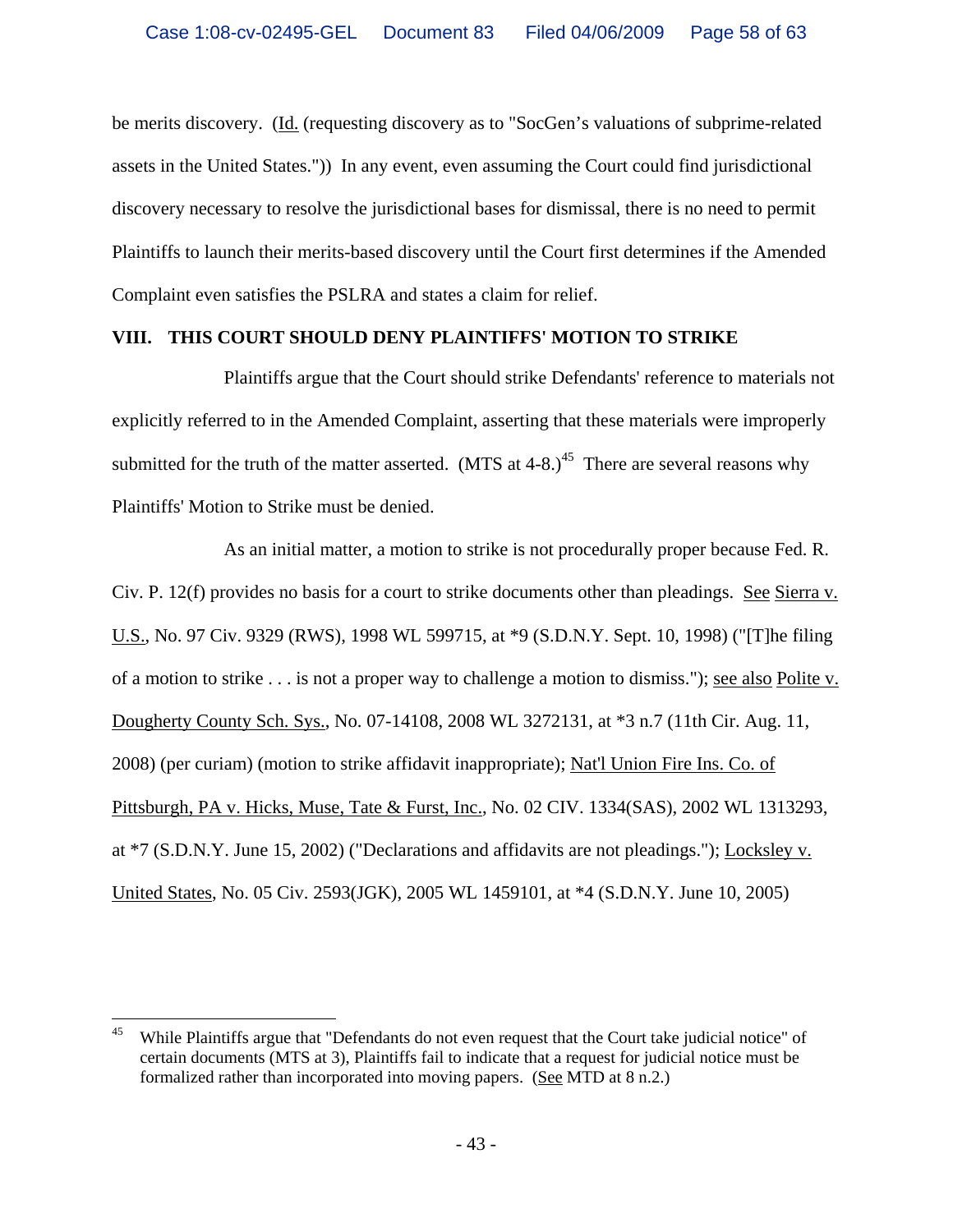(motion to strike reply brief inappropriate). In reality, the so-called motion to strike is really an improper supplemental argument in opposition to Defendants' motion to dismiss.<sup>46</sup>

Second, each of the materials submitted by Defendants is properly the subject of judicial notice. The Court may take judicial notice where the materials at issue "serve . . . to indicate what was in the public realm at the time, not whether the contents . . . were in fact true." Benak ex rel. Alliance Premier Growth Fund v. Alliance Capital Mgmt. L.P., 435 F.3d 396, 401 n.15 (3d Cir. 2006); See In re Salomon Analyst Winstar Litig., No. 02 Civ. 6171 (GEL), 2006 WL 510526, at  $*4$  n.6 (S.D.N.Y. Feb. 28, 2006) (taking judicial notice of fact that newspaper articles were published as well as their "evident purpose and immediate effect") (MTS at 8).

# **A. The court may take judicial notice of the economic phenomenon of the credit crisis**

Courts often take judicial notice of economic phenomena. See First Nationwide Bank v. Gelt Funding Corp., 27 F.3d 763, 770 (2d Cir. 1994) (real estate market downturn); Kramer v. Time Warner, Inc., 937 F.2d 767, 773 (2d Cir. 1991) (junk bond market collapse); SEC v. Universal Express, Inc., 546 F. Supp. 2d 132, 137 n.7 (S.D.N.Y. 2008) (Lynch, J.) (taking judicial notice of "the widespread decline in property values over the past year."); In re Merrill Lynch & Co. Research Reports Sec. Litig., 289 F. Supp. 2d 416, 421 n.6 (S.D.N.Y. 2003) (taking judicial notice of "the internet bubble and its subsequent crash").

None of Defendants' materials on the credit crisis (Exs. 1, 7-19, 21) is being submitted to argue the cause of SG's writedowns (MTS at 5), but rather simply for the facts that reflect the onset, and continuing worsening of, the credit crisis, an undisputed event that occurred

 $\overline{a}$ <sup>46</sup> In addition to seeking to strike certain exhibits, Plaintiffs look to strike Gerard Gardella's affidavit offered in support of Defendants' personal and subject matter jurisdiction arguments. Yet courts routinely consider supporting affidavits in determining jurisdictional motions. See In re Rhodia S.A. Sec. Litig., 531 F. Supp. 2d 527, 542 (S.D.N.Y. 2007).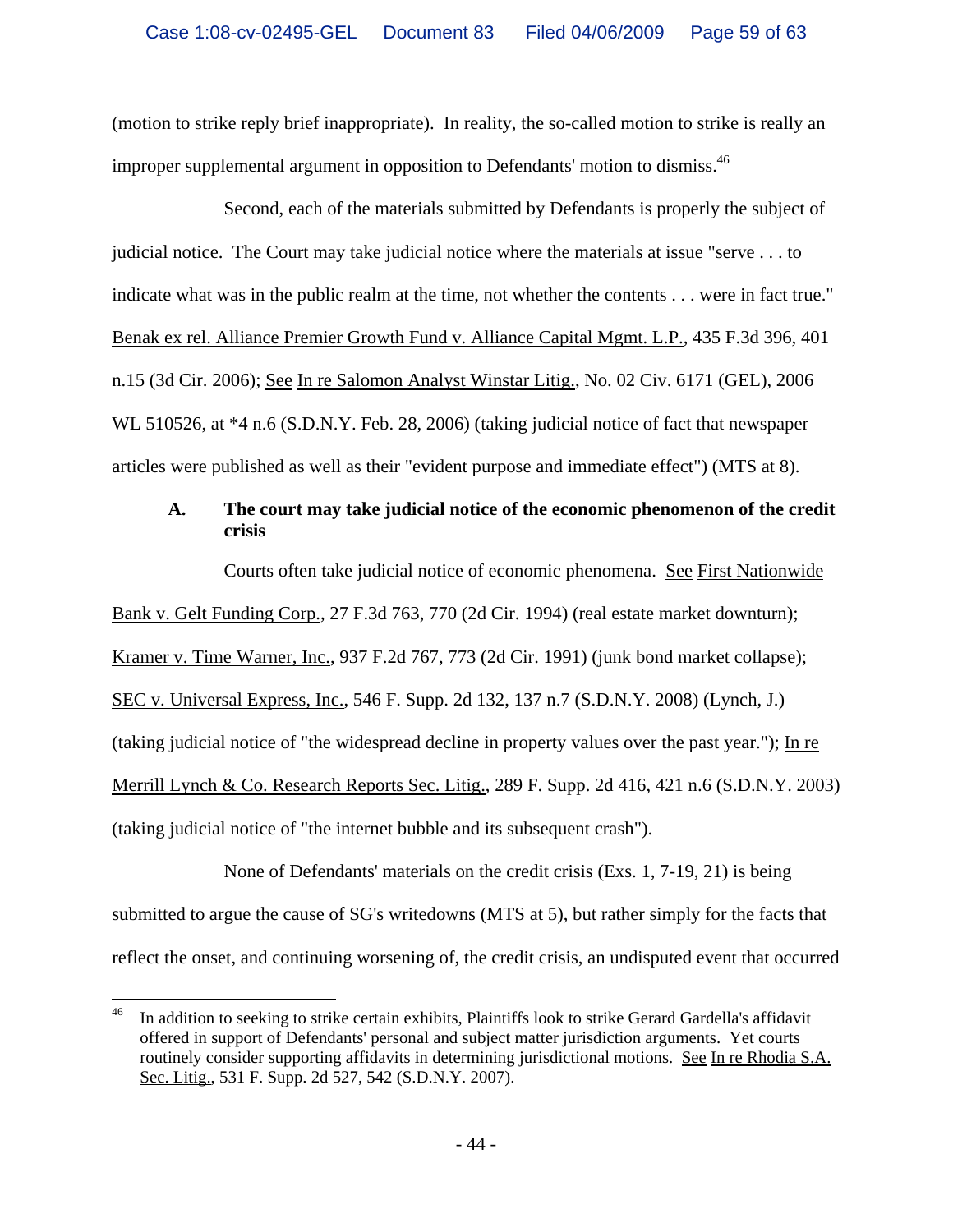in the market during the relevant time period. For example, Plaintiffs cannot contend that an article stating that BNP Paribas froze assets in certain funds linked to U.S. subprime mortgages (Ex. 9) is being offered for the truth as to whether the credit crisis occurred, but rather that on that date, an undisputed event having to do with investments linked to subprime mortgages occurred.

Similarly, in weighing competing inferences, the Court may take judicial notice that no other financial institution had disclosed writedowns on its CDO and RMBS positions earlier than Q3 2007 (when SG did) to refute the unfounded allegation that "[SocGen's] competitors began to announce writeoffs for their CDO and RMBS assets" in "mid-2007." (Opp. Br. at 27.) Plaintiffs also acknowledge that the extent of SG's writedowns was based on estimates of cumulative industry loss that could change "if conditions actually deteriorate" (Am. Compl. ¶ 161), so the Court may also take judicial notice of the fact that economic conditions indeed deteriorated between Q3 2007 and 2007 year-end.

#### **B. After Tellabs, courts may take judicial notice of facts in weighing competing inferences**

Nothing in Tellabs requires the court to turn a blind eye to judicially noticeable facts in weighing inferences. Indeed, even before Tellabs, courts routinely considered matters outside of the pleadings to aid their analysis. See Fadem v. Ford Motor Co., 352 F. Supp. 2d 501, 520, 522-23 (S.D.N.Y. 2005) (considering articles submitted by defendants that portrayed an alleged technology breakthrough as less certain, where plaintiffs' scienter argument "hinge[d] on defendants' knowledge of future technology validation"), aff'd, 157 F. App'x 398 (2d Cir. 2005); In re StockerYale Sec. Litig., 453 F. Supp. 2d 345, 348 (D.N.H. 2006) (strictly factual information in market commentary exhibits is "probably" subject to judicial notice but only if defendants show how such information is relevant) (MTS at 7).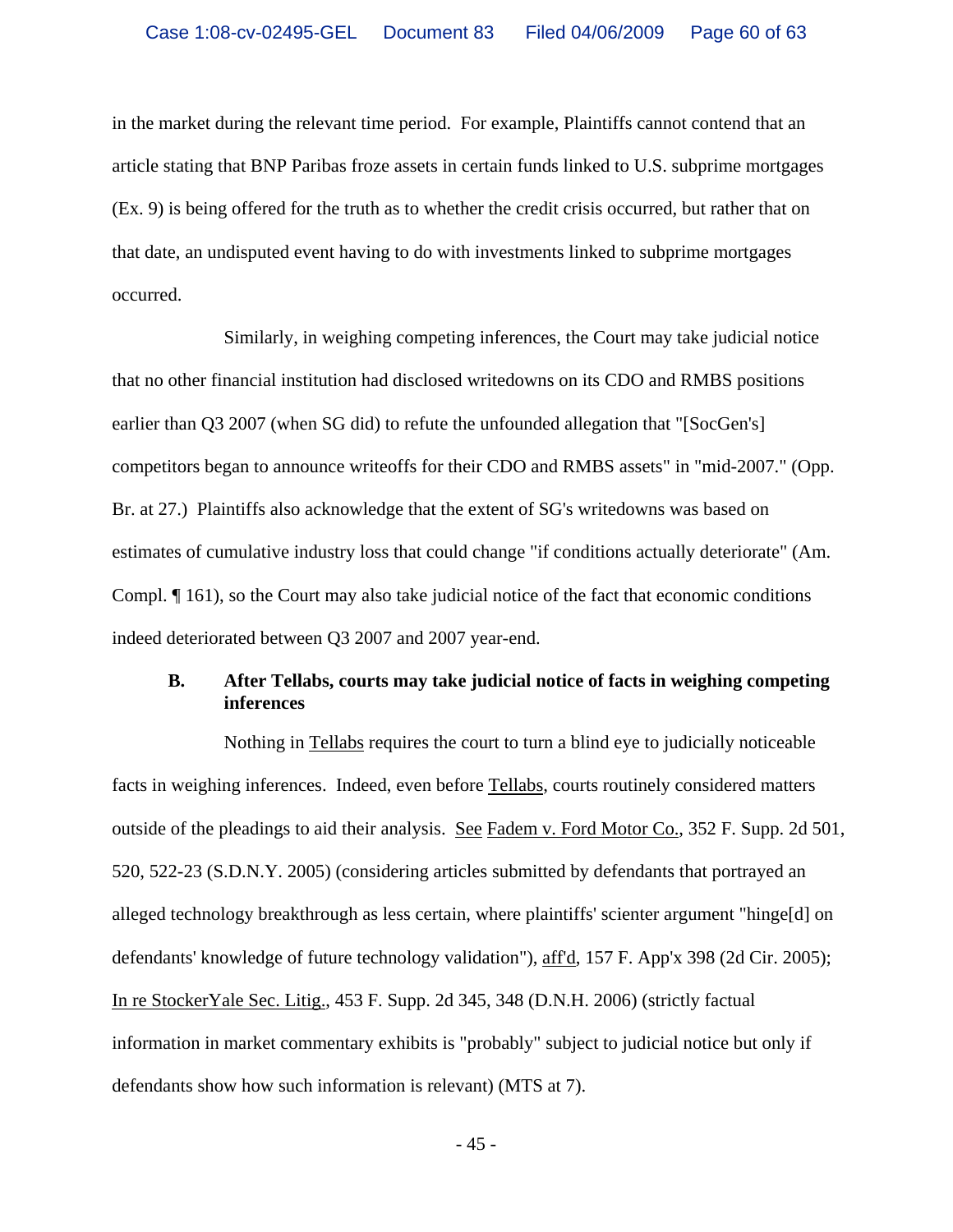After Tellabs, courts have been even more pronounced in taking judicial notice of matters for the purpose of weighing competing inferences. In Bausch & Lomb, the court took judicial notice of documents – not referenced in the complaint – for the purpose of determining whether defendants' competing inferences as to fraudulent intent were more cogent and compelling than plaintiffs'. The documents included a chain of e-mails submitted for the purpose of raising a competing inference as to defendants' knowledge of adverse facts, which the court held was "integral" to the complaint, and a transcript of a video interview submitted "to show inferences of defendants' non-culpable conduct." In re Bausch & Lomb, Inc. Sec. Litig., 592 F. Supp. 2d 323, 338-39 (W.D.N.Y. 2008).

Plaintiffs argue that "the ABX index is a widely used modeling index for RMBS and CDO market valuations." (Opp. Br. at 12 n.7.) Thus, Plaintiffs have referenced the ABX index. The challenged materials (Exs. 36-39) merely explain what the ABX index is, and what a reasonable person at the time might believe as to its effectiveness in valuing CDOs, so that the court can appropriately weigh inferences. It is beyond dispute that certain statements as to the ABX were made, regardless of whether those statements are right or wrong. It is merely a more cogent and compelling competing inference that an individual working for Markit, the company that created the ABX (Opp. Br. at 12 n.7), stated certain facts regarding the ABX contrary to facts put forth by the Plaintiffs. See Bausch & Lomb, 592 F. Supp. 2d at 338-39 (taking judicial notice of documents "integral" to complaint).

Similarly, Plaintiffs have put at issue the extent to which SG's senior management knew about or recklessly disregarded Kerviel's fictitious trades. The two challenged articles as to the Kerviel losses (Exs. 27 and 28) merely report on public findings, indicating that there are facts in existence which challenge Plaintiffs' proffered inferences. This, again, is precisely why

 $-46-$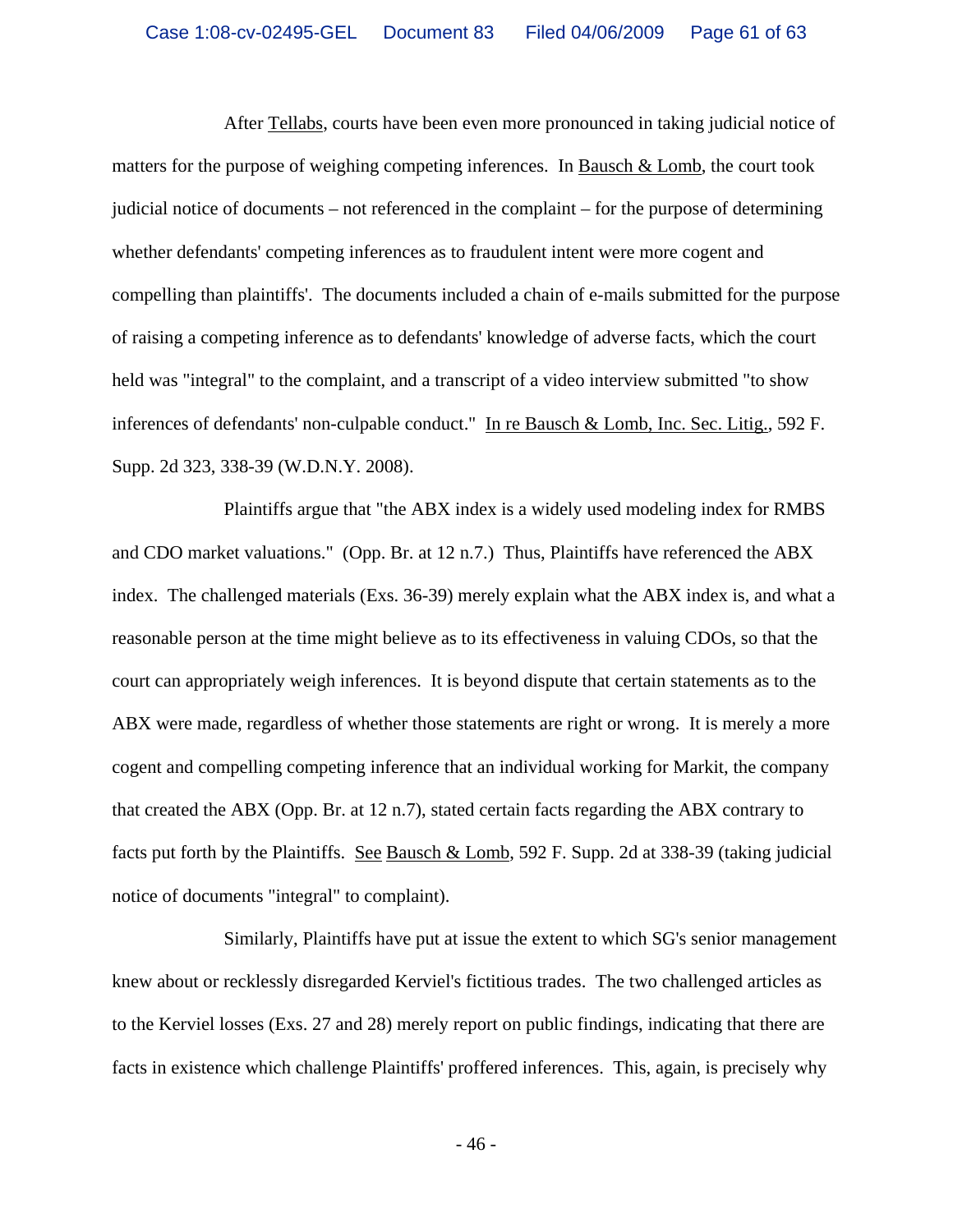the court in Bausch  $\&$  Lomb took judicial notice of a transcript of an interview, "to show inferences of defendants' non-culpable conduct." 592 F. Supp. 2d at 338-39.

\* \* \* \* \* \* \* \* \* \*

Plaintiffs' alternative request that the Court convert the motion to dismiss into a motion for summary judgment and grant them discovery should be denied because the Court may simply disregard materials not subject to judicial notice in determining the motion. See, e.g., In re Take-Two Interactive Sec. Litig., 551 F. Supp. 2d 247, 262 n.4 (S.D.N.Y. 2008) (disregarding extrinsic materials not deemed judicially noticeable or relevant); In re Astea Int'l Inc. Sec. Litig., No. 06-1467, 2007 WL 2306586, at \*8 (E.D. Pa. Aug. 8, 2007) (granting motion to strike, yet granting motion to dismiss without converting into motion for summary judgment) (MTS at 7); cf. Atlas v. Accredited Home Lenders Holding Co., 556 F. Supp. 2d 1142, 1161 n.7 (S.D. Cal. 2008) (refusing to consider submitted documents; deciding motion to dismiss, denying motion to strike as moot) (MTS at  $7$ ).<sup>47</sup>

 $\overline{a}$ 47 In Chambers v. Time Warner, Inc., 282 F.3d 147, 154 (2d Cir. 2002), the court held that considering extraneous materials in judging the sufficiency of a complaint is at odds with liberal pleading standards of Fed. R. Civ. P. 8(a)(2), not the heightened pleading standards of Fed. R. Civ. P. 9(b) and the PSLRA. (MTS at 3.) Nor did Global Network Commc'ns, Inc. v. City of New York, 458 F.3d 150, 156 (2d Cir. 2006) (MTS at 2), Langevin v. Chenango Court, Inc., 447 F.2d 296, 300 (2d Cir. 1971) (MTS at 3 n.3) or O'Keefe v. Ogilvy & Mather Worldwide, Inc., No. 06 Civ. 6278 (SHS), 2006 WL 3771013, at \*1 (S.D.N.Y. Dec. 18, 2006) (MTS at 8), involve a claim under the Exchange Act subject to the heightened pleading requirements of Rule 9(b), the PSLRA, or the Supreme Court's holding in Tellabs.